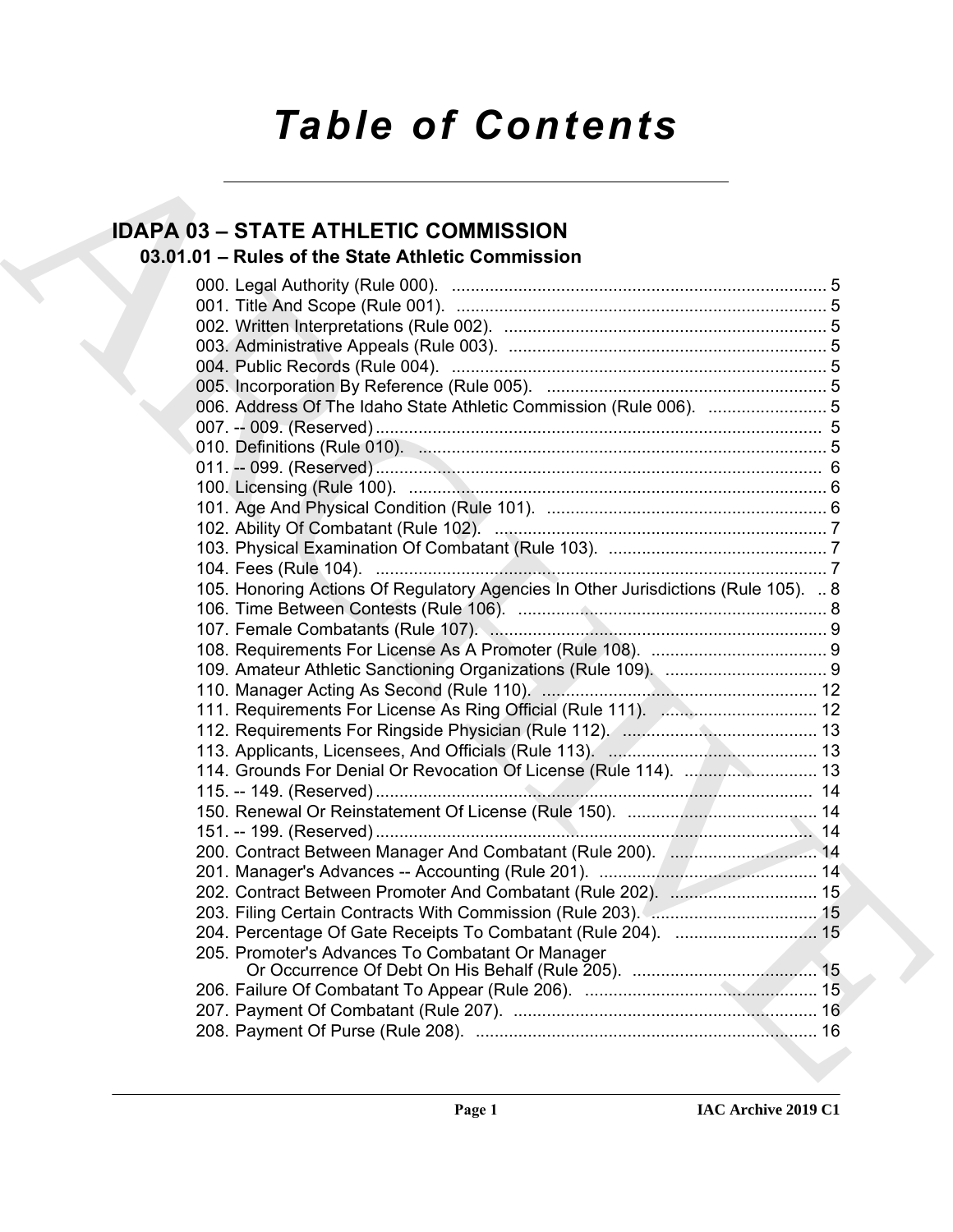| 209. Retaining Portion Of Purse Pending Determination Of Whether Penalty      |     |
|-------------------------------------------------------------------------------|-----|
|                                                                               |     |
|                                                                               |     |
|                                                                               |     |
|                                                                               |     |
|                                                                               |     |
|                                                                               |     |
|                                                                               |     |
| 305. Managers -- Limitations On Number Of Combatants (Rule 305).  18          |     |
|                                                                               |     |
| 307. Certain Persons Retained Must Have Licenses (Rule 307).  18              |     |
|                                                                               |     |
|                                                                               |     |
|                                                                               |     |
| 311. Admission Of Licensees And Agents To Events (Rule 311).  19              |     |
| 312. Payment Of Fee To Official Designated By Commission (Rule 312).  19      |     |
|                                                                               |     |
|                                                                               |     |
| 315. Combatant Not Used In Program Must Be Used In Next Program               |     |
|                                                                               |     |
|                                                                               |     |
|                                                                               |     |
|                                                                               |     |
|                                                                               |     |
| 400. Admission Fee At Quarters Where Combatant Trains (Rule 400).  20         |     |
| 401. Approval Of Facilities By Commission Before Tickets                      |     |
|                                                                               |     |
|                                                                               |     |
|                                                                               |     |
|                                                                               |     |
| 406. Provisions Of Tickets Without Charge Or At Reduced Rates (Rule 406).  21 |     |
|                                                                               |     |
|                                                                               | -23 |
| 412. Duties Of Ushers And Doormen; Responsibility Of Promoter (Rule 412).  23 |     |
|                                                                               |     |
| 414. Tickets: Sealing In Cans During Contest; Counting (Rule 414).  23        |     |
| 415. Tickets: Removal And Retention After Match; Destruction (Rule 415).  23  |     |
|                                                                               |     |
|                                                                               |     |
| 501. Required Number Of Ambulances; Notice To Ambulance Service               |     |
|                                                                               |     |
| 502. Dressing Rooms -- Only Authorized Persons                                |     |
|                                                                               |     |
|                                                                               |     |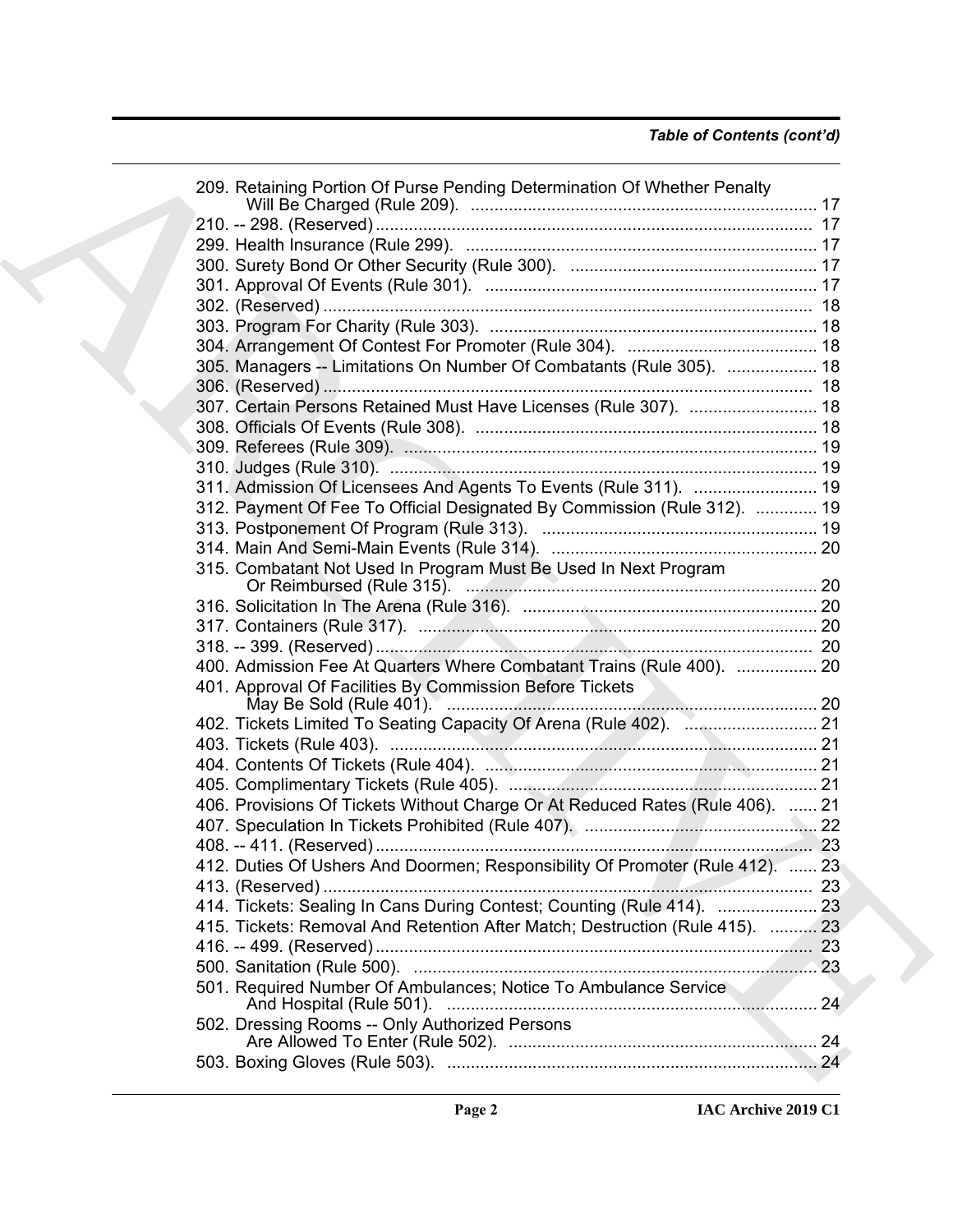| 602. Weigh-in, Examination Of Combatant May Be Ordered                            |    |
|-----------------------------------------------------------------------------------|----|
| 603. Advance Appearance Of Combatant Scheduled To Fight In Main Event             |    |
|                                                                                   |    |
|                                                                                   |    |
|                                                                                   |    |
| 607. Physician -- Suitable Place To Examine Contestant; Fee;                      |    |
| 608. Physician's Determination Of Fitness Of Combatants And Referee;              |    |
| 609. Combatant's Report Of Own Illness Or Injury; Examination; Fee (Rule 609). 29 |    |
|                                                                                   |    |
|                                                                                   |    |
|                                                                                   |    |
|                                                                                   |    |
|                                                                                   |    |
|                                                                                   |    |
|                                                                                   |    |
|                                                                                   |    |
|                                                                                   |    |
|                                                                                   |    |
| 708. Continuous Presence Of Physician At Ringside (Rule 708).  31                 |    |
|                                                                                   |    |
|                                                                                   |    |
|                                                                                   |    |
|                                                                                   |    |
|                                                                                   |    |
| 714. Fouls: Deduction For Points; Effect Of Claiming Low Blow By Opponent         | 33 |
| 715. Fouls: Disqualification Of Combatant And Withholding Of Purse (Rule 715).    | 33 |
|                                                                                   |    |
|                                                                                   |    |
| 718. Stopping Of Contest: One-Sided Contest; Risk Of Injury;                      | 33 |
| 719. Stopping The Contest: Combatant Not Honestly Competing (Rule 719).  34       |    |
|                                                                                   |    |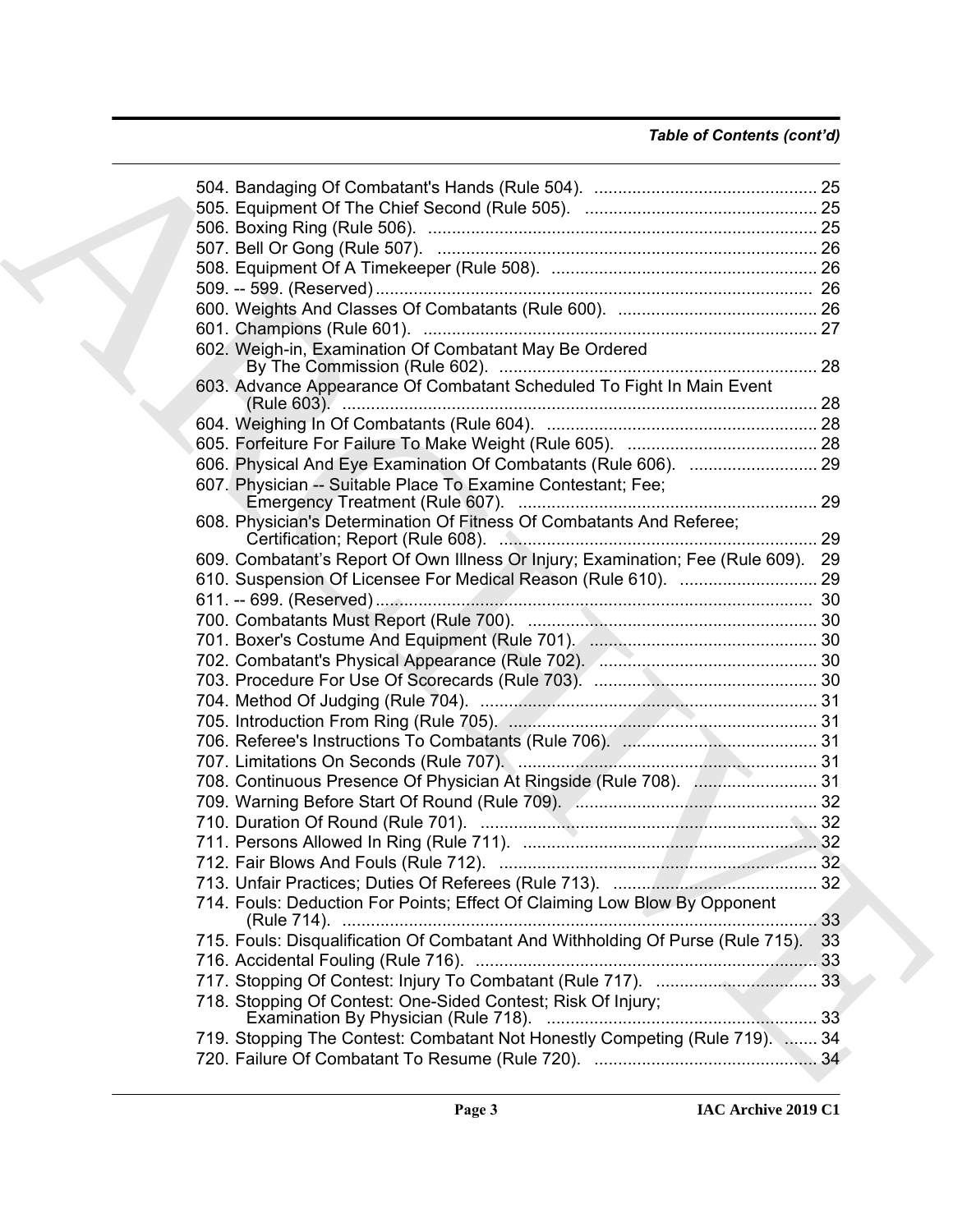### *Table of Contents (cont'd)*

| 721. Gloves To Be Wiped By Referee After Boxer Falls (Rule 721).  34              |  |
|-----------------------------------------------------------------------------------|--|
| 722. Knockdown Of Combatant; Procedure For Counting (Rule 722).  34               |  |
|                                                                                   |  |
|                                                                                   |  |
| 725. Procedure When Combatant Is Knocked Out; Period Before His Next Contest;     |  |
|                                                                                   |  |
| 726. When Combatant Falls From Ring During Round (Rule 726).  35                  |  |
|                                                                                   |  |
|                                                                                   |  |
|                                                                                   |  |
| 730. Physician's Report To Commission After Contest (Rule 730).  36               |  |
|                                                                                   |  |
|                                                                                   |  |
|                                                                                   |  |
| 734. Suspension Of MMA Contest For Unforseen Reasons (Rule 734).  43              |  |
|                                                                                   |  |
|                                                                                   |  |
|                                                                                   |  |
|                                                                                   |  |
|                                                                                   |  |
| 740. Combatant Down After The Sound Of The Bell (Rule 740).  46                   |  |
| 741. Blows At Or After The Bell In MMA Contest (Rule 741).  46                    |  |
| 742. Termination Of A Contest Due To A Fair Blow In MMA Contest (Rule 742).  46   |  |
|                                                                                   |  |
|                                                                                   |  |
| 800. Wrestling: Special License Is Required For A Contest (Rule 800).  46         |  |
| 801. Wrestling: Disqualification For Dangerous Tactics (Rule 801).  47            |  |
|                                                                                   |  |
|                                                                                   |  |
|                                                                                   |  |
| 900. Administration Or Use Of Alcohol, Drugs, Stimulants (Rule 900).  47          |  |
|                                                                                   |  |
| 902. Combatant Not To Have Promoter Or Certain Others Act As Manager              |  |
|                                                                                   |  |
| 903. Report To Commission Of Solicitation To Conduct Contest Fraudulently         |  |
| 904. Suspension Of A License -- Debts In Connection With Training (Rule 904).  48 |  |
|                                                                                   |  |
| 906. Suspension Of License On Ground Of Moral Turpitude (Rule 906).  48           |  |
| 907. Licensees Prohibited From Dealing With Persons Whose Licenses                |  |
|                                                                                   |  |
| 909. Penalties For Certain Violations; Review By Commission (Rule 909).  49       |  |
|                                                                                   |  |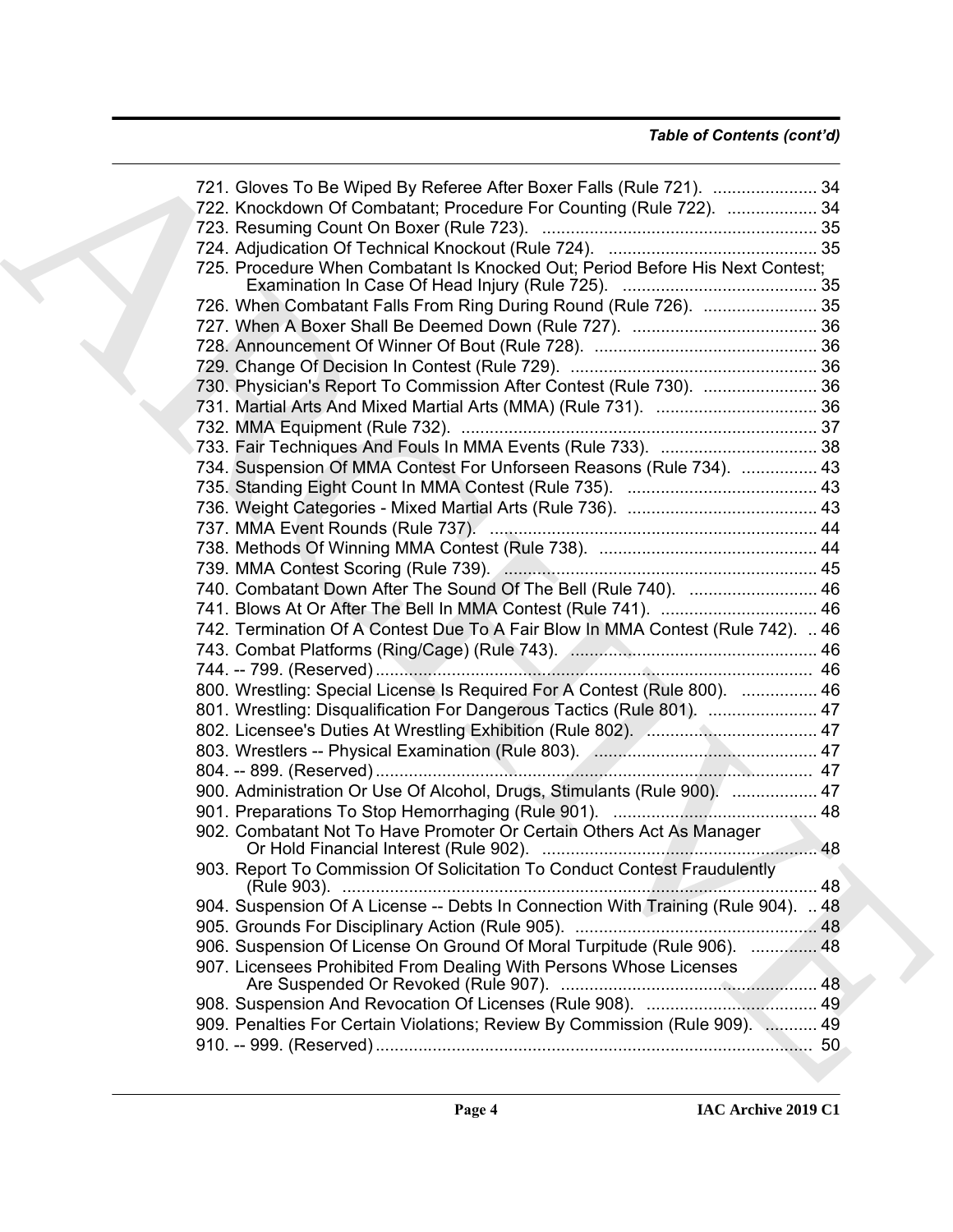#### **IDAPA 03 TITLE 01 CHAPTER 01**

### **IDAPA 03 – STATE ATHLETIC COMMISSION**

### **03.01.01 – RULES OF THE STATE ATHLETIC COMMISSION**

#### <span id="page-4-2"></span><span id="page-4-1"></span>**000. LEGAL AUTHORITY (RULE 000).**

Rulemaking authority is vested in the Athletic Commission in Title 54, Chapter 4, Idaho Code. (3-3-94)

#### <span id="page-4-3"></span>**001. TITLE AND SCOPE (RULE 001).**

These rules are to be known and cited at IDAPA 03.01.01, "Rules of the State Athletic Commission." These rules are intended to provide clarification on the methods and restrictions of unarmed combat in Idaho. (3-3-94)

#### <span id="page-4-4"></span>**002. WRITTEN INTERPRETATIONS (RULE 002).**

In accordance with Section  $67-5201(19)(b)(iv)$ , Idaho Code, this agency does not have written statements which pertain to the interpretation of the rules of this chapter, or to the documentation of compliance with the rules of this chapter. (3-3-94)

#### <span id="page-4-5"></span>**003. ADMINISTRATIVE APPEALS (RULE 003).**

Persons wishing to appeal the provisions of this chapter should seek administrative relief pursuant to the provisions of IDAPA 04.11.01.000, et. seq., "Idaho Rules of Administrative Procedure of the Attorney General." (3-3 IDAPA 04.11.01.000, et. seq., "Idaho Rules of Administrative Procedure of the Attorney General."

#### <span id="page-4-6"></span>**004. PUBLIC RECORDS (RULE 004).**

The records associated with the coordinator are subject to the provisions of the Idaho Public Records Act, Title 74, Chapter 1, Idaho Code.

#### <span id="page-4-18"></span><span id="page-4-7"></span>**005. INCORPORATION BY REFERENCE (RULE 005).**

These rules do not incorporate by reference any document other than those sections of Idaho Code so referenced. (3-26-08)

#### <span id="page-4-11"></span><span id="page-4-8"></span>**006. ADDRESS OF THE IDAHO STATE ATHLETIC COMMISSION (RULE 006).**

<span id="page-4-0"></span>**C[H](mailto:atc@ibol.idaho.gov)APTER 01**<br> **CHAPTER OF THE STATE ATHLETIC COMMISSION**<br> **COLUMN 12001 CHAPTER OF COMMISSION**<br> **COLUMN 12001 CHAPTER ATHLETIC COMMISSION**<br> **COLUMN 12001 ACT[IV](www.ibol.idaho.gov)ENTS INTERFERENCE COMMISSION**<br> **COLUMN 2001 CONTINUATION** The office of the State Athletic Commission is located within the Bureau of Occupational Licenses, 700 W. State Street, Boise, Idaho 83702. The Bureau is open between the hours of 8:00 a.m. and 5:00 p.m. each day except Saturdays, Sundays and holidays. The telephone number of the Board is (208) 334-3233. The Board's fax number is (208) 334-3945. The Board's e-mail address is atc@ibol.idaho.gov. The Board's official website at www.ibol.idaho.gov. (3-29-10)

<span id="page-4-9"></span>**007. -- 009. (RESERVED)**

#### <span id="page-4-10"></span>**010. DEFINITIONS (RULE 010).**

<span id="page-4-15"></span><span id="page-4-14"></span><span id="page-4-13"></span><span id="page-4-12"></span>**01. Bureau**. The Bureau of Occupational Licenses, as prescribed in Section 67- 2602, Idaho Code. (3-26-08)

**02.** Champion. A person who has been formally acknowledged supreme in a branch of athletics or skill and who is ready to contend with any qualified challenger. (3-3-94) game of skill and who is ready to contend with any qualified challenger.

**Combatant**. Any boxer, kickboxer, martial artist, or wrestler who takes part as a competitor in an ant" sometimes is referred to as a "contestant" in these rules. (4-7-11) event. A "combatant" sometimes is referred to as a "contestant" in these rules.

**04. Commission**. The Idaho Athletic Commission created under Title 54, Chapter 4, Idaho Code, or designated agent. (3-26-08)

<span id="page-4-17"></span><span id="page-4-16"></span>**05. Commissioner**. The state athletic commissioner, as prescribed in Section 54-401, Idaho Code.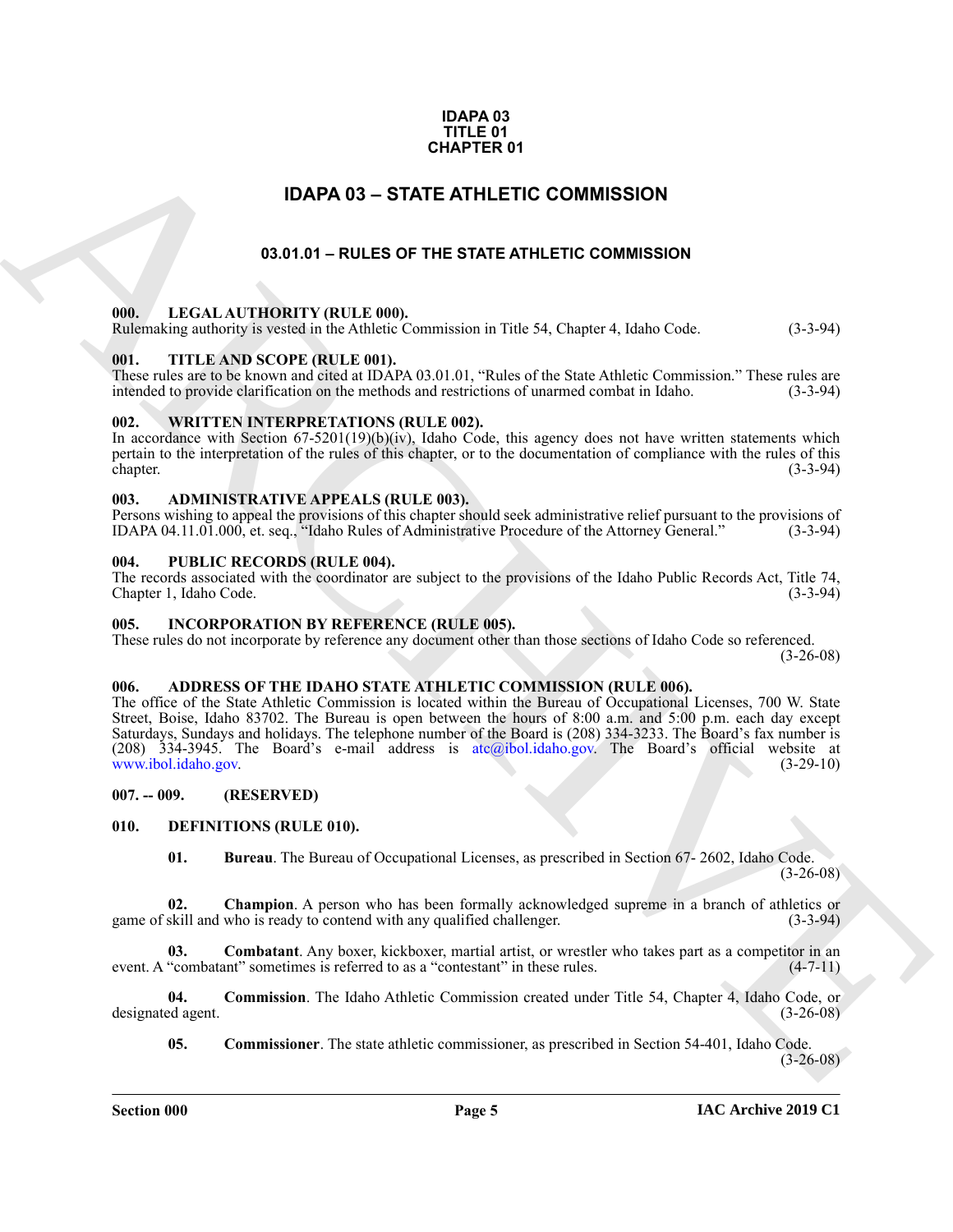#### <span id="page-5-11"></span><span id="page-5-10"></span><span id="page-5-9"></span><span id="page-5-8"></span><span id="page-5-7"></span><span id="page-5-0"></span>**011. -- 099. (RESERVED)**

#### <span id="page-5-13"></span><span id="page-5-12"></span><span id="page-5-1"></span>**100. LICENSING (RULE 100).**

<span id="page-5-6"></span><span id="page-5-5"></span>

|                                       | <b>State Athletic Commission</b>                                                                                                                                                                                                                 | <b>Rules of the State Athletic Commission</b> |             |
|---------------------------------------|--------------------------------------------------------------------------------------------------------------------------------------------------------------------------------------------------------------------------------------------------|-----------------------------------------------|-------------|
| 06.                                   | Event. A program of one (1) or more unarmed combat contests or exhibitions.                                                                                                                                                                      |                                               | $(3-29-10)$ |
| a.                                    | An "amateur event" is an event in which the only combatants are amateur combatants.                                                                                                                                                              |                                               | $(3-29-10)$ |
| b.                                    | A "professional event" is an event in which the only combatants are professional combatants.                                                                                                                                                     |                                               | $(3-29-10)$ |
| c.                                    | A "pro-am" is an event in which combatants include professional combatants and amateur<br>combatants. Professional combatants may not compete against amateur combatants in "pro-am" events.                                                     |                                               | $(3-29-10)$ |
| 07.                                   | Main Event. The headline or marquee contest or exhibition scheduled to occur at an event.                                                                                                                                                        |                                               | $(3-29-10)$ |
| 08.                                   | Mixed Martial Arts (MMA). A full contact sport that allows a wide variety of unarmed combat<br>techniques from a mixture of martial arts traditions to be used in competitions.                                                                  |                                               | $(5-8-09)$  |
| 09.                                   | Physician. A physician licensed by the Idaho Board of Medicine.                                                                                                                                                                                  |                                               | $(5-8-09)$  |
| 10.                                   | Ring Official. Ring officials include referees, judges, timekeepers and glovers.                                                                                                                                                                 |                                               | $(5-8-09)$  |
| 11.<br>the ticket has been collected. | Stub. That part of the ticket retained by a person entering the arena in which an event is held after                                                                                                                                            |                                               | $(3-26-08)$ |
| 12.                                   | Ticket. That document issued by the promoter allowing a person's entrance and attendance at an<br>event and may include that part of the ticket retained by the promoter documenting a person's entrance to an event.                            |                                               | $(3-26-08)$ |
| $011. - 099.$                         | (RESERVED)                                                                                                                                                                                                                                       |                                               |             |
| 100.                                  | LICENSING (RULE 100).                                                                                                                                                                                                                            |                                               |             |
| 01.                                   | Application for License. An application for a license must be submitted to the Bureau on a form<br>supplied by the Commission and be verified under oath by the applicant for each of the following:                                             |                                               | $(3-26-08)$ |
| a.                                    | Combatant;                                                                                                                                                                                                                                       |                                               | $(3-29-10)$ |
| b.                                    | Promoter;                                                                                                                                                                                                                                        |                                               | $(3-3-94)$  |
| c.                                    | Matchmaker;                                                                                                                                                                                                                                      |                                               | $(3-3-94)$  |
| d.                                    | Manager;                                                                                                                                                                                                                                         |                                               | $(3-3-94)$  |
| е.                                    | Second, including a trainer;                                                                                                                                                                                                                     |                                               | $(3-29-10)$ |
| f.                                    | Ring Official; or                                                                                                                                                                                                                                |                                               | $(3-29-10)$ |
| g.                                    | Sanctioning permit for an event.                                                                                                                                                                                                                 |                                               | $(3-29-10)$ |
| 02.                                   | <b>Complete Applications.</b> All applications must be made on a form provided by the Bureau and<br>must be complete and include the required fee and any supporting documentation required before they will be<br>considered by the commission. |                                               | $(5-8-09)$  |
| 101.                                  | AGE AND PHYSICAL CONDITION (RULE 101).                                                                                                                                                                                                           |                                               |             |
|                                       | Age of Combatant. All applications for a combatant license shall be reviewed by the Commission                                                                                                                                                   |                                               |             |

#### <span id="page-5-14"></span><span id="page-5-4"></span><span id="page-5-3"></span><span id="page-5-2"></span>**101. AGE AND PHYSICAL CONDITION (RULE 101).**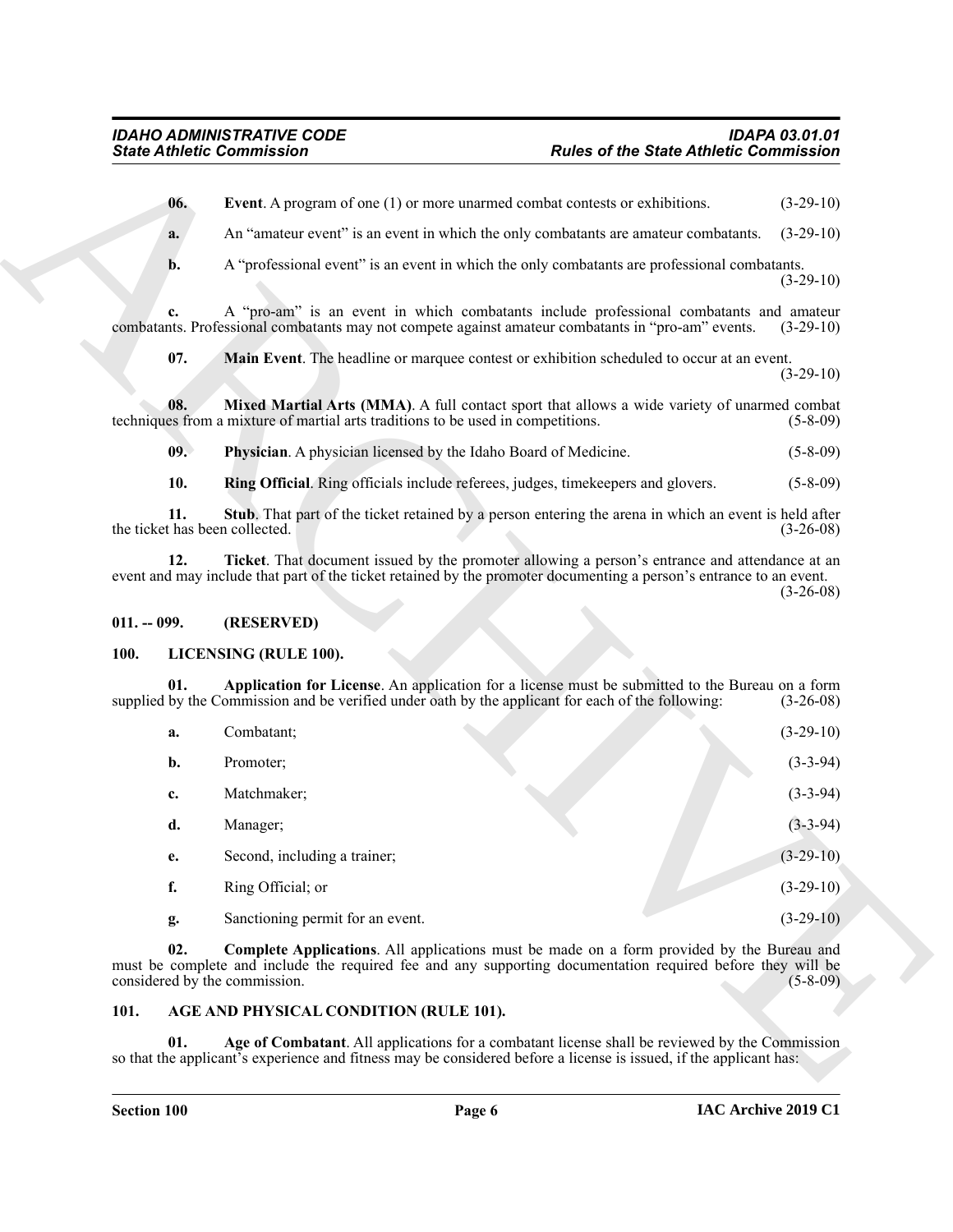(3-26-08)

<span id="page-6-7"></span>

| <b>a.</b> | Not reached eighteen $(18)$ years of age; or | $(3-3-94)$ |
|-----------|----------------------------------------------|------------|
|           | Reached thirty-six (36) years of age.        | $(3-3-94)$ |

**02. Poor Vision**. The Commission will not issue a license to engage in unarmed combat to any applicant who is found to be blind in one  $(1)$  eye or whose vision in one  $(1)$  eye is so poor that a physician recommends that no license be granted. Exceptions will not be made due to exemplary vision in the good eye.

(3-26-08)

<span id="page-6-6"></span>**03.** Cerebral Hemorrhage. The Commission will not issue a license to engage in unarmed combat to on who has suffered a cerebral hemorrhage. any person who has suffered a cerebral hemorrhage.

<span id="page-6-8"></span>**04.** Serious Head Injuries. The Commission will review the application of any person who has a serious head injury before a license is issued to that person. (3-3-94) suffered a serious head injury before a license is issued to that person.

#### <span id="page-6-5"></span><span id="page-6-3"></span><span id="page-6-0"></span>**102. ABILITY OF COMBATANT (RULE 102).**

**01.** Satisfy Commission. Before a combatant license is issued by the Commission to any person, the sion must be satisfied of the person's ability to compete. (3-26-08) Commission must be satisfied of the person's ability to compete.

**02. Questioned Ability**. If a combatant's ability to perform is questioned for any reason, the Commission may hold a hearing to determine: (3-26-08)

<span id="page-6-4"></span>

| a. | Whether the person's license should be revoked; or | $(3-26-08)$ |
|----|----------------------------------------------------|-------------|
|    |                                                    |             |

<span id="page-6-15"></span><span id="page-6-11"></span>**b.** Whether he should be granted a license. (3-26-08)

#### <span id="page-6-1"></span>**103. PHYSICAL EXAMINATION OF COMBATANT (RULE 103).**

**01. Examination by Physician**. Any combatant who has applied for a license or a renewal of his license must be examined by a physician. The physician will establish the combatant's physical and mental fitness for competition. (5-8-09)

<span id="page-6-12"></span>**02. Additional Examination**. Any combatant licensed by the Commission who participates in a contest outside of the state of Idaho may be required to take this examination again before being allowed to compete in Idaho. (3-26-08)

<span id="page-6-14"></span><span id="page-6-13"></span>**03. Drug Abuse**. The Commission will not issue a license to an athlete who has a recent history of drug abuse, without proof of participation in a recognized drug rehabilitation program and/or submission to urinalysis. (3-3-94)

Since Athletic Commutation<br>
Rodes of the Street Athletic Commutation (19)<br>
13. Northern University (19) peace of the Street Bernstein (20) 2014<br>
13. Northern Minister Schware (20) 2014<br>
13. The Value in the Commutation wi **04. Blood Testing**. The Commission will not issue a license to an athlete, or allow an athlete to compete in an event, if the athlete, within the six (6) months immediately preceding the application for licensure or the event at which the licensee wishes to compete, has tested positive for the HIV virus, Hepatitis B Surface Antigen and Hepatitis C Antibody, or illegal drugs or other substances. Accordingly, when an athlete applies for a license, the athlete must submit with the application a blood test report from a blood test conducted within the six (6) months preceding the application date. The blood test must have tested the athlete for HIV virus, Hepatitis B Surface Antigent, Hepatitis C Antibody, and illegal drugs and substances. Additionally, each combatant who is to compete in an event shall, at the start of the event, provide the Commission with a blood test report from a blood test conducted within the six (6) months immediately preceding the event. Additional blood tests may be requested by the Commission in its discretion. (3-29-10)

#### <span id="page-6-2"></span>**104. FEES (RULE 104).**

<span id="page-6-10"></span><span id="page-6-9"></span>**01. Application**. Application fee: (3-26-08)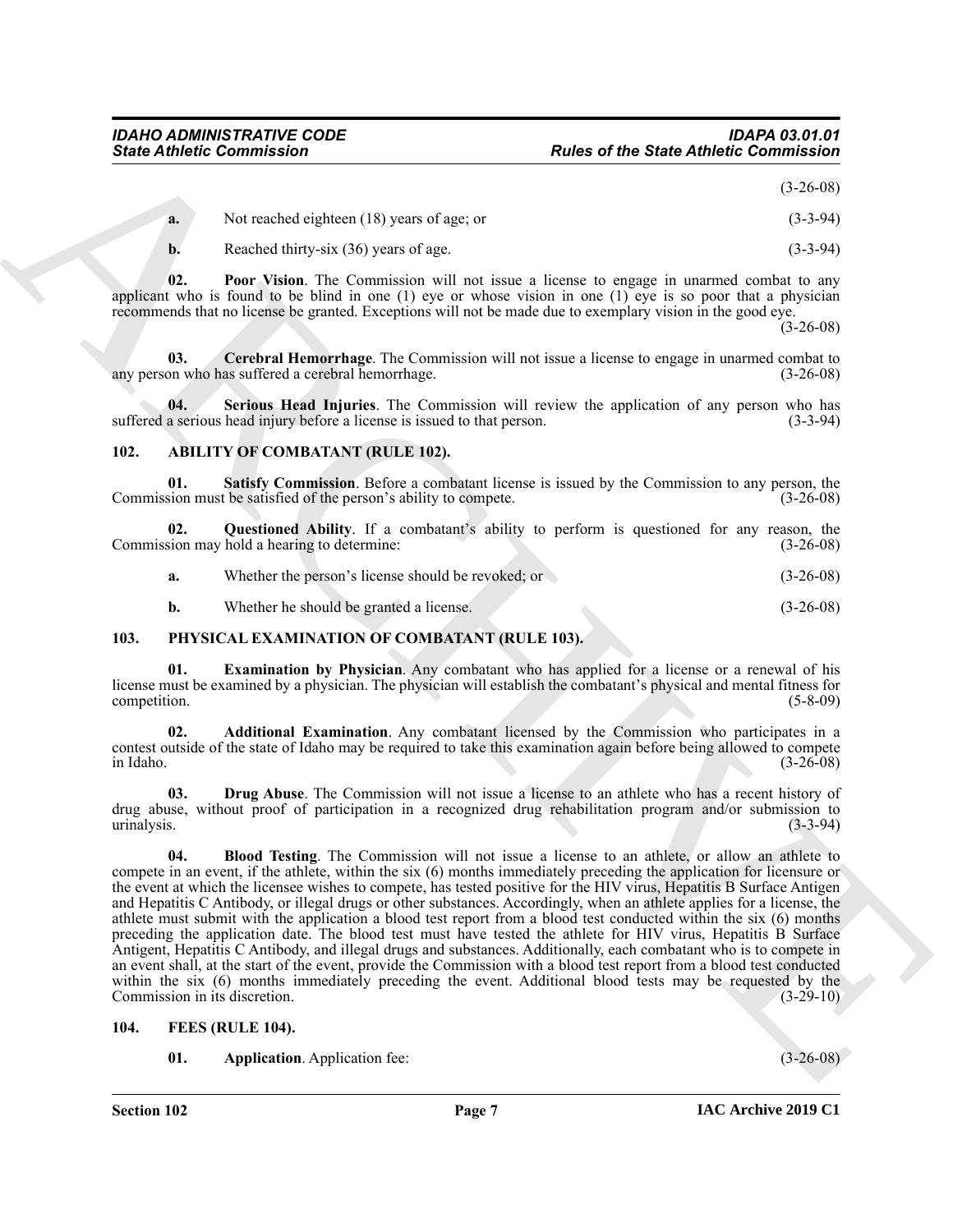| <b>State Athletic Commission</b>                                                                                                                                                                                                                                                                     | <b>Rules of the State Athletic Commission</b> |  |
|------------------------------------------------------------------------------------------------------------------------------------------------------------------------------------------------------------------------------------------------------------------------------------------------------|-----------------------------------------------|--|
| Combatant - one hundred fifty dollars (\$150).<br>a.                                                                                                                                                                                                                                                 | $(3-21-12)$                                   |  |
| Non-combatant - one hundred fifty dollars (\$150).<br>b.                                                                                                                                                                                                                                             | $(3-21-12)$                                   |  |
| Matchmaker - two hundred fifty dollars (\$250).<br>c.                                                                                                                                                                                                                                                | $(3-21-12)$                                   |  |
| Promoter - one thousand dollars (\$1000).<br>d.                                                                                                                                                                                                                                                      | $(3-21-12)$                                   |  |
| Sanction permit - two hundred dollars (\$200).<br>e.                                                                                                                                                                                                                                                 | $(3-21-12)$                                   |  |
| f.<br>Ring official - one hundred fifty dollars (\$150).                                                                                                                                                                                                                                             | $(3-21-12)$                                   |  |
| 02.<br>Renewal of License/Permit. Annual renewal fee:                                                                                                                                                                                                                                                | $(3-26-08)$                                   |  |
| Combatant - one hundred fifty dollars (\$150).<br>a.                                                                                                                                                                                                                                                 | $(3-21-12)$                                   |  |
| Non-combatant - one hundred fifty dollars (\$150).<br>$\mathbf{b}$ .                                                                                                                                                                                                                                 | $(3-21-12)$                                   |  |
| Matchmaker - two hundred fifty dollars (\$250).<br>c.                                                                                                                                                                                                                                                | $(3-21-12)$                                   |  |
| d.<br>Promoter - seven hundred fifty dollars (\$750).                                                                                                                                                                                                                                                | $(3-21-12)$                                   |  |
| Ring official - one hundred fifty dollars (\$150).<br>е.                                                                                                                                                                                                                                             | $(3-21-12)$                                   |  |
| 105.<br>HONORING ACTIONS OF REGULATORY AGENCIES IN OTHER JURISDICTIONS (RULE                                                                                                                                                                                                                         |                                               |  |
| $105$ ).<br>The Commission may honor the following actions of agencies in other jurisdictions which regulate boxing, wrestling,<br>martial arts, or combination thereof:                                                                                                                             | $(5-8-09)$                                    |  |
| 01.<br>Suspension. A suspension of a combatant ordered for:                                                                                                                                                                                                                                          | $(3-26-08)$                                   |  |
| Medical safety;<br>a.                                                                                                                                                                                                                                                                                | $(3-3-94)$                                    |  |
| A violation of a law or rule governing boxing, wrestling, martial arts, or combination thereof which<br>h.<br>also exists in this state; or                                                                                                                                                          | $(5-8-09)$                                    |  |
| Any other conduct which discredits boxing, wrestling, martial arts, or combination thereof as<br>determined by the Commission.                                                                                                                                                                       | $(5-8-09)$                                    |  |
| TIME BETWEEN CONTESTS (RULE 106).<br>106.<br>In no case may a combatant (excluding wrestlers) participate in more than one (1) contest or exhibition in any twenty-<br>four (24) hour period. Without the special permission of the Commission, a combatant may not compete in this state<br>unless: | $(5-8-09)$                                    |  |
| 01.<br>Four Days. Four (4) days have elapsed since the combatant's last contest if the contest lasted not<br>more than four $(4)$ rounds.                                                                                                                                                            | $(3-26-08)$                                   |  |
| 02.<br>Seven Days. Seven (7) days have elapsed since the combatant's last contest if the contest lasted<br>five $(5)$ or six $(6)$ rounds.                                                                                                                                                           | $(3-26-08)$                                   |  |
| Fourteen Days. Fourteen (14) days have elapsed since the combatant's last contest if the contest<br>03.<br>lasted seven $(7)$ or eight $(8)$ rounds.                                                                                                                                                 | $(3-26-08)$                                   |  |
| 04.<br><b>Twenty-One Days.</b> Twenty-one (21) days have elapsed since the combatant's last contest if the<br>contest lasted nine $(9)$ or ten $(10)$ rounds.                                                                                                                                        | $(3-26-08)$                                   |  |
|                                                                                                                                                                                                                                                                                                      |                                               |  |

#### <span id="page-7-3"></span><span id="page-7-2"></span><span id="page-7-0"></span>**105. HONORING ACTIONS OF REGULATORY AGENCIES IN OTHER JURISDICTIONS (RULE 105).**

<span id="page-7-4"></span>

|  | <b>Suspension.</b> A suspension of a combatant ordered for: | $(3-26-08)$ |
|--|-------------------------------------------------------------|-------------|
|--|-------------------------------------------------------------|-------------|

#### <span id="page-7-9"></span><span id="page-7-8"></span><span id="page-7-7"></span><span id="page-7-6"></span><span id="page-7-5"></span><span id="page-7-1"></span>**106. TIME BETWEEN CONTESTS (RULE 106).**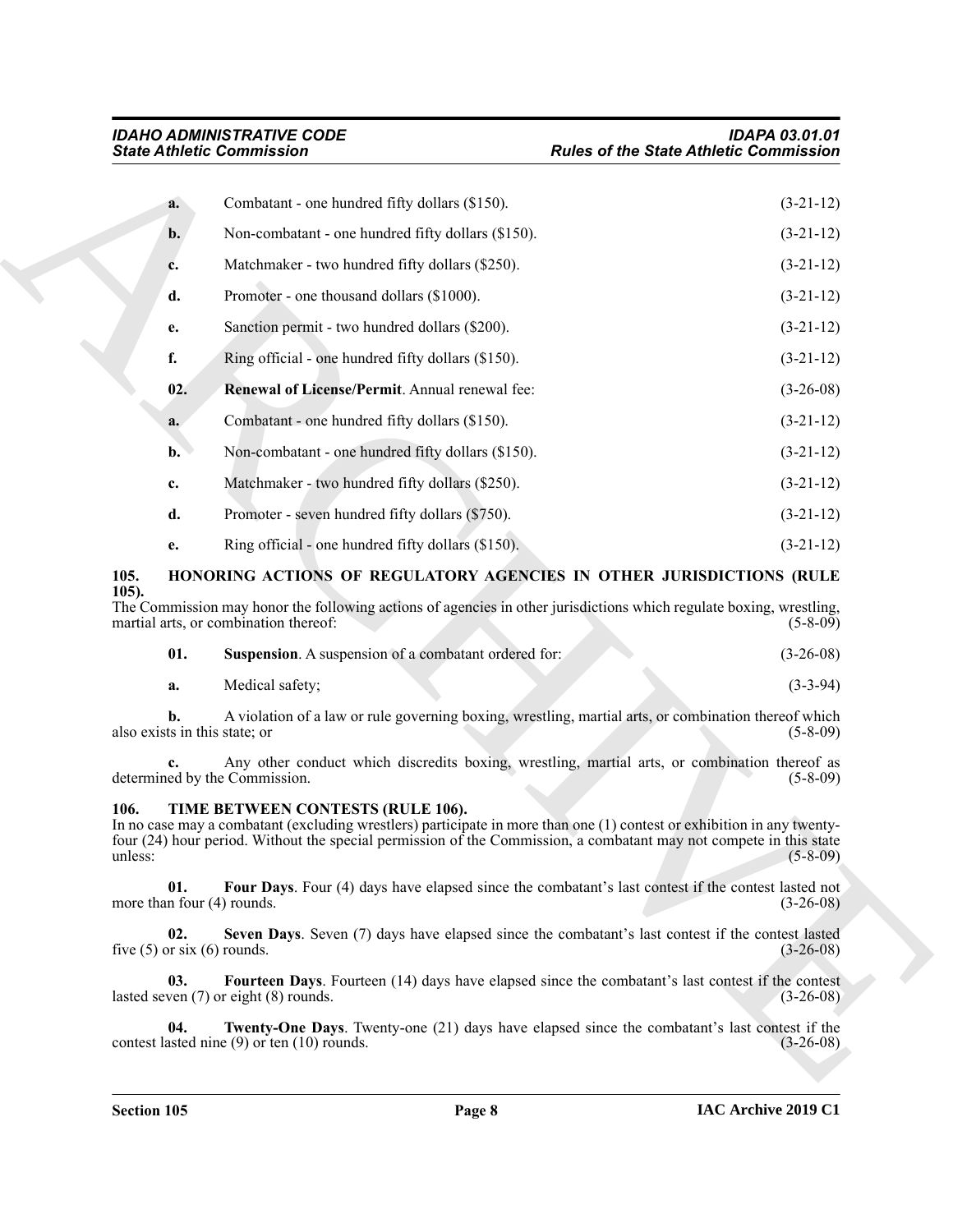<span id="page-8-14"></span>**05.** Forty-Five Days. Forty-five (45) days have elapsed since the combatant's last contest if the contest even (11) or twelve (12) rounds. lasted eleven  $(11)$  or twelve  $(12)$  rounds.

#### <span id="page-8-4"></span><span id="page-8-0"></span>**107. FEMALE COMBATANTS (RULE 107).**

**01.** Qualifications. A female combatant must be qualified to perform as a combatant before she enters a contest.  $(3-26-08)$  $a$  contest.  $(3-26-08)$ 

<span id="page-8-9"></span><span id="page-8-7"></span><span id="page-8-6"></span>**02. Limitation**. A female combatant will not engage in a contest with a male combatant. (5-8-09)

**03. General Requirements**. In addition to meeting such requirements of this chapter as are applicable to combatants generally, a female must: (5-8-09)

- **a.** Submit to pregnancy test within fourteen (14) days of the contest. (5-8-09)
- **b.** Use a mouthpiece specially designed for her mouth; (3-3-94)
- **c.** Wear ten (10) ounce gloves in a boxing contest; (3-26-08)
- **d.** Wear a breast protector as a binder; (3-3-94)

**e.** Have her hair secured in a manner that does not interfere with the vision or safety of either tit, and (3-26-08) combatant; and

<span id="page-8-5"></span>**f.** For each contest in which she competes, have two (2) uniforms in contrasting colors, each uniform g of a body shirt, blouse, and shorts. (3-3-94) consisting of a body shirt, blouse, and shorts.

**Since Zimites Commission** Plate and the State Anthelic Commission<br>
Let  $B$  the state Anti-Bios Plate Commission and the state of the State Commission and the Commission<br>
1971. **EXALLE CONBATANTS (RULE 107).**<br>
1973. **Cons Addendum Requirement**. A female combatant must, in addition to signing the contract, sign an addendum certifying that the combatant is not pregnant and that the contest will not take place during a menstrual period. (5-8-09)

<span id="page-8-8"></span>**05. Limitation on Contest**. A contest between female combatants must be limited to ten (10) rounds of two (2) minutes duration. (3-26-08)

<span id="page-8-10"></span>**06. Separate Dressing Rooms**. The promoters of a contest between female combatants must provide them with adequate separate dressing rooms. (5-8-09)

#### <span id="page-8-11"></span><span id="page-8-1"></span>**108. REQUIREMENTS FOR LICENSE AS A PROMOTER (RULE 108).**

**01. Requirements**. Any person applying for a license as a promoter may be required to appear before the Commission and be prepared to prove his: (3-3-94)

- <span id="page-8-13"></span>**a.** Integrity; (3-3-94)
	- **b.** Financial stability; and (3-3-94)

<span id="page-8-12"></span>**c.** Knowledge of the responsibilities involved in the promotion of relevant combative programs.  $(3-26-08)$ 

Provide Waivers. The applicant, or a person he has designated if approved by the Commission, must provide all waivers necessary to the conduct of the Commission's investigation of the applicant's suitability.

 $(3-3-94)$ 

#### <span id="page-8-3"></span><span id="page-8-2"></span>**109. AMATEUR ATHLETIC SANCTIONING ORGANIZATIONS (RULE 109).**

The Commission may approve an entity as an officially recognized amateur athletic sanctioning organization that may sanction amateur events. The Commission is the final authority on whether an entity may be an amateur athletic  $s$ sanctioning organization.  $(4-7-11)$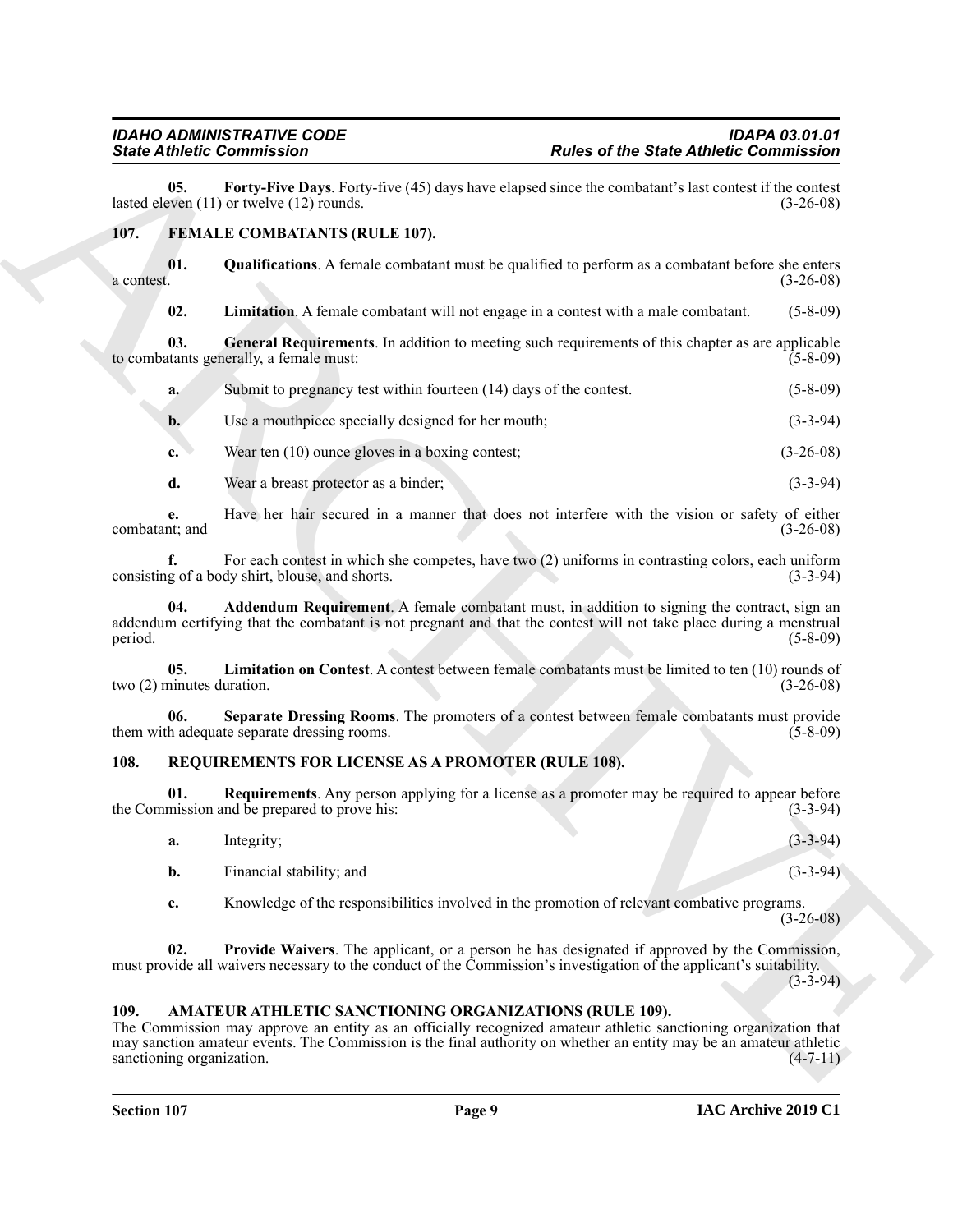**01. Application for Approval**. In order to be considered for approval as an officially recognized, amateur athletic sanctioning organization under Section 54-406(3)(b)(iii), Idaho Code, an entity must:  $(4-7-11)$ 

<span id="page-9-0"></span>**a.** Meet the Criteria for Eligibility set forth in Subsection 109.02 of these rules; (3-29-10)

Since Athletic Commutation<br>
Units of the State of State Athletic Commutation<br>
Units of the Characteristics of the Characteristics of the Characteristics of the Characteristics of the Characteristics of the Characteristics **b.** Submit to the Bureau a completed application form, supplied by the Commission, on which the person signing the application verifies under oath that he is an officer or other person authorized to sign on behalf of the entity, that the information on the application and submitted with the application is true and correct, and that the entity meets the Criteria for Eligibility set forth in Subsection 109.02 of these rules; (3-29-10)

|  | Pay the appropriate fees, which are: | $(4-7-11)$ |
|--|--------------------------------------|------------|
|--|--------------------------------------|------------|

i. Initial application processing fee: Two hundred fifty dollars (\$250); and (4-7-11)

ii. Initial approval fee: Five hundred dollars (\$500). (4-7-11)

**d.** Provide the Bureau with such documentation as the Bureau may request in the course of reviewing the application, and including, without limitation, a list of the entity's officers and persons claiming an ownership interest in the entity, any requested bylaws, constitution, medical forms, contracts, rules, policies, and procedures  $used by the entity; and$   $(3-29-10)$ 

**e.** If requested, appear before the Commission to answer, to the Commission's satisfaction, any questions the Commission may have about the entity or the application, including, without limitation, any questions regarding whether the entity meets the Criteria for Eligibility set forth in Subsection 109.02 of these rules; (3-29-10)

**02. Criteria for Eligibility**. An entity is eligible for approval as an amateur athletic sanctioning organization if it demonstrates, to the Commission's satisfaction, that it meets the Commission's eligibility criteria. An approved entity's failure to consistently meet these criteria may result in Commission action to suspend or revoke the entity's approved status. The criteria that must be met are: (4-7-11)

<span id="page-9-1"></span>**a.** The entity is incorporated or otherwise legally recognized under the law of its domicile; (3-29-10)

**b.** The entity, if not incorporated or otherwise domiciled in Idaho, is authorized to transact business in (3-29-10) Idaho; (3-29-10)

**c.** The entity and its predecessor entity, if any, have never had an application for approval as an amateur sanctioning authority, organization, or similar body denied or disapproved, or an approval as an amateur sanctioning authority, organization, or similar body suspended, revoked, or restricted in any way, by any state, territory, country, or subdivision thereof. (3-29-10) territory, country, or subdivision thereof.

**d.** No officer or person having an ownership interest in the entity has had a license, of the types issued by the Commission, suspended, revoked, or disciplined in any way by any state, territory, country, or subdivision thereof. (3-29-10)  $t$  thereof.  $(3-29-10)$ 

**e.** All sanctioned events must be conducted in accordance with the sanctioning bodies' rules as approved by the Commission. The entity must adopt and consistently enforce rules that: (3-29-10)

i. Ensure that contests and exhibitions do not unreasonably endanger the health of combatants or ticipants; (3-29-10) other participants;

ii. Provide for the medical safety and care of participants its events; (3-29-10)

iii. Exclude the medically unfit from the contests and exhibitions; (3-29-10)

iv. Require the presence of an ambulance and EMT's on site at all times, and the attendance of an Idaho-licensed medical doctor or osteopathic physician at ringside. (3-29-10)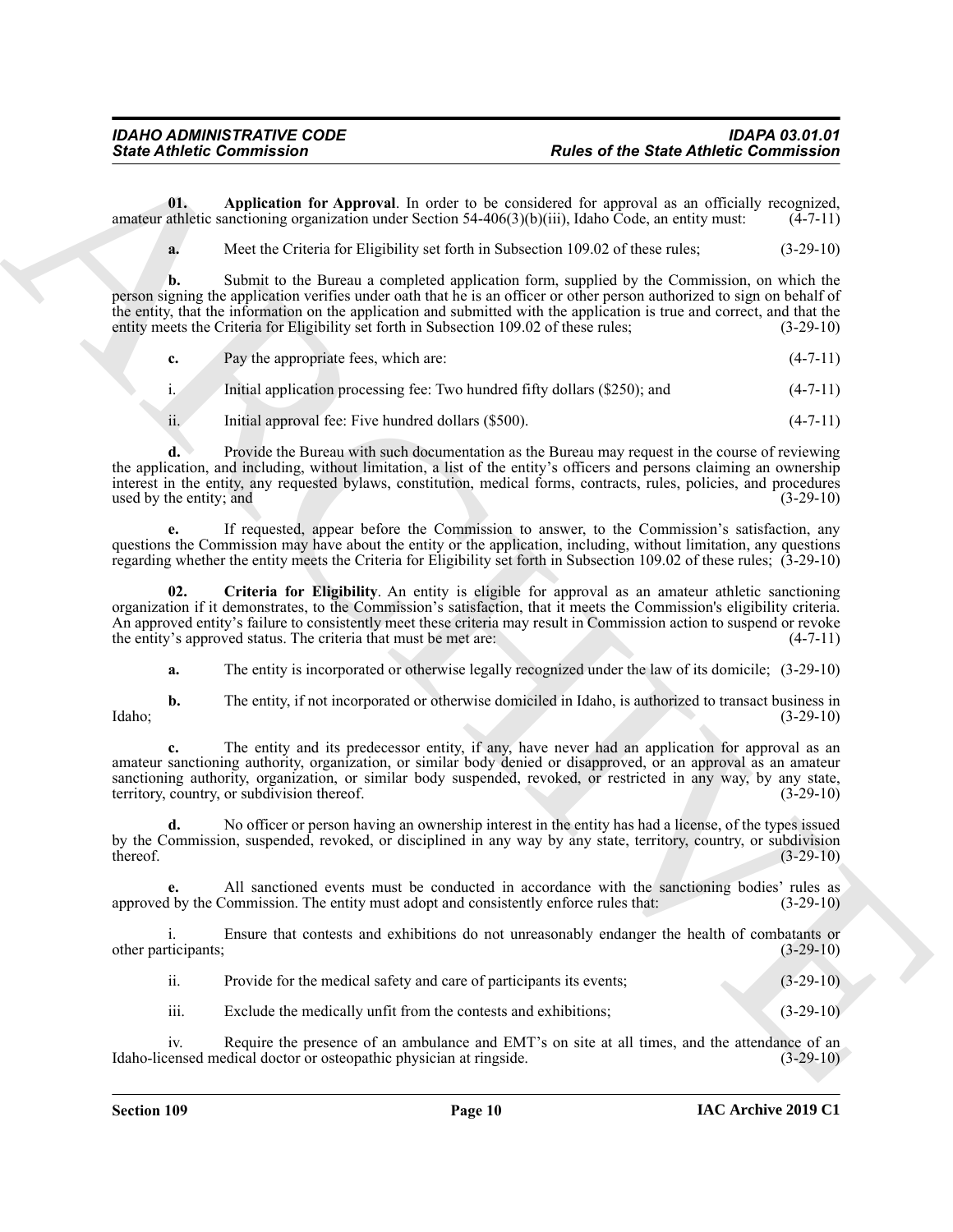Require the event promoter to obtain health insurance sufficient to cover the medical, surgical, and hospital care of all event participants, other than the promoter, for injuries sustained while participating in the event.<br>The insurance obtained must meet the requirements specified in Section 299 of these rules. (4-7-11) The insurance obtained must meet the requirements specified in Section 299 of these rules.

vi. Require drug testing and blood testing consistent with the Commission's rules for events regulated by the Commission. The entity must submit the results of such testing to the Commission within forty-eight (48) hours after the event sanctioned by the entity ends. (3-29-10)

vii. Restrict the types of blows that can be delivered; (3-29-10)

viii. Exclude professional combatants from its contests and exhibitions, and require that combatants are reive any type of purse payment or compensation except as approved by the Commission; (3-29-10) not to receive any type of purse payment or compensation except as approved by the Commission;

ix. Limit the time and frequency of contests and exhibitions, including, without limitation, the times specified in Section 54-407, Idaho Code;

x. Require that the entity oversee weigh-ins, the hand wrapping, the glove placement after inspecting the gloves as required by the entity's rules as approved by the Commission; (3-29-10)

xi. Require that the entity inspect and approve the contest area before the contest starts; (3-29-10)

xii. Require prompt investigation and resolution of complaints for participants, interested persons, and the Commission; (3-29-10)

xiii. Have a system of review to ensure the entity fairly applies its rules, policies, and procedures;

(3-29-10)

xiv. Require the identification of the entity on all advertisements, programs, or handbills issued, used, or distributed in Idaho; (3-29-10)

xv. Require cooperation with the Commission, including without limitation, at least thirty (30) days advance notification to the Commission of sanctioned events to occur in Idaho, and admission of Commission representatives and agents without charge to any sanctioned event, and to any portion of the event. (3-29-10)

xvi. Require that event participants, and the entity, report to the Commission any violations of the ules arising out of a sanctioned event;<br>(3-29-10) entity's rules arising out of a sanctioned event;

xvii. Require all participants, officials, and the entity to appear at reasonable times before the sion and truthfully answer any lawful inquiry of the Commission; (3-29-10) Commission and truthfully answer any lawful inquiry of the Commission;

xviii. Ensure that all ring officials, including, without limitation, all timekeepers, judges, referees, and glovers, and all promoters who ask an entity to sanction an event, are licensed by the Commission; (3-29-10)

xix. Set an appropriate fee schedule for ring officials. (3-29-10)

xx. Require the event promoter to obtain a bond or other form of financial security, payable to the State of Idaho, and otherwise consistent with Section 300 of these rules. (4-7-11)

xxi. Require the event promoter to obtain liability insurance for the event, which insurance must adequately cover the promoter, venue, entity, and the Commission. (3-29-10)

Since Athletic Commutation<br>
Variance of the Street Anthelic Commutation<br>
Variance of the Street Anthelic Commutation<br>
Variance of the Street Anthelic Commutation<br>
Variance of the Commutation Commutation (Commutation Commu xxii. Otherwise require sufficient health and safety standards before, during and after contests and exhibitions to ensure the health, safety, and well-being of any participating amateur combatants. The entity's health and safety standards must be no less stringent than the Commission's health and safety standards for contests and exhibitions for which the Commission may issue a sanctioning permit under Title 54, Chapter 4, Idaho Code. Sections 731 through 799 of these rules establish the minimum safety requirements for MMA events in Idaho. The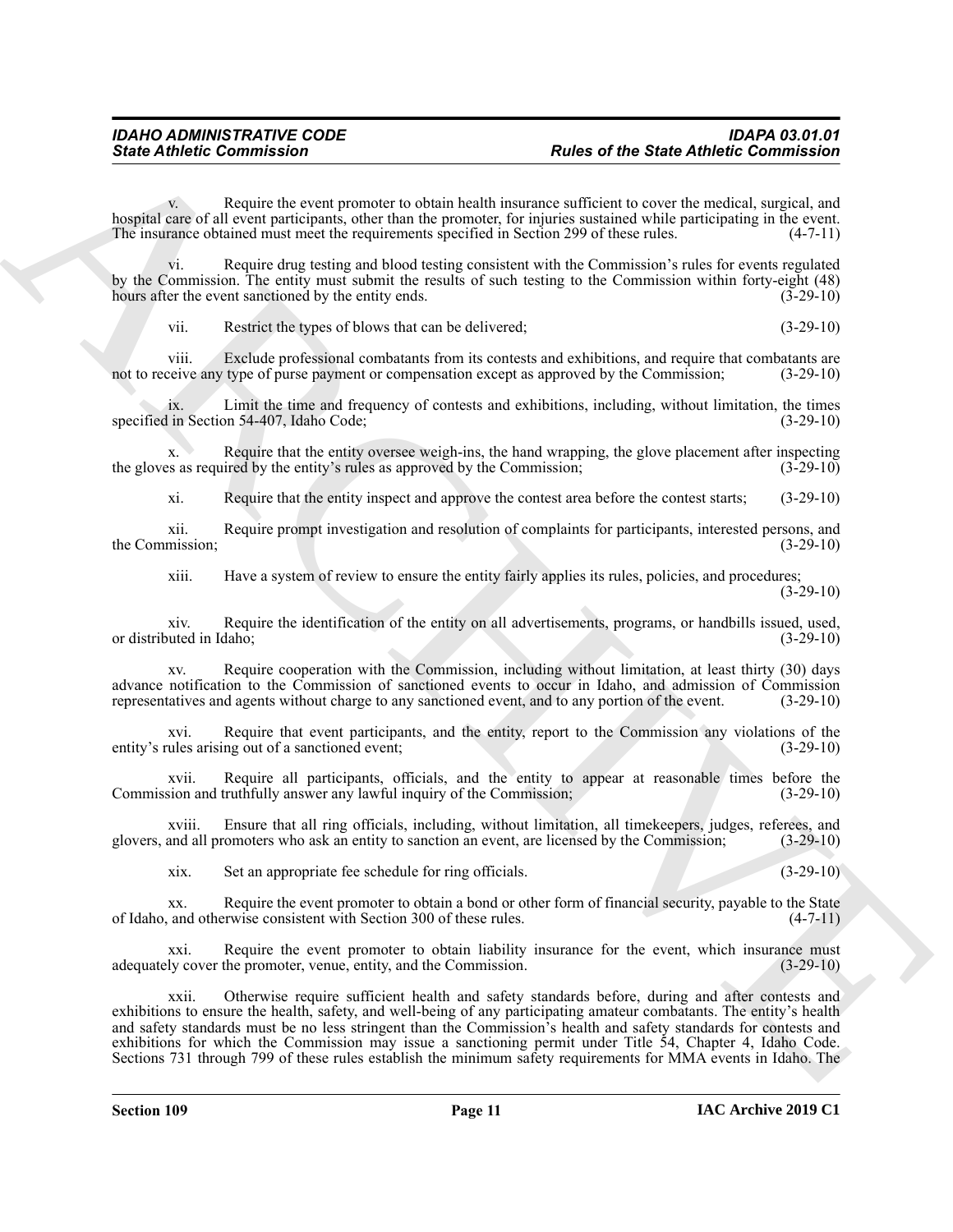entity's health and safety standards for sanctioned MMA events must, at a minimum, comport with the Section 731 through 799 requirements.

For each event to be sanctioned by the entity, the entity must ensure that true and correct copies of the following documents are presented to the Bureau at least thirty (30) days before the event: (3-29-10)

i. The event promoter's bond or other form of financial security as referenced in Subparagraph (3-29-10)<br>(3-29-10)  $109.02$ .e.xx. of these rules.

ii. The health insurance certificate for health insurance obtained by the promoter as referenced in Subparagraph 109.02.e.v. The deductible amount, claims submission instructions, and insurer contact information must also be provided. (3-29-10) must also be provided.

iii. The liability insurance certificate for liability insurance obtained by the promoter as referenced in Subparagraph 109.02.e.xxii. of these rules. (3-29-10)

**g.** The entity does not sanction events where: (3-29-10)

i. Financial ties exist between the promoter and the entity, including, without limitation, when anyone serves as an officer, principal, or manager in both the entity and promotion company, or have an ownership interest in both the entity and the promotion company: (3-29-10) (3-29-10)

<span id="page-11-3"></span>ii. Any ring official, employee, or agent that works for both the promoter and the entity. (3-29-10)

iii. The entity or any of its officers, principals, managers, owners, or employees manages or trains any mbatants. (3-29-10) of the combatants.

<span id="page-11-2"></span>**03. Violations**. The Commission may suspend or revoke its approval of an amateur athletic sanctioning organization if the approved entity or its officers, owners, or agents engage in any conduct that violates or is inconsistent with any of the requirements of this Section or reflects serious discredit on the sport of boxing, or uses dishonest methods to affect the outcome of any contest. (4-7-11) dishonest methods to affect the outcome of any contest.

Since  $\vec{B}$  the matter contribution of the same state of the State Antheir Commission of the State Antheir Commission of the State Antheir Commission of the State Antheir Commission of the State Antheir Commission of th **04. Annual Review of Approval**. An entity's approval to be an amateur athletic sanctioning organization automatically expires one (1) year after issuance. If the entity wishes to remain as an approved amateur sanctioning organization, the entity must submit a timely and complete review application on forms approved by the Commission, along with the appropriate fees. To be timely, a review application and any supporting documentation must be received by the at least thirty (30) days before the automatic expiration date. After receiving a timely review application, the Commission will evaluate the application using the process and criteria set forth in Subsections 109.01 and 109.02. If the Commission is satisfied that the applicant has satisfied all requirements, then the Commission will renew the applicant's approval for another year term. The fees to be paid are:  $(4-7-11)$ Commission will renew the applicant's approval for another year term. The fees to be paid are:

| 110. |    | <b>MANAGER ACTING AS SECOND (RULE 110).</b>                               |                |
|------|----|---------------------------------------------------------------------------|----------------|
|      |    | Annual approval fee: Five hundred dollars (\$500).                        | $(4 - 7 - 11)$ |
|      | а. | Annual application processing fee: Two hundred fifty dollars (\$250); and | $(4-7-11)$     |

<span id="page-11-4"></span><span id="page-11-0"></span>A manager licensed by the Commission may act as a second without having a second's license. (3-3-94)

#### <span id="page-11-1"></span>**111. REQUIREMENTS FOR LICENSE AS RING OFFICIAL (RULE 111).**

<span id="page-11-6"></span><span id="page-11-5"></span>**01. Qualifications**. To qualify for a license as a ring official of contests, an applicant must: (5-8-09)

**a.** Be at least twenty-one (21) years of age. The Commission may, for good cause shown, lower the minimum age limit for a particular applicant to eighteen (18) years of age; (3-29-10)

**b.** Have no record of conviction of a felony or other crime involving moral turpitude unless approved by the commission; (3-26-08)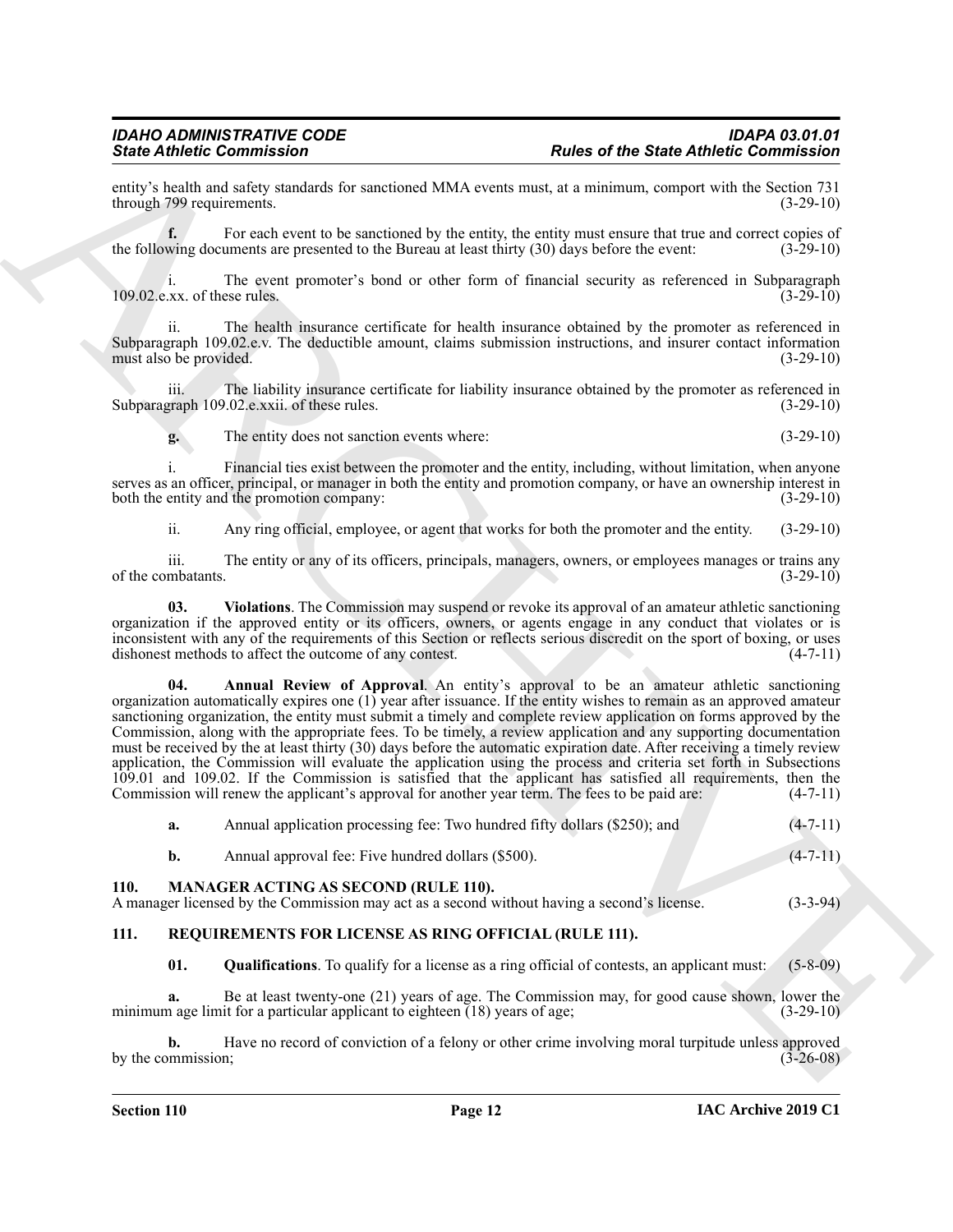- <span id="page-12-7"></span>**a.** Is currently licensed in another state or country; or (3-3-94)
- <span id="page-12-9"></span><span id="page-12-8"></span>**b.** Formerly held an Idaho license which lapsed in good standing. (3-26-08)

#### <span id="page-12-12"></span><span id="page-12-11"></span><span id="page-12-10"></span><span id="page-12-0"></span>**112. REQUIREMENTS FOR RINGSIDE PHYSICIAN (RULE 112).**

#### <span id="page-12-13"></span><span id="page-12-3"></span><span id="page-12-1"></span>**113. APPLICANTS, LICENSEES, AND OFFICIALS (RULE 113).**

#### <span id="page-12-6"></span><span id="page-12-5"></span><span id="page-12-4"></span><span id="page-12-2"></span>**114. GROUNDS FOR DENIAL OR REVOCATION OF LICENSE (RULE 114).**

|                    | <b>State Athletic Commission</b>                                                                                                                                                                                                                                                                                                                 | <b>Rules of the State Athletic Commission</b>                                                           |                 |
|--------------------|--------------------------------------------------------------------------------------------------------------------------------------------------------------------------------------------------------------------------------------------------------------------------------------------------------------------------------------------------|---------------------------------------------------------------------------------------------------------|-----------------|
|                    | $c_{\cdot}$                                                                                                                                                                                                                                                                                                                                      | Have had at least one (1) year experience in either amateur or professional contest as a ring official; | $(5-8-09)$      |
| d.                 |                                                                                                                                                                                                                                                                                                                                                  | Submit verifications from three (3) persons of his proficiency as a ring official; and                  | $(5 - 8 - 09)$  |
| e.                 |                                                                                                                                                                                                                                                                                                                                                  | Provide proof that the applicant meets the other requirements of the commission law and rules.          | $(3-26-08)$     |
| 02.                | satisfactory evidence of equivalent qualifications possessed by an applicant who:                                                                                                                                                                                                                                                                | Equivalent Qualifications. In lieu of the above qualifications, the Commission may accept               | $(5-8-09)$      |
| a.                 | Is currently licensed in another state or country; or                                                                                                                                                                                                                                                                                            |                                                                                                         | $(3-3-94)$      |
| b.                 | Formerly held an Idaho license which lapsed in good standing.                                                                                                                                                                                                                                                                                    |                                                                                                         | $(3-26-08)$     |
| 03.                | which lapsed in good standing may be licensed by the Commission without examination or internship to perform an<br>officiating function other than that for which he is or was licensed if the Commission determines that he is qualified<br>to perform that function.                                                                           | <b>Other Functions.</b> A person holding a current Idaho license or who formerly held an Idaho license  | $(3-3-94)$      |
| 04.                | needed and when licensing examinations for ring officials will be conducted.                                                                                                                                                                                                                                                                     | Ring Officials Determination. The Commission will determine when additional ring officials are          | $(3-3-94)$      |
|                    | 05.<br>with Section 67-2614, Idaho Code. The renewal of a license is not automatic. The applicant's past performance and<br>abilities may be considered in evaluating an application for renewal.                                                                                                                                                | Validity of Licenses. Each license issued by the commission is annually renewable in accordance         | $(5-8-09)$      |
| 112.               | REQUIREMENTS FOR RINGSIDE PHYSICIAN (RULE 112).                                                                                                                                                                                                                                                                                                  |                                                                                                         |                 |
| 01.<br>Medicine.   |                                                                                                                                                                                                                                                                                                                                                  | Board of Medicine. Ringside physicians must be currently licensed by the Idaho Board of                 | $(5-8-09)$      |
| 02.                | cardiopulmonary resuscitation.                                                                                                                                                                                                                                                                                                                   | Cardiopulmonary Resuscitation. A ringside physician must be certified to perform                        | $(3-26-08)$     |
| 113.               | APPLICANTS, LICENSEES, AND OFFICIALS (RULE 113).<br>Any ring official, any person licensed by the Commission and any applicant for a license must submit to the<br>Commission any forms, records, and statements at the times and manner as directed by the Commission.                                                                          |                                                                                                         | $(3-3-94)$      |
| 114.               | <b>GROUNDS FOR DENIAL OR REVOCATION OF LICENSE (RULE 114).</b><br>The Commission may deny an application or suspend or revoke a license or take such other disciplinary action<br>deemed appropriate if it finds that the applicant or licensee or any partner, officer, director, stockholder, or employee<br>of the applicant or licensee has: |                                                                                                         | $(3 - 26 - 08)$ |
| 01.<br>commission. |                                                                                                                                                                                                                                                                                                                                                  | Subject to Discipline. Performed any act which constitutes a violation of the laws or rules of the      | $(3-26-08)$     |
| 02.                | <b>Specific Conduct.</b>                                                                                                                                                                                                                                                                                                                         |                                                                                                         | $(3-26-08)$     |
| a.                 | Has been convicted of a felony;                                                                                                                                                                                                                                                                                                                  |                                                                                                         | $(3-3-94)$      |
| b.                 | Engages in illegal bookmaking;                                                                                                                                                                                                                                                                                                                   |                                                                                                         | $(3-3-94)$      |
|                    |                                                                                                                                                                                                                                                                                                                                                  |                                                                                                         | $(3-3-94)$      |
| c.                 | Engages in any illegal gambling activity;                                                                                                                                                                                                                                                                                                        |                                                                                                         |                 |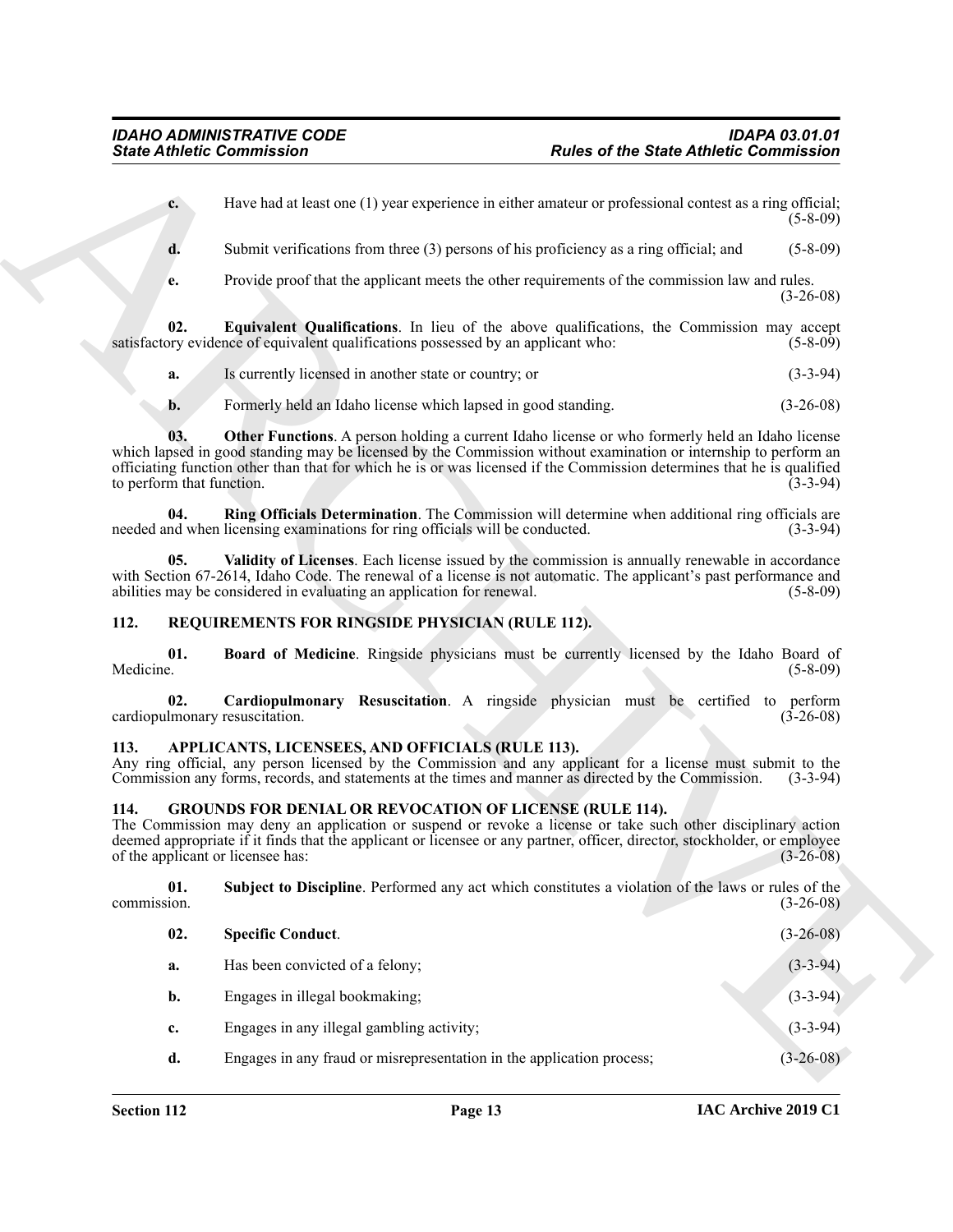**e.** Has a recent history of drug abuse or fails a drug test or refuses to submit to a drug test; (3-26-08)

**f.** Is under suspension from any other commission; or (3-3-94)

**g.** Is engaged in any activity or practice which is detrimental to the best interests of a contest regulated by the commission.

#### <span id="page-13-0"></span>**115. -- 149. (RESERVED)**

#### <span id="page-13-13"></span><span id="page-13-1"></span>**150. RENEWAL OR REINSTATEMENT OF LICENSE (RULE 150).**

<span id="page-13-15"></span>**01. Expiration Date**. All licenses expire and must be renewed annually in accordance with Section 67- 2614, Idaho Code. Licenses not renewed prior to expiration shall be cancelled. (3-26-08)

<span id="page-13-16"></span>**02.** Reinstatement. Any license canceled for failure to renew may be reinstated in accordance with  $57-2614$ , Idaho Code. (3-26-08) Section 67-2614, Idaho Code.

<span id="page-13-14"></span>**03. Cancelled License**. A license that has been canceled for a period of more than five (5) years may be re-issued in accordance with section 67-2614, Idaho Code. (3-26-08)

#### <span id="page-13-2"></span>**151. -- 199. (RESERVED)**

#### <span id="page-13-8"></span><span id="page-13-5"></span><span id="page-13-3"></span>**200. CONTRACT BETWEEN MANAGER AND COMBATANT (RULE 200).**

**Since Athletic Commission**<br>
Later of the State Athletic Commission<br>
Later active of the state active of the state of a considered with the state of the state of the state of the state of the state of the state of the sta **01. Contractual Obligations**. The Commission may refuse to honor a contract between a manager and combatant unless it complies with the requirements Section 200 of this rule. A contract between a manager and a combatant shall be for a term of not more than four (4) years. Such a contract may contain an option which permits the manager, at the expiration of the initial term, to renew the contract for an additional period of not more than two (2) years.  $(3-26-08)$ 

<span id="page-13-6"></span>**02. After Contract Services**. A manager may not contract to receive the services of a combatant under his management for a match which is scheduled to take place after the expiration of the contract. (3-26-08)

<span id="page-13-11"></span>**03.** Options. A contract between a combatant and a manager may provide for voluntary binding arbitration of disputes by the Commission. If so agreed, the arbitration must be conducted by a member of the Commission mutually agreed upon by the two (2) parties or, if there is no agreement, by a member of the Commission appointed by the chairman. The arbitration must be conducted pursuant to generally accepted arbitration standards. (3-26-08)

<span id="page-13-7"></span>**04. Contract Approval**. The Commission may approve a contract entered into in another jurisdiction by a person who is not a resident of Idaho if the terms of the contract comply with the requirements of this section. If the terms of the contract exceed the limitations contained in this section, the Commission may honor the contract to the extent of those limitations. (3-26-08)

<span id="page-13-9"></span>**05. Manager Limitations**. A manager may not negotiate or sign for matches for a combatant who is not under contract to him. Any combatant who does not have a contract with a licensed manager must sign for his own contest and sign the receipt for his own purse. A manager or managers may not participate separately or collectively in more than thirty-three and one-third percent (33 1/3%) of the combatant's earnings in the ring.

 $(3-26-08)$ 

<span id="page-13-10"></span>**06. Manager Responsibilities**. If a manager signs only for a combatant's appearance at a contest, a copy of the manager's authorization to negotiate and sign for the combatant must accompany the contract which he concluded with the promoter. If the manager does not send a copy of his authorization, the Commission may deny any application received from the combatant or manager pending a hearing before the Commission. (3-26-08) application received from the combatant or manager pending a hearing before the Commission.

#### <span id="page-13-12"></span><span id="page-13-4"></span>**201. MANAGER'S ADVANCES -- ACCOUNTING (RULE 201).**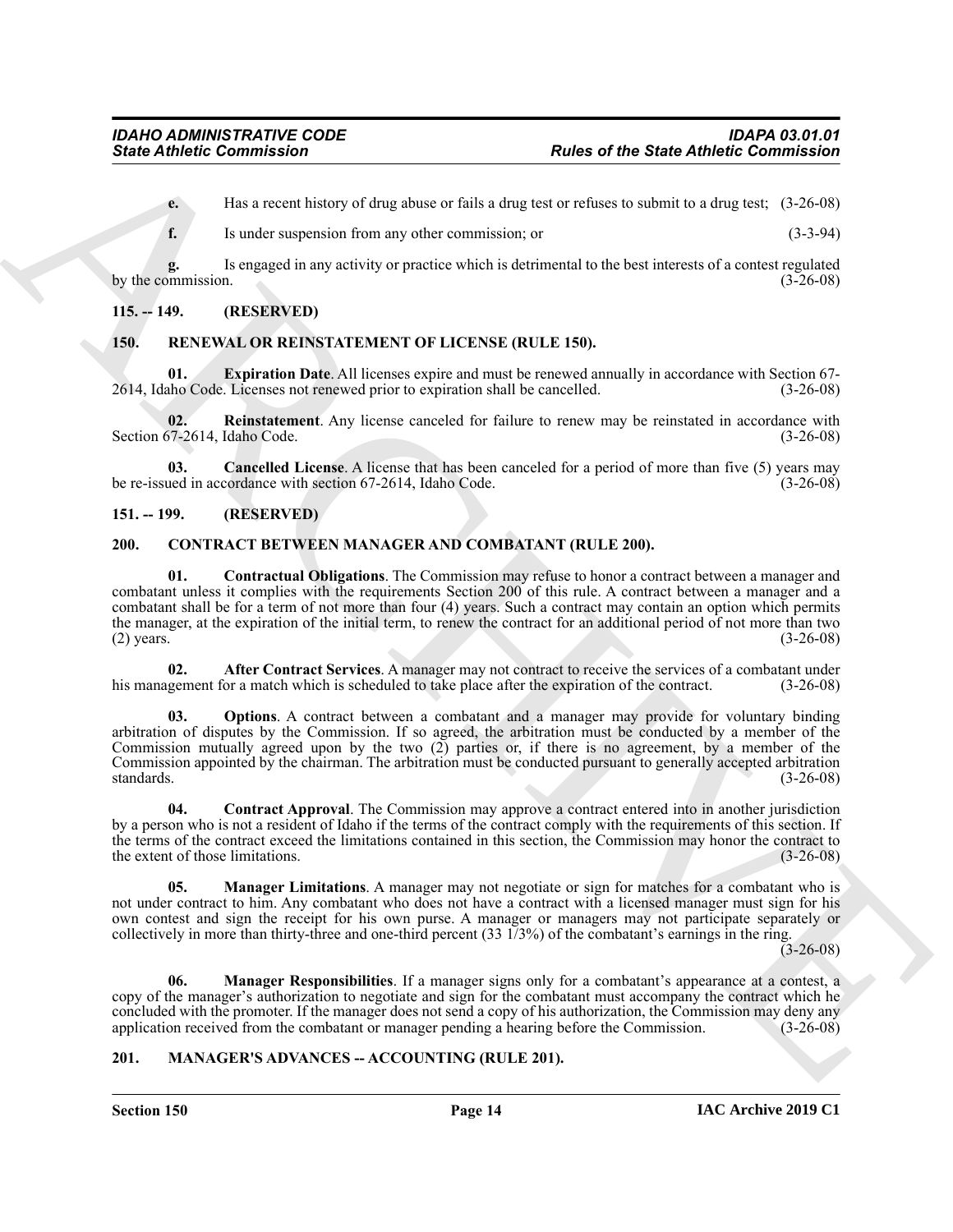Any manager who advances or lends any money to any combatant or incurs indebtedness on behalf of a combatant shall furnish an accounting in writing to the combatant every ninety (90) days. The accounting must be verified by the manager and set forth each item of indebtedness owed by the combatant, the date that the indebtedness occurred, the purpose of the indebtedness, and the name of the person to whom the debt is owed. (3-26-08)

### <span id="page-14-5"></span><span id="page-14-0"></span>**202. CONTRACT BETWEEN PROMOTER AND COMBATANT (RULE 202).**

Gate Receipts. A promoter may not deduct any amount from the gate receipts, other than for any federal taxes and the fees prescribed herein until all combatants who are to be paid a percentage of the receipts have been paid, unless the amount to be paid to the combatant is specified in the contract. (3-26-08)

#### <span id="page-14-7"></span><span id="page-14-6"></span>**02. Contract Prohibitions**. (3-3-94)

**a.** A contract which provides that a combatant must fight exclusively for or at the option of one (1) promoter is prohibited. (3-26-08)

<span id="page-14-11"></span><span id="page-14-9"></span>**b.** A contract which provides that a combatant is to pay for the services of an opponent is prohibited.  $(3-26-08)$ 

### <span id="page-14-1"></span>**203. FILING CERTAIN CONTRACTS WITH COMMISSION (RULE 203).**

**01. Main and Semi-Main Events**. A contract between a promoter and a combatant for the main and semi-main events of a program must be placed on file with the Commission at least seven (7) working days before the event unless the Commission gives special approval for filing the contract closer to the time of weighing in.

(3-26-08)

<span id="page-14-13"></span>**02. Other Combatants**. Contracts for all combatants who will be contending in the program must be ore the scheduled time for weighing in. (3-26-08) filed before the scheduled time for weighing in.

<span id="page-14-12"></span><span id="page-14-10"></span>**03. Disciplinary Action**. A promoter or matchmaker who fails to file a contract for any participant ame is released to the news media is subject to disciplinary action. (3-3-94) whose name is released to the news media is subject to disciplinary action.

Since  $R$  and the contribution of the since the since of the Since Anti-Bin and the since the since the since the since of the since of the since of the since of the since of the since of the since of the since of the sin **04. Media Contracts**. Any contract by the promoter for the sale, lease or other use of rights to broadcast, televise including a right to make a closed-circuit telecast, or take motion pictures of a contest must be placed on file with the Commission at least five (5) working days before the even unless the promoter obtains special approval from the Commission for filing the contract at a time closer to the event. (3-26-08)

#### <span id="page-14-14"></span><span id="page-14-2"></span>**204. PERCENTAGE OF GATE RECEIPTS TO COMBATANT (RULE 204).**

Each combatant working on a percentage basis, must be paid on the basis of the net receipts of each exhibition after state and federal taxes, ring expenses and the price of complimentary tickets upon which a price is specified, have been deducted. (3-26-08)

#### <span id="page-14-15"></span><span id="page-14-3"></span>**205. PROMOTER'S ADVANCES TO COMBATANT OR MANAGER OR OCCURRENCE OF DEBT ON HIS BEHALF (RULE 205).**

<span id="page-14-17"></span>**01. Restrictions**. A promoter licensed by the Commission shall not directly or indirectly make any loan or advance to any combatant or manager except as provided in this rule. (3-26-08)

<span id="page-14-16"></span>**02.** Any Indebtedness Restricted. A promoter shall not, directly or indirectly, create any indebtedness which becomes the obligation of a combatant or manager unless the promoter has the express written permission of the Commission for that action. (3-26-08)

### <span id="page-14-8"></span><span id="page-14-4"></span>**206. FAILURE OF COMBATANT TO APPEAR (RULE 206).**

Any combatant who fails to appear in an event in which the combatant signed a contract to appear, without a written excuse determined to be valid by the Commission or a certificate from a physician designated by the Commission in advance in case of physical disability is subject to disciplinary action. Any combatant who files a certificate from a physician designated by the Commission stating that he is unable to fulfill a contract because of physical disability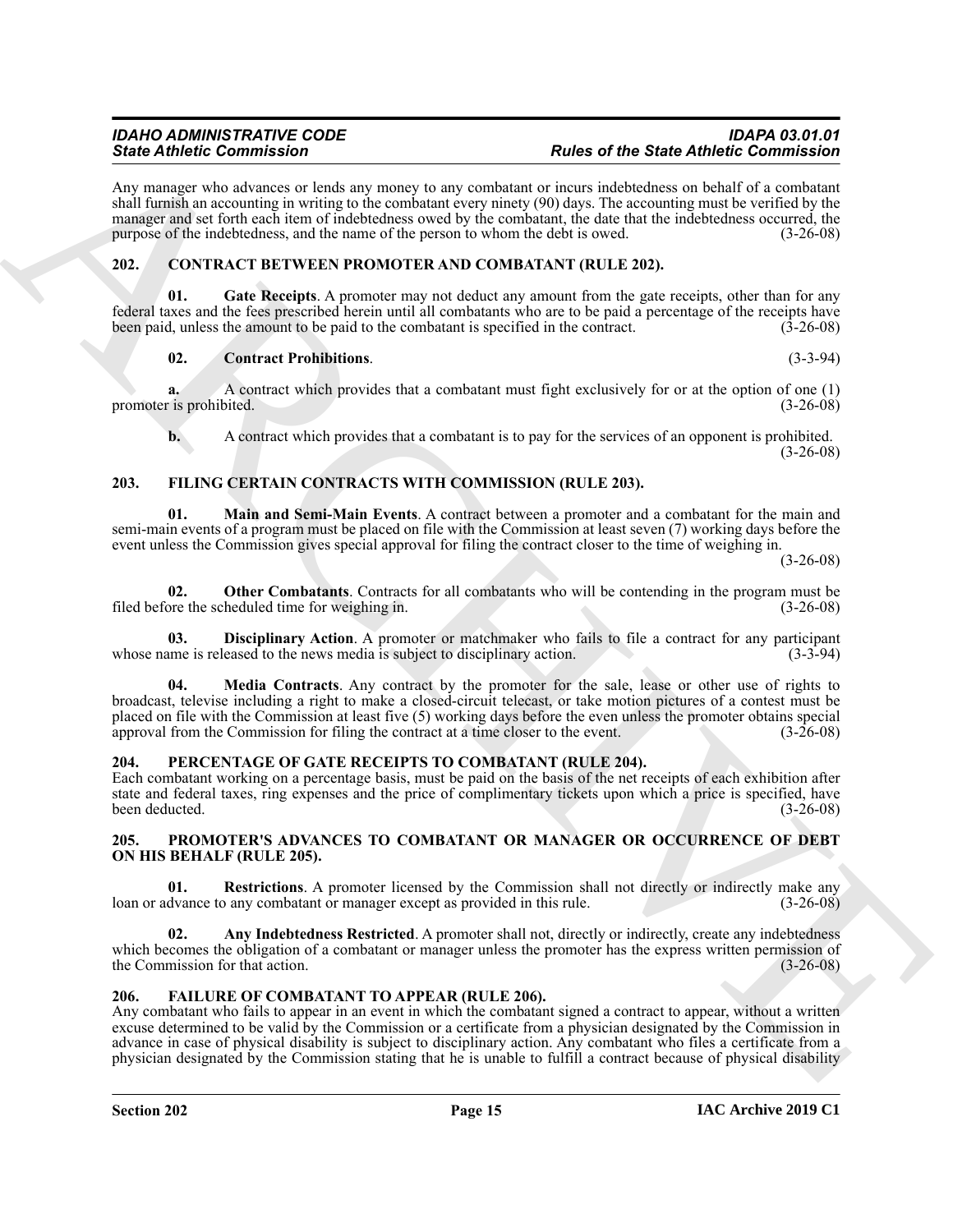shall, on being restored to the eligible list, fulfill his contract with the same opponent or a suitable substitute specified in the contract within a reasonable time, that period to be set by the Commission, unless the combatant is released from the contract by mutual agreement. (3-26-08)

#### <span id="page-15-2"></span><span id="page-15-0"></span>**207. PAYMENT OF COMBATANT (RULE 207).**

<span id="page-15-4"></span>**01. Payment in Full**. Every combatant must be paid in full according to the combatant's contract, and no part of the combatant's remuneration may be withheld except by order of the Commission, nor may any part of the combatant's remuneration be returned through arrangement with the combatant's manager to any matchmaker or promoter, except as otherwise provided in this section. (3-26-08)

<span id="page-15-7"></span>**02. Prior Written Commitments**. With the prior written permission of a member of the Commission, a promoter may withhold from the purse of a combatant money advanced to the combatant for transportation and maintenance in preparation for a contest, if their agreement so provides. (3-26-08)

<span id="page-15-3"></span>**03. Manager's Share**. A manager's share of the purse may be deducted and paid directly to the if the contract so specifies. (3-3-94) manager if the contract so specifies.

**04. Pending Action**. If arbitration of a contract entered into by a manager and combatant is pending before the Commission or if the contract is in litigation in a court of competent jurisdiction, the Commission may:

(3-26-08)

<span id="page-15-5"></span>**a.** Withhold the amount in dispute in the Commission's trust fund until resolution of the dispute; or (3-3-94)

<span id="page-15-6"></span>**b.** Pay the disputed amount to the clerk of the court in which the litigation is pending. (3-3-94)

**05. Prior Approval of Commission**. Neither a combatant nor his manager may assign his share of the purse, or any portion thereof, without the approval of the Commission. If a combatant or manager wants to assign his share of the purse, he must file a written request with the Commission at least seven (7) working days before the contest. (3-26-08)

#### <span id="page-15-1"></span>**208. PAYMENT OF PURSE (RULE 208).**

<span id="page-15-10"></span><span id="page-15-8"></span>

| Payment Made. All payment of purses must be made: | $(3-3-94)$ |
|---------------------------------------------------|------------|
|                                                   |            |

<span id="page-15-12"></span>**a.** Immediately after the contest or exhibition; or (3-3-94)

**b.** If the combatant is to receive a percentage of the net receipts, immediately after that percentage is ed by a person designated by the Commission, unless otherwise ordered by the Commission. (3-26-08) determined by a person designated by the Commission, unless otherwise ordered by the Commission.

<span id="page-15-11"></span>**02. Signatures**. Immediately after the contest or exhibition, the person designated by the Commission will release the checks or cash to the entitled persons and will obtain their signatures on a list in which they acknowledge the payment. (3-3-94) acknowledge the payment.

Since Contents and the specific term is the specific term of the specific distribution of the Since Contents and the specific term is the specific of the specific term is the specific of the specific term is a specific te **03. Reconciliation**. The promoter may withhold an amount of not more than ten percent (10%) of the purse for payment of expenses incurred by the combatant. A reconciliation of those expenses and payment of the undistributed portion of the purse must be made to the Commission on the Commission's form within seven (7) working days after the contest. The reconciliation must bear written approval of the combatant before it is submitted. If good cause is shown, the chairman of the Commission may grant an extension of the date for reconciliation for a period not to exceed thirty  $(30)$  days after the contest.  $(3-26-08)$ period not to exceed thirty  $(30)$  days after the contest.

**04. Alternative Payment**. The Commission may permit a form of payment other than those specified in this section. A promoter who wishes to pay the purse by an alternative method of payment shall: (3-3-94)

<span id="page-15-9"></span>**a.** Submit a written request to the Commission at least thirty (30) days before the contest. (3-26-08)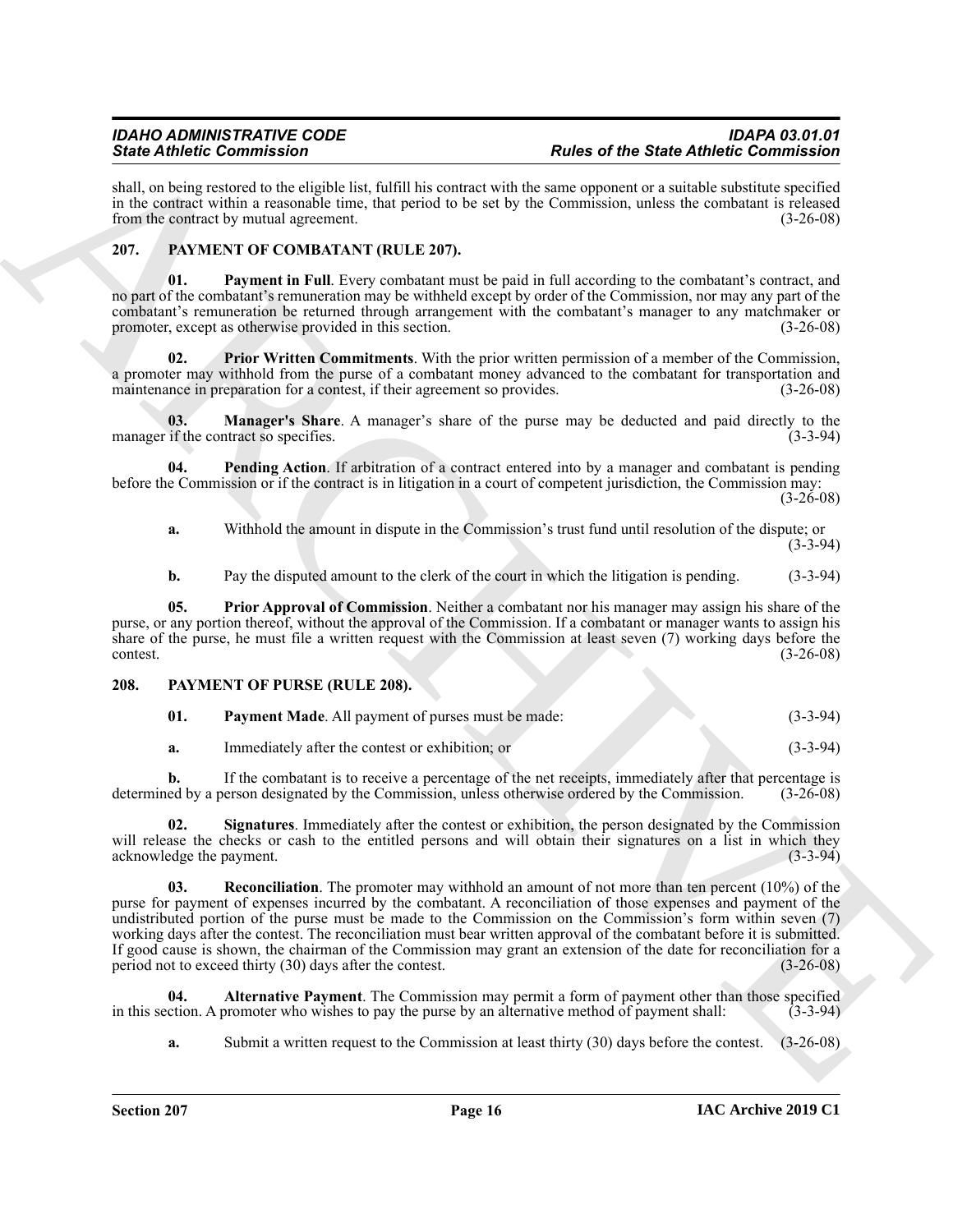- **b.** Describe in detail the alternative method of payment contemplated. (3-3-94)
- **c.** Show good cause for a waiver of the provisions as outlined in Section 208 of this rule. (3-26-08)
- **d.** Comply with all requirements of the Commission regarding the production of relevant information. (3-3-94)
- <span id="page-16-7"></span>**e.** Follow precisely the procedural directives of the Commission if the request is granted. (3-3-94)

**05. Non-Payment of Amateurs**. Consistent with Section 54-402, Idaho Code, a promoter may not compensate any amateur for participating in or being associated in any way with the promoter's event. This ban absolutely bars a promoter from paying an amateur to sell tickets or merchandise or provide services related to an event. (4-7-11)  $(4-7-11)$ 

#### <span id="page-16-8"></span><span id="page-16-0"></span>**209. RETAINING PORTION OF PURSE PENDING DETERMINATION OF WHETHER PENALTY WILL BE CHARGED (RULE 209).**

At any time before the award of a purse to a contestant, a Commissioner may specify any amount not to exceed twenty-five thousand dollars (\$25,000) which must be retained from the contestant's purse and transferred from the promoter to the Commission. The money will not be given to the contestant until the Commission determines that no penalty in lieu of revoking the contestant's license will be charged for any action or condition of the contestant. Any amount so specified is not a limitation upon the amount of a penalty which may be charged. (3-3-94)

### <span id="page-16-1"></span>**210. -- 298. (RESERVED)**

#### <span id="page-16-6"></span><span id="page-16-2"></span>**299. HEALTH INSURANCE (RULE 299).**

Since Athletic Commission<br>
Under or the State Athletic Commission<br>
Under or the State Athletic Commission<br>
Under or the state of the State Athletic Commission<br>
Complex with all requirements of the Commission regarding the An event promoter must obtain health insurance sufficient to cover the medical, surgical, and hospital care of all event participants, other than the promoter, for injuries sustained while participating in the event. The insurance shall provide primary coverage for each such participant, and the minimum amount coverage per participant shall be ten thousand dollars (\$10,000). The participant may not be required to pay a deductible associated with care provided under this insurance. If a participant pays for the medical, surgical or hospital care, the insurance proceeds must be paid to the participant or the participant's beneficiaries for reimbursement for the payment. (4-7-11) paid to the participant or the participant's beneficiaries for reimbursement for the payment.

#### <span id="page-16-9"></span><span id="page-16-3"></span>**300. SURETY BOND OR OTHER SECURITY (RULE 300).**

<span id="page-16-10"></span>**01. Requirement**. Every promoter who applies for a sanctioning permit shall furnish a surety bond or other form of financial security to the Commission consistent with Section 54-408, Idaho Code. The bond or other form of financial security shall be in an amount deemed by the Commission to be adequate to guarantee payment of all taxes, fees, fines, and other moneys due and payable under Title 54, Chapter 4, Idaho Code and the Commission's rules, including reimbursement to the purchasers of tickets for the event. (4-7-11)

<span id="page-16-13"></span>**02. Various Locations**. The promoter may apply one (1) bond or other form of financial security to multiple locations if only one (1) of the covered locations is scheduled for an event on any given calendar date.

 $(3-29-10)$ 

<span id="page-16-12"></span>**03. Total Sum**. Each bond or other form of financial security must be conditioned for the payment to mission of a sum equivalent to the total sale of tickets: (3-29-10) the Commission of a sum equivalent to the total sale of tickets:

**a.** If the main event is not held on the date advertised, unless the event is subsequently held on a date fixed by the Commission; and (3-3-94) (3-3-94)

**b.** If the main event is neither held on the original date advertised nor on a subsequent date fixed by the Commission. (3-3-94)

<span id="page-16-11"></span>**04.** Sum Due. The sum is due within fifteen (15) days after default, to ensure reimbursement to the rs of tickets for the event, if the reimbursement of ticket holders is ordered by the Commission. (3-3-94) purchasers of tickets for the event, if the reimbursement of ticket holders is ordered by the Commission.

#### <span id="page-16-5"></span><span id="page-16-4"></span>**301. APPROVAL OF EVENTS (RULE 301).**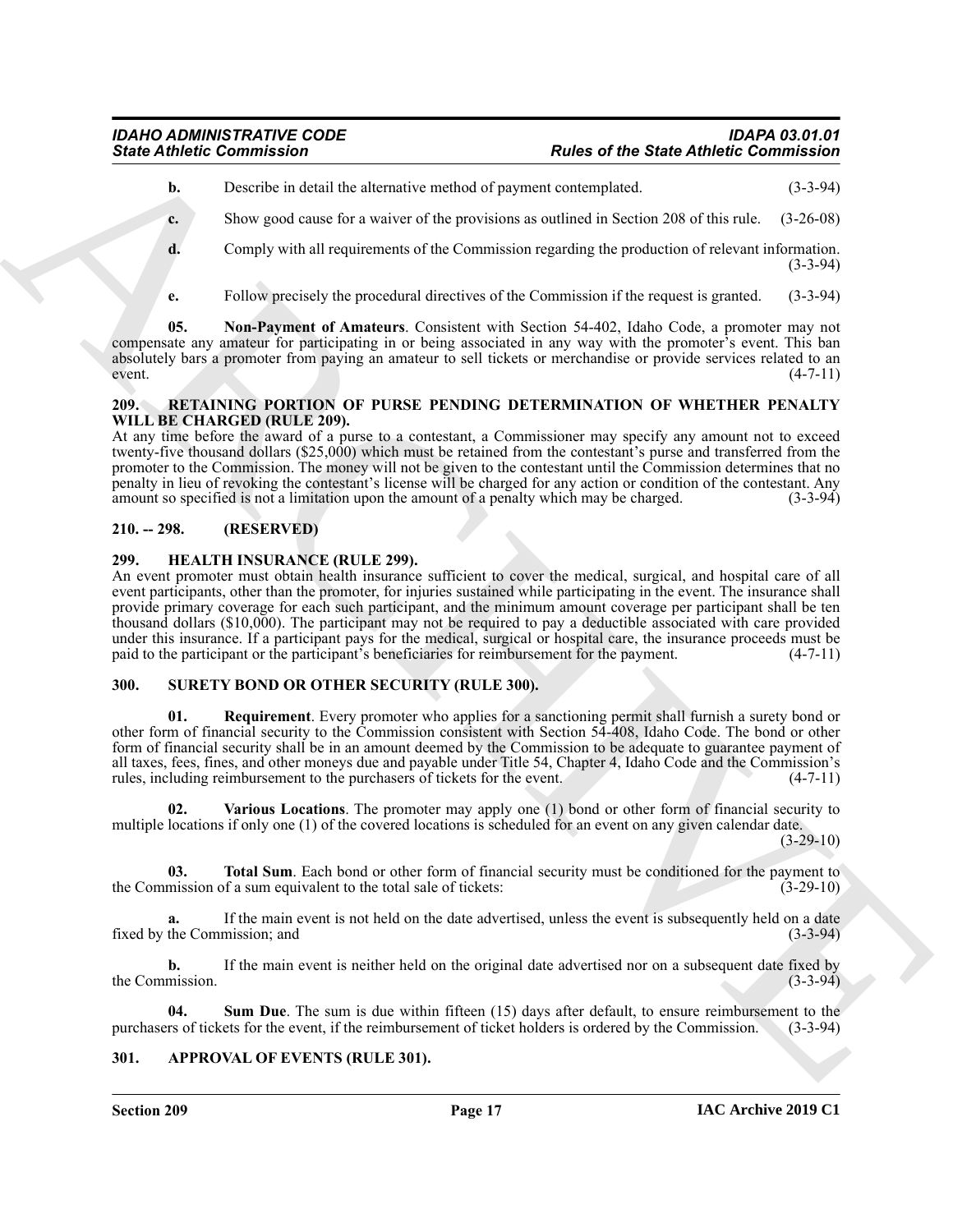#### <span id="page-17-8"></span><span id="page-17-7"></span><span id="page-17-0"></span>**302. (RESERVED)**

#### <span id="page-17-19"></span><span id="page-17-18"></span><span id="page-17-1"></span>**303. PROGRAM FOR CHARITY (RULE 303).**

<span id="page-17-20"></span>

| a. | May suspend or revoke the promoter's license. |  |  |  |
|----|-----------------------------------------------|--|--|--|
|----|-----------------------------------------------|--|--|--|

#### <span id="page-17-10"></span><span id="page-17-2"></span>**304. ARRANGEMENT OF CONTEST FOR PROMOTER (RULE 304).**

#### <span id="page-17-16"></span><span id="page-17-3"></span>**305. MANAGERS -- LIMITATIONS ON NUMBER OF COMBATANTS (RULE 305).**

#### <span id="page-17-4"></span>**306. (RESERVED)**

#### <span id="page-17-17"></span><span id="page-17-15"></span><span id="page-17-14"></span><span id="page-17-13"></span><span id="page-17-12"></span><span id="page-17-11"></span><span id="page-17-6"></span><span id="page-17-5"></span>**307. CERTAIN PERSONS RETAINED MUST HAVE LICENSES (RULE 307).**

<span id="page-17-9"></span>

|           | <b>State Athletic Commission</b>                                                                                                            | <b>Rules of the State Athletic Commission</b>                                                                                                                                                                                                                                                                                                                                                                                                                               |
|-----------|---------------------------------------------------------------------------------------------------------------------------------------------|-----------------------------------------------------------------------------------------------------------------------------------------------------------------------------------------------------------------------------------------------------------------------------------------------------------------------------------------------------------------------------------------------------------------------------------------------------------------------------|
|           | 01.<br>a form provided by the Bureau.                                                                                                       | <b>Prior Approval.</b> No contest will be held without the prior approval of the Commission. A<br>promoter must submit a completed application for a sanctioning permit to hold an event on a specific date, and a<br>permit be issued by the commission before the event may be announced or advertised. Application must be made on<br>$(5-8-09)$                                                                                                                         |
|           | 02.                                                                                                                                         | <b>Deadline.</b> A complete application for a sanctioning permit together with application fees,<br>applicable bond amount, proof of insurance, and information regarding the combatants named in the main and semi-<br>main contest must be received by the commission no less than thirty (30) days prior to the date requested for the event<br>named in the application. Combatants named in contests may be changed at the discretion of the commission.<br>$(5-8-09)$ |
|           | 03.<br>disciplinary action.                                                                                                                 | <b>Cancellation.</b> The failure of the promoter to notify the Commission of a cancellation at least seven<br>(7) calendar days before the date for the program will result in the forfeiture of all fees and will be grounds for<br>$(5-8-09)$                                                                                                                                                                                                                             |
| 302.      | (RESERVED)                                                                                                                                  |                                                                                                                                                                                                                                                                                                                                                                                                                                                                             |
| 303.      | PROGRAM FOR CHARITY (RULE 303).                                                                                                             |                                                                                                                                                                                                                                                                                                                                                                                                                                                                             |
|           | 01.<br>and the amount or percentage of the receipts of the program which is to be paid to the charity.                                      | Application. A person who wishes to present a program or event under the jurisdiction of the<br>commission for charitable purposes must file with the Commission a sanction application to present the program. The<br>application must contain the name of the charity, charitable fund or organization which is to benefit from the program<br>$(3-26-08)$                                                                                                                |
|           | 02.<br>file the statement within the prescribed time, the Commission:                                                                       | Certified, Itemized Statement. Within seventy-two (72) hours after such a program is held, the<br>promoter shall furnish to the Commission a certified itemized statement of the receipts and expenditures in<br>connection with the program and the net amount paid to the charitable fund or organization. If the promoter fails to<br>$(3-3-94)$                                                                                                                         |
|           | May suspend or revoke the promoter's license.<br>a.                                                                                         | $(3-3-94)$                                                                                                                                                                                                                                                                                                                                                                                                                                                                  |
| purposes. | b.                                                                                                                                          | Shall not thereafter issue a permit to the promoter for the holding of any program for charitable<br>$(3-3-94)$                                                                                                                                                                                                                                                                                                                                                             |
| 304.      | ARRANGEMENT OF CONTEST FOR PROMOTER (RULE 304).<br>A contest may not be arranged on behalf of any promoter except by a licensed matchmaker. | $(5-8-09)$                                                                                                                                                                                                                                                                                                                                                                                                                                                                  |
| 305.      | <b>MANAGERS -- LIMITATIONS ON NUMBER OF COMBATANTS (RULE 305).</b><br>permission to do so has been obtained from the Commission.            | A manager may not have more than three $(3)$ combatants under management in any one $(1)$ program unless written<br>$(3-26-08)$                                                                                                                                                                                                                                                                                                                                             |
| 306.      | (RESERVED)                                                                                                                                  |                                                                                                                                                                                                                                                                                                                                                                                                                                                                             |
| 307.      | <b>CERTAIN PERSONS RETAINED MUST HAVE LICENSES (RULE 307).</b>                                                                              | No person will be retained for any of the following positions unless currently licensed by the Commission:<br>$(5 - 8 - 09)$                                                                                                                                                                                                                                                                                                                                                |
|           | 01.<br>Second.                                                                                                                              | $(3-3-94)$                                                                                                                                                                                                                                                                                                                                                                                                                                                                  |
|           | 02.<br>Combatant.                                                                                                                           | $(3-26-08)$                                                                                                                                                                                                                                                                                                                                                                                                                                                                 |
|           | Matchmaker.<br>03.                                                                                                                          | $(3-3-94)$                                                                                                                                                                                                                                                                                                                                                                                                                                                                  |
|           | 04.<br><b>Ring Official.</b>                                                                                                                | $(5 - 8 - 09)$                                                                                                                                                                                                                                                                                                                                                                                                                                                              |
|           |                                                                                                                                             |                                                                                                                                                                                                                                                                                                                                                                                                                                                                             |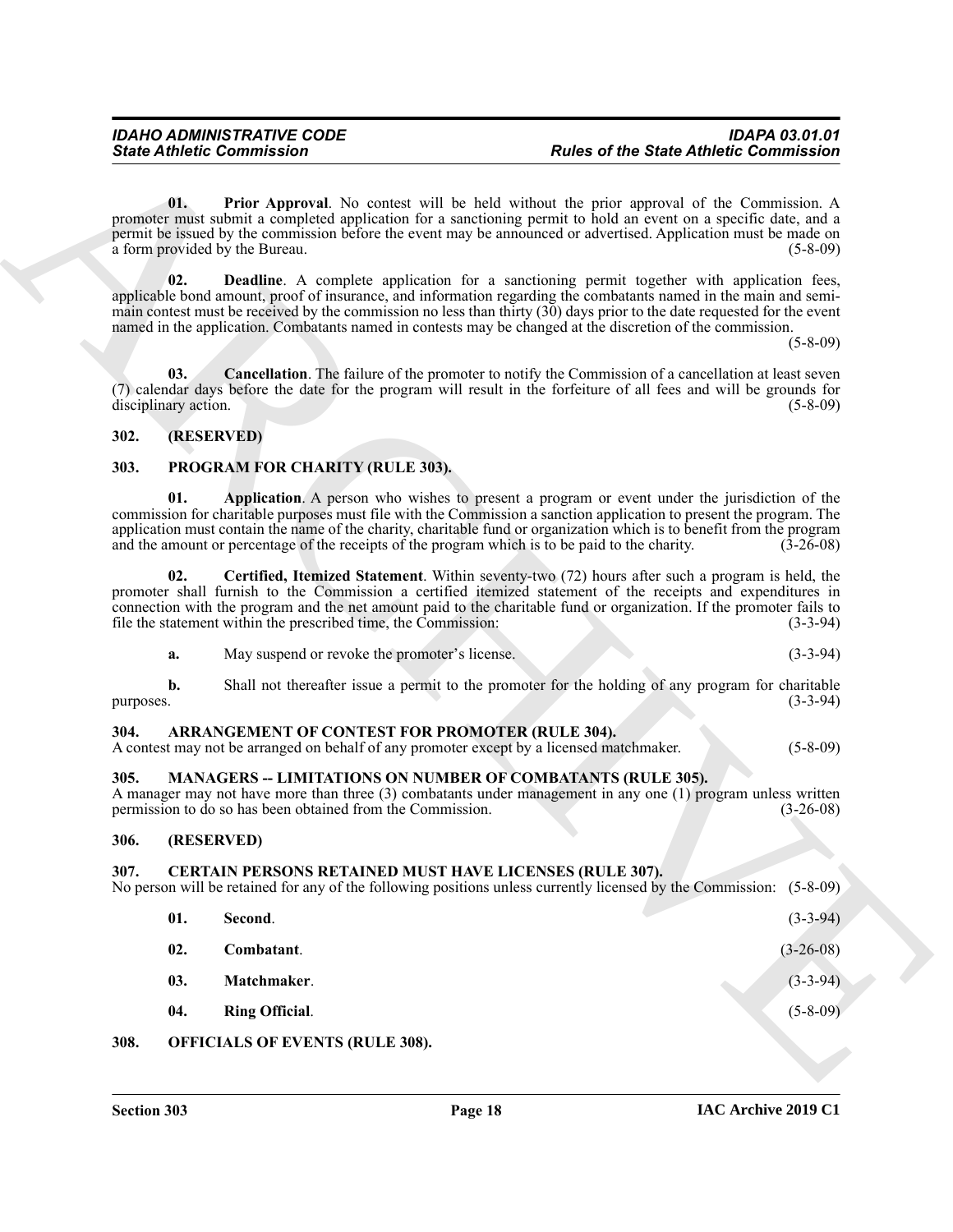<span id="page-18-15"></span>**01. Officials Described**. The officials of events are the referee, judges, timekeeper, physician, and the sion's agents. (5-8-09) Commission's agents.

<span id="page-18-14"></span>**02. Commission Involvement**. All the officials must be approved and assigned by the Commission. The promoter may select the announcer, subject to the Commission's approval. (5-8-09) (5-8-09)

#### <span id="page-18-18"></span><span id="page-18-0"></span>**309. REFEREES (RULE 309).**

<span id="page-18-21"></span><span id="page-18-20"></span>**01. Selection**. The Commission shall select the referee for the main event in championship events and for events that the Commission considers to be special events. The Commission shall set the fee and reasonable expenses that the referee is entitled to receive for an event. (3-26-08) expenses that the referee is entitled to receive for an event.

Since Zahme, Commission<br>
Commission Carrier (Exception To-values) of overtrained the Same Antheir Columnistics of the Same Antheir Commission<br>
The gradient space of the Same Antheir Commission of the second commission of **02. Protests**. If any licensee of the Commission protests the assignment of a referee, the protesting licensee will be given a hearing by the Commission if time permits. If time does not permit, the matter will be heard by two (2) Commissioners in order to make such disposition of the protest as the facts may justify. Protests not made<br>in a timely manner may be summarily rejected. in a timely manner may be summarily rejected.

<span id="page-18-19"></span>**Physical Examination**. Each referee licensed by the Commission must annually undergo a complete physical examination, including an eye examination conducted by an optometrist or ophthalmologist. The licensee must produce all records of the examination at the request of the Commission. (3-3-94) licensee must produce all records of the examination at the request of the Commission.

#### <span id="page-18-8"></span><span id="page-18-1"></span>**310. JUDGES (RULE 310).**

<span id="page-18-12"></span>**01.** Selection. The Commission will select the judges for the main event in championship events and ther events which the Commission considers to be special events. (3-26-08) for any other events which the Commission considers to be special events.

<span id="page-18-11"></span>**02. Protests**. If any licensee of the Commission protests the assignment of a judge, the protesting license will be given a hearing by the Commission if time permits. If time does not permit, the matter will be heard by two (2) Commissioners in order to make such disposition of the protest as the facts may justify. Protests not made in a timely manner may be summarily rejected. (3-3-94)

**03. Fees**. The Commission will set the fee and reasonable expenses which the judges are entitled to receive for an event. (3-26-08)

<span id="page-18-13"></span><span id="page-18-10"></span><span id="page-18-9"></span>**04. Station of Judges**. The judges must be stationed ringside at places designated by the Commission. (3-3-94)

**05. Physical Examination**. Each judge licensed by the Commission may be required to submit to or provide proof of a complete physical examination, including an eye examination. (3-3-94)

#### <span id="page-18-5"></span><span id="page-18-2"></span>**311. ADMISSION OF LICENSEES AND AGENTS TO EVENTS (RULE 311).**

The promoter of any event under the jurisdiction of the commission shall admit the following to said event without a ticket:<br>(3-26-08) ticket: (3-26-08)

<span id="page-18-7"></span>**01. Participants**. Any individual who is licensed by the Commission and who has been authorized by the commission to participate in said event upon such individual's presentation of a current and valid license issued by the commission.  $(3-26-08)$ 

<span id="page-18-6"></span>**02. Commissioner or Agent**. The Athletic Commissioner, any Deputy Commissioner, and any agent of the Bureau upon presentation of valid identification that identifies the holder as a member of the commission or an agent of the Bureau. (3-26-08)

#### <span id="page-18-16"></span><span id="page-18-3"></span>**312. PAYMENT OF FEE TO OFFICIAL DESIGNATED BY COMMISSION (RULE 312).**

A promoter must pay the fee and reasonable expenses set by the Commission to any person whom the Commission directs to officiate in an event promoted by that promoter. (3-26-08) directs to officiate in an event promoted by that promoter.

#### <span id="page-18-17"></span><span id="page-18-4"></span>**313. POSTPONEMENT OF PROGRAM (RULE 313).**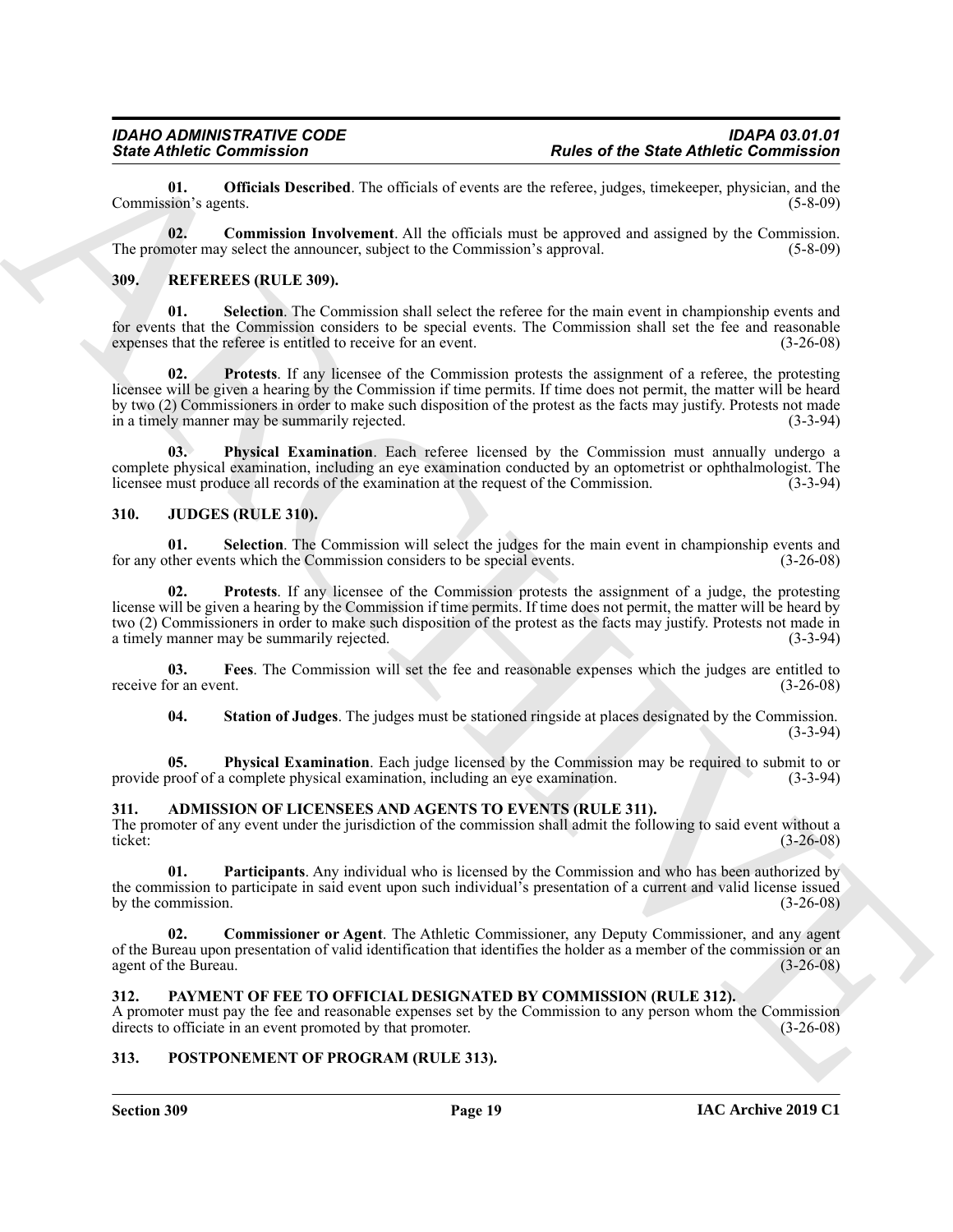<span id="page-19-21"></span>**01. Prior Approval**. A promoter may not postpone a sanctioned event unless the postponement is approved by the Commission. (3-26-08)

<span id="page-19-20"></span>**02. No Fault Postponement**. If a postponement of a sanctioned event becomes necessary through no fault of the promoter, the Commission will grant an extension of the contracts and set a new date. (3-26-08)

<span id="page-19-19"></span>**03. Limitations on Postponement**. A small advance sale is not a legitimate reason for postponement. Indoor boxing and wrestling programs may not be called off or canceled on account of storms or for any other reason not expressed in this chapter except as approved by the Commission. (3-26-08)

<span id="page-19-18"></span>**04. Advance Notice**. A sanctioned event must not be called off by the promoter without one (1) week tten approval of the Commission. (3-26-08) prior written approval of the Commission.

#### <span id="page-19-14"></span><span id="page-19-0"></span>**314. MAIN AND SEMI-MAIN EVENTS (RULE 314).** This section applies to the main and semi-main events. (5-8-09)

<span id="page-19-15"></span>

**Since Athletic Commutation**<br>
U. The Approval. A presenter taxy not postpay a statistical contract the first and the postpay and the statistical contract of the Approximation of the Approximation of the Approximation of t **01. Notice**. The promoter must request Commission approval of any change in an announced or advertised program for the main and semi-main events at least one (1) week before the event. Notice of any change or substitution must also be conspicuously posted at the box office of the premises where the program is to be held and announced from the ring before the opening contest. (5-8-09)

<span id="page-19-16"></span>**02. Refunds**. If such change occurs and any patron desires a refund of the ticket price, the promoter must provide a refund upon presentation of the ticket or the ticket stub at the box office before the event is scheduled to begin. The box office must remain open a reasonable length of time to redeem such tickets. (3-26-08)

<span id="page-19-17"></span>**03. Substitutions**. A combatant may not substitute for another combatant in a contest which is the main and semi-main events unless the Commission approves the substitution. (5-8-09)

#### <span id="page-19-12"></span><span id="page-19-1"></span>**315. COMBATANT NOT USED IN PROGRAM MUST BE USED IN NEXT PROGRAM OR REIMBURSED (RULE 315).**

If a promoter engages a combatant for a contest but does not use him in the scheduled event, he must be used in the next event staged by the promoter or be reimbursed pursuant to their contract.  $(3-26-08)$ 

#### <span id="page-19-22"></span><span id="page-19-2"></span>**316. SOLICITATION IN THE ARENA (RULE 316).**

A person may not solicit in any arena without the written permission of the Commission. (5-8-09)

#### <span id="page-19-13"></span><span id="page-19-3"></span>**317. CONTAINERS (RULE 317).**

All drinks at an event must be dispensed in paper or plastic cups. (5-8-09)

#### <span id="page-19-4"></span>**318. -- 399. (RESERVED)**

#### <span id="page-19-7"></span><span id="page-19-5"></span>**400. ADMISSION FEE AT QUARTERS WHERE COMBATANT TRAINS (RULE 400).**

<span id="page-19-8"></span>**01. Fee**. An admission fee may not be charged to enter the quarters where a combatant is training unless the Commission has authorized the charging of admission. Where such an admission fee is charged, the Commission will consider the charge to be for the privilege of seeing an exhibition. (5-8-09)

<span id="page-19-9"></span>**02.** State Fee. The state fee on those gross receipts, exclusive of any federal taxes paid thereon, must b the Commission with the report. (3-3-94) be sent to the Commission with the report.

#### <span id="page-19-10"></span><span id="page-19-6"></span>**401. APPROVAL OF FACILITIES BY COMMISSION BEFORE TICKETS MAY BE SOLD (RULE 401).**

The sale of tickets for any proposed contest or exhibition is prohibited until: (3-3-94)

<span id="page-19-11"></span>Approval. Plans and statements showing the seating arrangements, the location of tickets of each price, and other aspects of the physical layout of the ring and apron have been approved by the Commission; and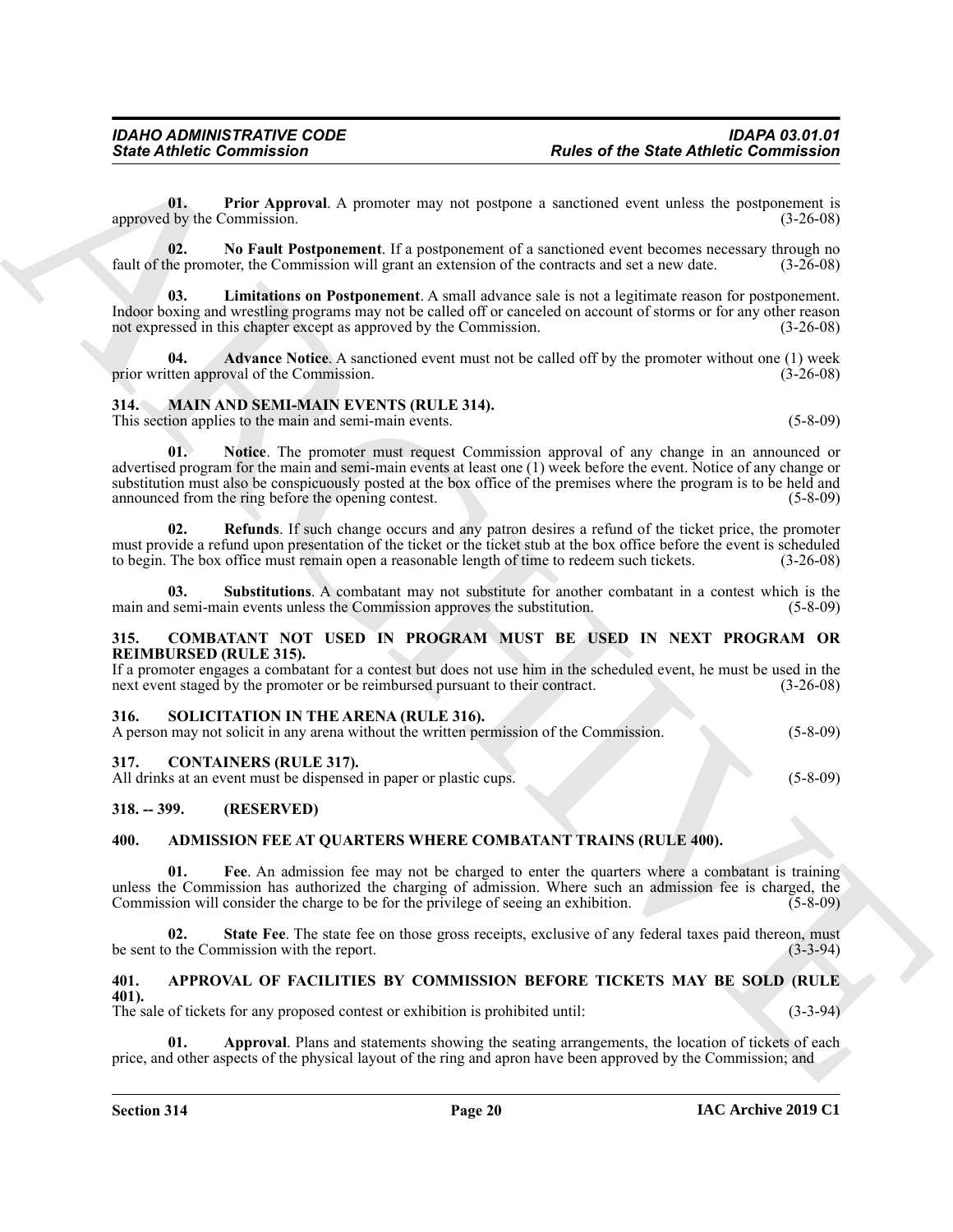(3-26-08)

<span id="page-20-5"></span>**02. Other Considerations**. The aisle spacing, exit facilities, and the location of appliances to extinguish fires have been approved by the appropriate county or municipal authority. (3-3-94)

#### <span id="page-20-19"></span><span id="page-20-0"></span>**402. TICKETS LIMITED TO SEATING CAPACITY OF ARENA (RULE 402).**

The sale of tickets for an event may not exceed the seating capacity of an indoor arena and no ticket may be issued for standing room. A person may not be sold the right of admission without a ticket. (3-3-94) standing room. A person may not be sold the right of admission without a ticket.

#### <span id="page-20-20"></span><span id="page-20-1"></span>**403. TICKETS (RULE 403).**

**01.** Inventory. The ticket outlet shall to the Commission an inventory, which he affirms under oath to the Commission and inventory, which he affirms under oath to (3-3-94) be correct, of all the tickets issued.

<span id="page-20-14"></span><span id="page-20-13"></span><span id="page-20-11"></span><span id="page-20-9"></span>**02.** Notification. The promoter shall notify the ticket outlet of the requirements of this section.

(3-3-94)

#### <span id="page-20-2"></span>**404. CONTENTS OF TICKETS (RULE 404).**

**01.** General. Every ticket must have the price, name of the promoter, and date of the program plainly (3-3-94) on it.  $(3-3-94)$ 

<span id="page-20-10"></span>**02. Changes**. Requests for changes in ticket prices or dates of programs must be made in writing to the Commission for approval. (3-3-94) (3-3-94)

<span id="page-20-12"></span>**03. License to Sell**. Tickets may not be sold by any person except through an agency holding a license to sell the tickets unless the sale is first approved by the Commission. (3-3-94)

#### <span id="page-20-7"></span><span id="page-20-6"></span><span id="page-20-3"></span>**405. COMPLIMENTARY TICKETS (RULE 405).**

Since Athletic Commutation<br>
(a) Other Carolinesium, The nice spacing, extra facilities, and the basis of spacing and<br>
solicition of the Since of Since 1988 (a) and the Since of the Since of the Since of Since of Since 198 **01. Limitation**. A promoter may not issue complimentary tickets for more than two percent (2%) of the seats in the house without the Commission's written authorization. The Commission does not consider complementary tickets which it authorizes under this section to constitute part of the total gross receipts from admission fees for the purposes of calculating the Commission taxes. (3-3-94)

<span id="page-20-8"></span>**02. More Than Two Percent Issued**. If complimentary tickets are issued for more than two percent he tickets sold: (3-26-08)  $(2%)$  of the tickets sold:

**a.** Each combatant who is working on a percentage must be paid his percentage of the normal price of all complimentary tickets in excess of two percent (2%) of the tickets sold unless the contract between him and the promoter provides otherwise and stipulates the number of complimentary tickets which will be issued; and (3-26-08)

**b.** If a service charge is made for complimentary tickets, the combatant is entitled to be paid his ge of that service charge, less any deduction for federal taxes and fees. (3-26-08) percentage of that service charge, less any deduction for federal taxes and fees.

#### <span id="page-20-15"></span><span id="page-20-4"></span>**406. PROVISIONS OF TICKETS WITHOUT CHARGE OR AT REDUCED RATES (RULE 406).**

<span id="page-20-18"></span>**01. Without Charge**. Each promoter shall provide tickets without charge to holders of lifetime passes issued by the Commission.  $(3-26-08)$ 

**02. No Fees**. Persons who receive tickets pursuant to this section are not liable for the payment of any fees for those tickets. (3-3-94)

<span id="page-20-17"></span><span id="page-20-16"></span>**03. Optional Charges**. Each promoter may provide tickets without charge or at a reduced rate to: (3-3-94)

**a.** Any of his employees, and if the promoter is a corporation, to a director or officer, who is regularly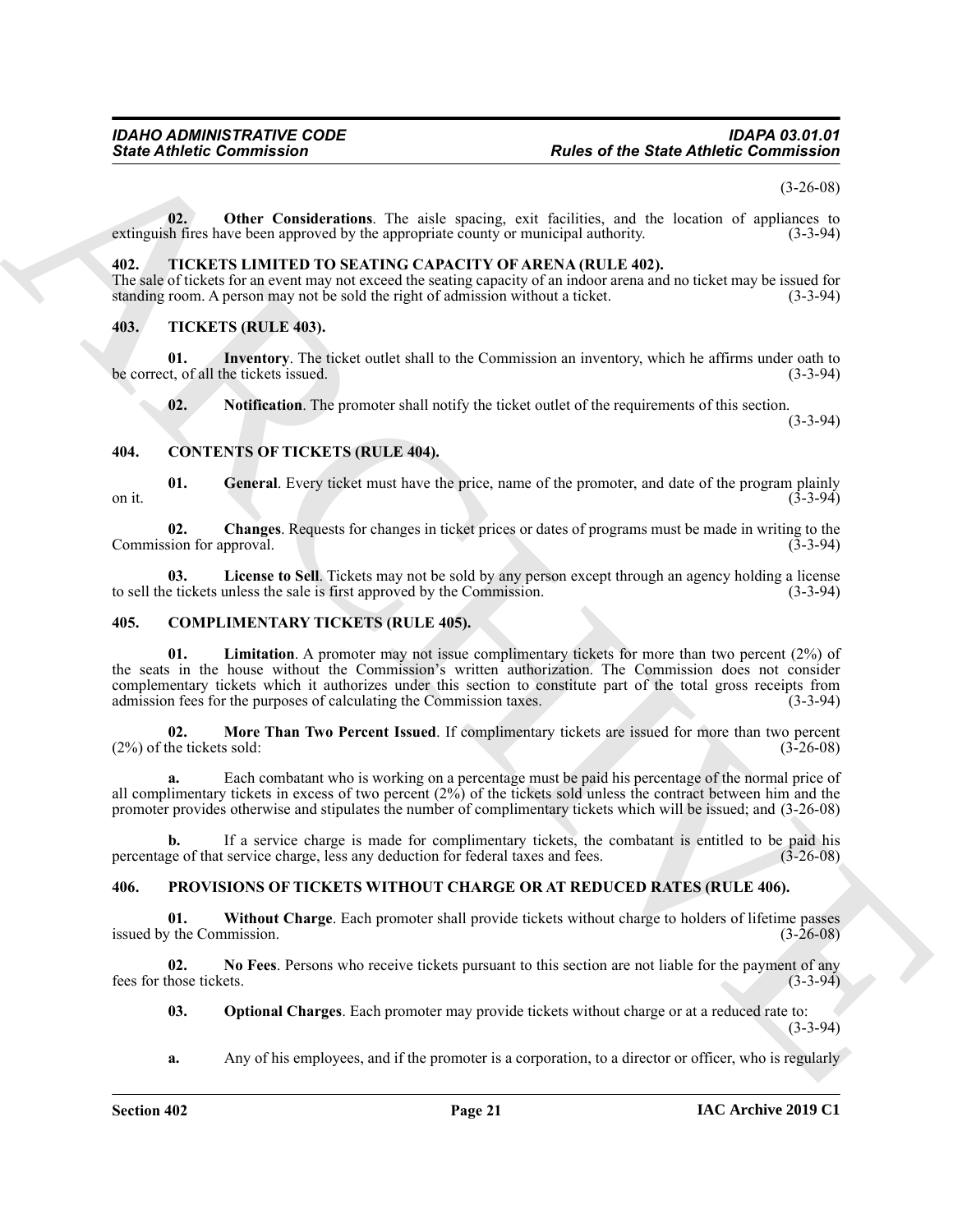employed or engaged in promoting such programs, whether or not his duties require him to be admitted to the particular program and whether or not he is on duty at the time of that program: (3-3-94) particular program and whether or not he is on duty at the time of that program;

**b.** A journalist who is performing his duties as such; and (3-3-94)

<span id="page-21-2"></span>**c.** A fireman or police officer who is performing his duties as such. (3-3-94)

**04. Duties Required**. Each promoter shall perform the following duties in relation to the issuance of complimentary tickets issued: (3-3-94)

a. Each ticket issued to a journalist must be clearly marked "PRESS." No more tickets may be issued lists than will permit comfortable seating in the press area. (3-3-94) to journalists than will permit comfortable seating in the press area.

Sink differential contents and the state of the State difference of the State direction in the state of the State direction in the state of the State distance of the State distance of the State distance of the State of th **b.** The promoter may allocate seats for the media, subject to the commission's final approval of the allocation. Seating at the press tables or in the press area must be limited to journalists who are actually covering the contest and to other persons designated by the Commission. (3-26-08)

**c.** A list of passes issued to journalists must be submitted to the Commission. (3-3-94)

**d.** Only one (1) complimentary ticket may be issued to any one (1) manager, second, combatant, or other person licensed by the Commission. (3-26-08)

**e.** Any credential issued by the promoter which allows an admission to the event without a ticket must be approved in advance by the Commission. Requests for the issuance of such credentials must be made at least five (5) hours before the first contest on the program. (3-3-94)

<span id="page-21-1"></span>**05. Admission Criteria**. Admission of any person who does not hold a ticket or who is not specifically exempted pursuant to this section is grounds for suspension or revocation of the promoter's license or the assessment of a penalty. (3-26-08) of a penalty.

<span id="page-21-3"></span>**06. Fees**. The Commission shall collect all fees and taxes due on any ticket which is not specifically exempt pursuant to this section, and for any person who is admitted without a ticket in violation of this section.

(3-3-94)

#### <span id="page-21-4"></span><span id="page-21-0"></span>**407. SPECULATION IN TICKETS PROHIBITED (RULE 407).**

<span id="page-21-7"></span>**01. Prevent Speculation**. A promoter who holds programs or events under the jurisdiction of the commission shall exercise extraordinary caution to prevent speculation in tickets. (3-26-08)

<span id="page-21-6"></span>**02. No Other Price**. The promoter may not sell any tickets for a price other than the price printed  $t = (3-26-08)$ 

**a.** The promoter may not, without the Commission's written permission, change the price of tickets at any time after they have been placed on sale or sell them at any time during the program for a different price than tickets for the same seats were offered or sold before the program commenced. (3-26-08)

**b.** Any ticket sold for other than the price printed on the ticket must be over stamped with the actual price charged. The over stamp must be placed on the printed face of the ticket as well as the stub retained by the holder of the ticket. (3-26-08) holder of the ticket.

**03.** Exchange. A person may only exchange tickets at the box office. A ticket may not be redeemed after the show has taken place. Tickets that have not sold must be returned to the box office not later than one (1) hour before the show is scheduled to begin. (3-26-08)

<span id="page-21-8"></span><span id="page-21-5"></span>**04. Removal and Possession of Stub**. A holder of a ticket for a program or event must not be allowed:  $(3-26-08)$ 

**Section 407 Page 22**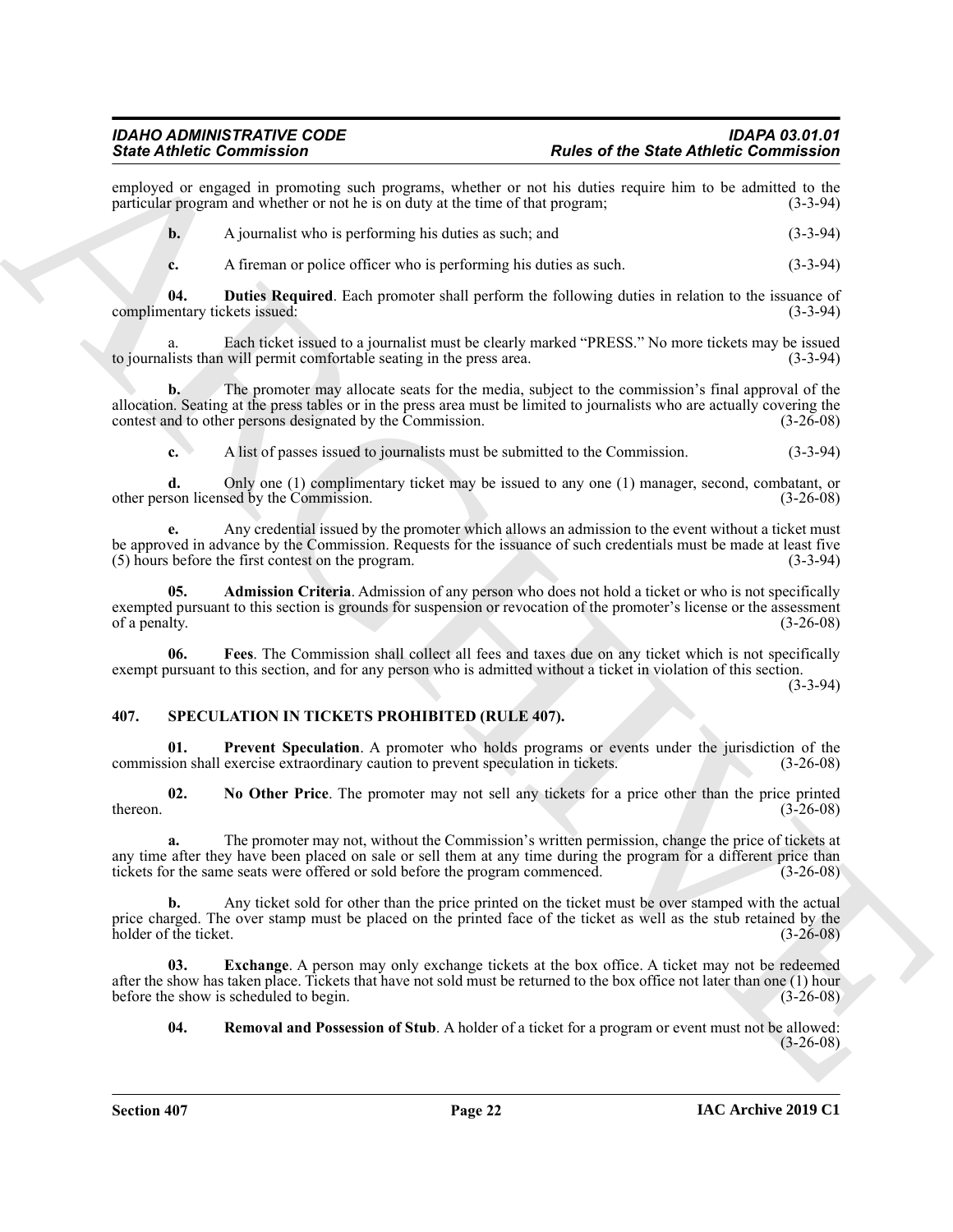To pass through the gate of the premises where the program is being held unless his ticket is estub: or (3-26-08) separated from the stub; or

<span id="page-22-14"></span>**b.** To occupy a seat unless he is in possession of the stub.  $(3-26-08)$ 

**05. Tickets for Readmission**. A promoter may not issue a ticket to any person for the purpose of readmission due to leaving the arena and later reentering the arena, useless the promoter has obtained the commission's written permission for such an issuance. (3-26-08)

#### <span id="page-22-0"></span>**408. -- 411. (RESERVED)**

#### <span id="page-22-1"></span>**412. DUTIES OF USHERS AND DOORMEN; RESPONSIBILITY OF PROMOTER (RULE 412).**

<span id="page-22-10"></span><span id="page-22-8"></span>

| <b>Usher Duties.</b> An usher shall see that: | $(3-3-94)$ |
|-----------------------------------------------|------------|
|                                               |            |

**a.** Patrons get the seats corresponding with their ticket stubs; and (3-3-94)

**b.** Anyone who occupies a seat for which he does not have the ticket stub is asked to vacate or, if necessary, is ejected. (3-3-94)

<span id="page-22-9"></span>**02. Promoter Responsibilities**. The promoter is subject to disciplinary action by the Commission if: (3-3-94)

**a.** Any usher allows an unsold seat to be occupied by a patron not holding a stub for the seat. (3-3-94)

**b.** Any doorman admits entrance to a program or event to any person, other than members of the commission, agents of the Bureau, or participants, without a ticket for said program or event. (3-26-08)

#### <span id="page-22-2"></span>**413. (RESERVED)**

#### <span id="page-22-7"></span><span id="page-22-3"></span>**414. TICKETS: SEALING IN CANS DURING CONTEST; COUNTING (RULE 414).**

The Commission may check numbers and places of containers for tickets at gates and have the containers sealed and padlocked. After the program or event the Commission may require the containers to be opened and the tickets counted under its supervision. (3-26-08)

#### <span id="page-22-4"></span>**415. TICKETS: REMOVAL AND RETENTION AFTER MATCH; DESTRUCTION (RULE 415).**

<span id="page-22-16"></span><span id="page-22-15"></span>**01. Removal**. All tickets and stubs sold or unsold, other than unsold reel tickets, used for any program or event may be removed to the office of the Bureau by the Commission after the Commission has completed the computation of gate receipts and tax due thereon. (3-26-08) computation of gate receipts and tax due thereon.

Since Athletic Commission<br>
space of the Saturday technology the space of the Saturday technology in the space of the Saturday technology is<br>
the above that the space of the Saturday technology is the space of the space of **02. Destruction**. After the tickets and stubs have been held for at least fifteen (15) days by the Commission, the Commission will destroy them. If the tickets are not taken by the Commission, they must be retained by the promoters for at least six (6) months. Those tickets may be destroyed after they have been held for at least thirty (30) days and written permission has been granted by the Commission for the destruction of such tickets. Tickets must be kept in separate packages for each show so that an audit can be made at any time by the Commission. (3-26-08)

#### <span id="page-22-5"></span>**416. -- 499. (RESERVED)**

#### <span id="page-22-11"></span><span id="page-22-6"></span>**500. SANITATION (RULE 500).**

**01. Sanitary Conditions**. Each promoter shall be responsible for and must correct any violation of the regulations of the Commission or the public health district regarding the sanitary condition of dressing rooms, showers, water bottles, towels or other equipment. (3-26-08) showers, water bottles, towels or other equipment.

<span id="page-22-13"></span><span id="page-22-12"></span>**02.** Reporting. Physicians and the Commission or its agents shall make a particular examination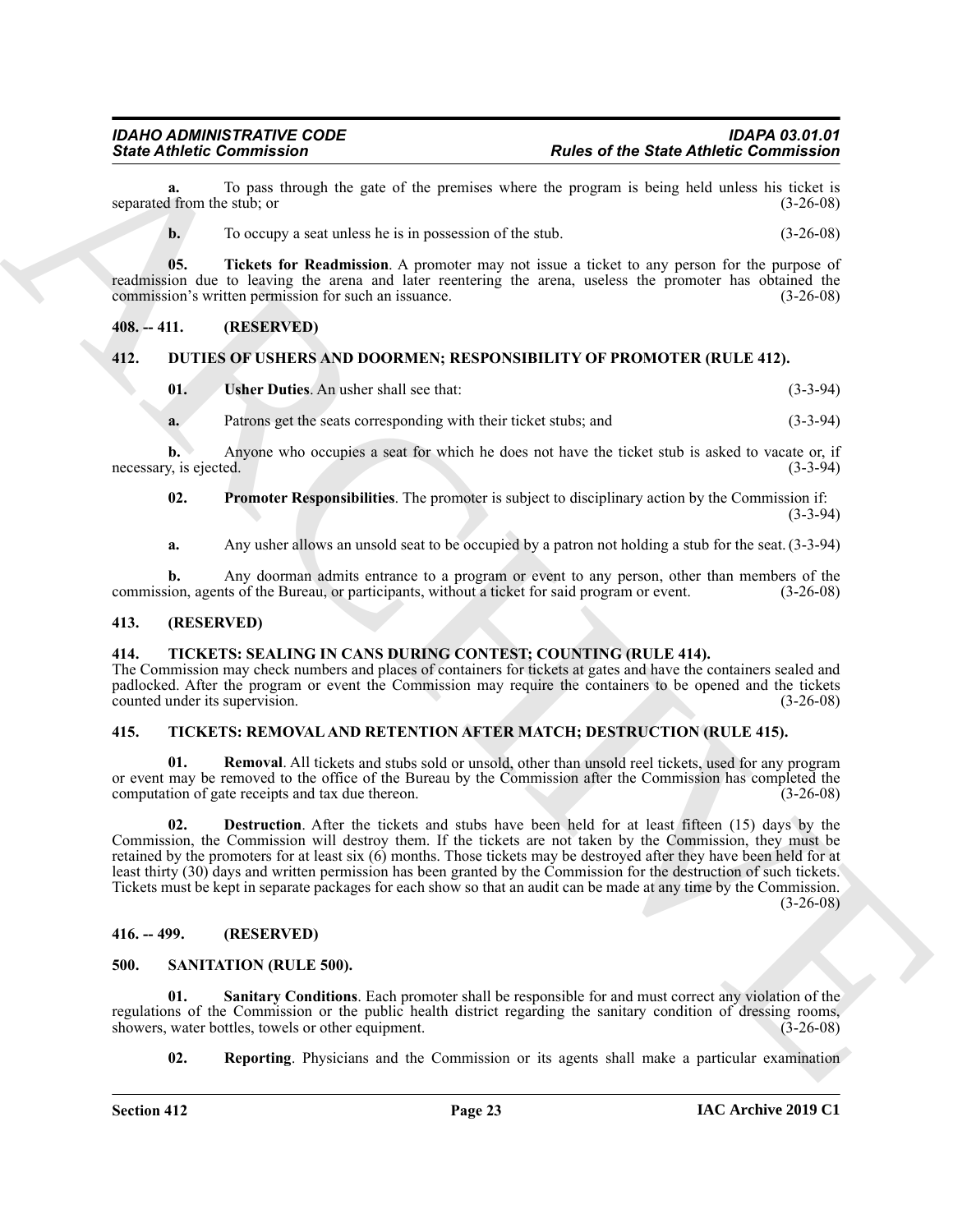#### <span id="page-23-11"></span><span id="page-23-10"></span><span id="page-23-9"></span><span id="page-23-0"></span>**501. REQUIRED NUMBER OF AMBULANCES; NOTICE TO AMBULANCE SERVICE AND HOSPITAL (RULE 501).**

#### <span id="page-23-7"></span><span id="page-23-1"></span>**502. DRESSING ROOMS -- ONLY AUTHORIZED PERSONS ARE ALLOWED TO ENTER (RULE 502).**

|                                     | <b>State Athletic Commission</b>                                                                              | <b>Rules of the State Athletic Commission</b>                                                                                                                                                                        |                                          |
|-------------------------------------|---------------------------------------------------------------------------------------------------------------|----------------------------------------------------------------------------------------------------------------------------------------------------------------------------------------------------------------------|------------------------------------------|
|                                     | reported to the Commission immediately.                                                                       | before or during each program or event to discover any violation of such regulations, and any such violation must be                                                                                                 | $(3-26-08)$                              |
| 501.<br><b>HOSPITAL (RULE 501).</b> |                                                                                                               | REQUIRED NUMBER OF AMBULANCES; NOTICE TO AMBULANCE SERVICE AND                                                                                                                                                       |                                          |
| 01.                                 | site of any program or event under the jurisdiction of the commission:                                        | Required Number of Ambulances. The following number of ambulances must be present at the                                                                                                                             | $(3-26-08)$                              |
| a.                                  | thousand $(8,000)$ persons, one $(1)$ ambulance is required.                                                  | Where the anticipated attendance is four thousand $(4,000)$ persons or more but less than eight                                                                                                                      | $(3-3-94)$                               |
| $\mathbf{b}$ .<br>are required.     |                                                                                                               | Where the anticipated attendance is eight thousand $(8,000)$ persons or more, two $(2)$ ambulances                                                                                                                   | $(3-3-94)$                               |
| 02.<br>the anticipated attendance:  |                                                                                                               | Promoter Requirements. Each promoter of a program or event shall, without regard to the size of                                                                                                                      | $(3-26-08)$                              |
| a.                                  | required for one (1) of its ambulances to reach the site.                                                     | Give notice of the time, date and site of the program to the ambulance service or emergency<br>medical service which is located nearest to the site of the program and ascertain from the service the length of time | $(3-3-94)$                               |
| b.                                  |                                                                                                               | Give such a notice to the nearest hospital and the persons in charge of its emergency room.                                                                                                                          | $(3-3-94)$                               |
| c.                                  | requirements of this section have been met.                                                                   | Before the start of the program or event, certify to a member of the Commission that the                                                                                                                             | $(3-26-08)$                              |
| 502.<br>$502$ ).                    |                                                                                                               | DRESSING ROOMS -- ONLY AUTHORIZED PERSONS ARE ALLOWED TO ENTER (RULE                                                                                                                                                 |                                          |
| 01.                                 | dressing room of a combatant;                                                                                 | Authorized Persons to Enter. On the day of a contest only the following people are allowed in the                                                                                                                    | $(3-3-94)$                               |
| a.                                  | The combatant's manager;                                                                                      |                                                                                                                                                                                                                      | $(3-26-08)$                              |
| $\mathbf{b}$ .                      | The combatant's seconds;                                                                                      |                                                                                                                                                                                                                      | $(3-26-08)$                              |
| c.                                  | Any authorized agent of the promoter; and                                                                     |                                                                                                                                                                                                                      | $(3-26-08)$                              |
| d.                                  | Members of the Commission or its agent.                                                                       |                                                                                                                                                                                                                      | $(3-26-08)$                              |
| 02.                                 | rooms to enforce this section.                                                                                | Other Persons. The promoter shall furnish a doorman or doormen at the entrance to the dressing                                                                                                                       | $(3-3-94)$                               |
|                                     |                                                                                                               |                                                                                                                                                                                                                      |                                          |
| 503.                                | <b>BOXING GLOVES (RULE 503).</b><br>The gloves used in a boxing contest must meet the following requirements: |                                                                                                                                                                                                                      |                                          |
| 01.                                 | before the contest starts. No breaking, roughing or twisting of gloves is permitted.                          | General. The gloves must be examined by the Commission and the referee. If padding in any of the<br>gloves is found to be misplaced or lumpy or if any of the gloves are found to be imperfect, they must be changed |                                          |
| 02.                                 | combatants, furnished by the promoter, and of the size specified by the Commission.                           | Glove Specifications. The gloves for every main event must be new, of the same brand for both                                                                                                                        | $(3-3-94)$<br>$(3-26-08)$<br>$(3-26-08)$ |

#### <span id="page-23-8"></span><span id="page-23-6"></span><span id="page-23-5"></span><span id="page-23-4"></span><span id="page-23-3"></span><span id="page-23-2"></span>**503. BOXING GLOVES (RULE 503).**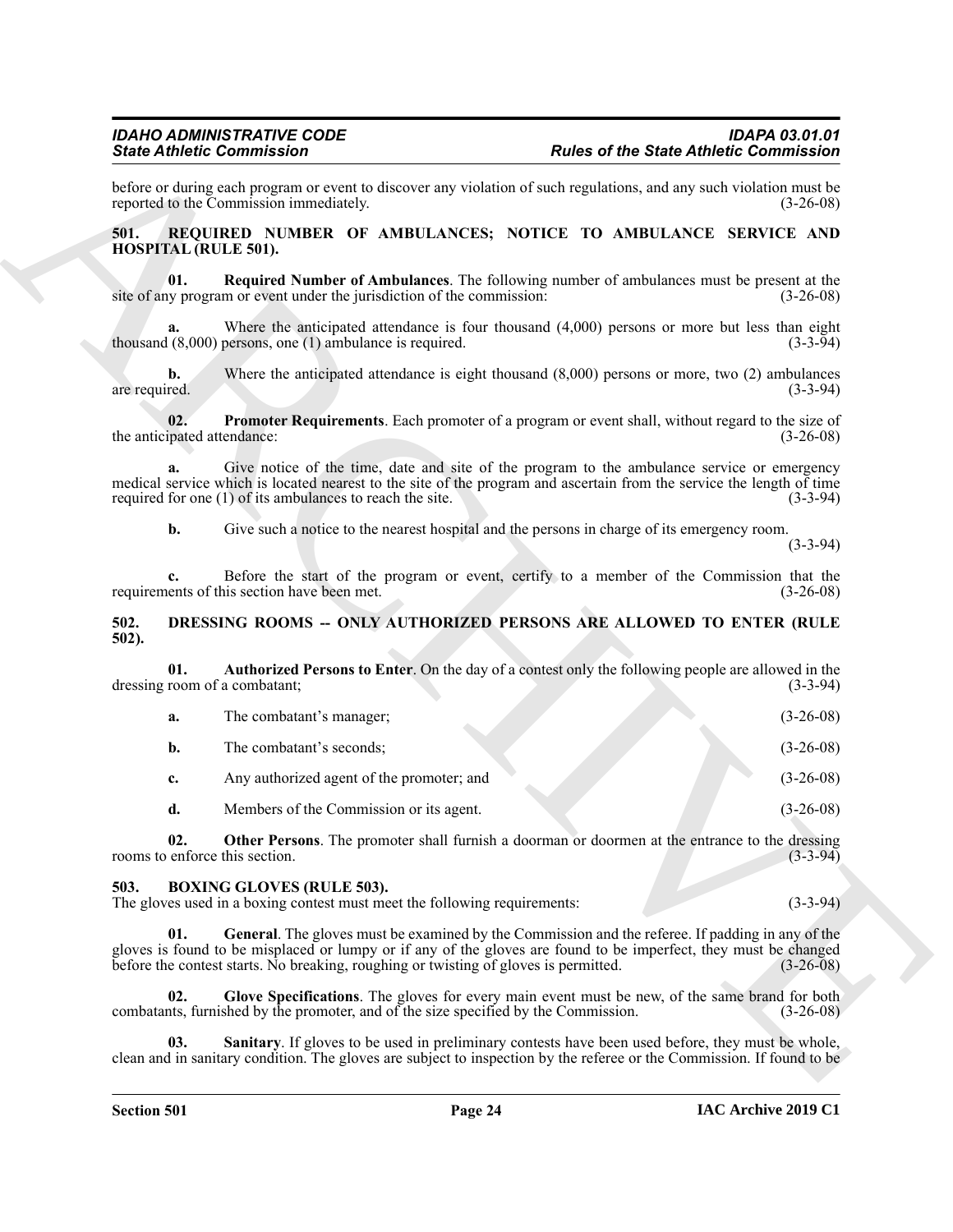#### <span id="page-24-9"></span><span id="page-24-8"></span><span id="page-24-7"></span><span id="page-24-5"></span><span id="page-24-4"></span><span id="page-24-3"></span><span id="page-24-0"></span>**504. BANDAGING OF COMBATANT'S HANDS (RULE 504).**

#### <span id="page-24-13"></span><span id="page-24-11"></span><span id="page-24-6"></span><span id="page-24-1"></span>**505. EQUIPMENT OF THE CHIEF SECOND (RULE 505).**

|                                      | <b>State Athletic Commission</b>                                                                                                                                                                                                                                                                                                                                                                                                                                | <b>Rules of the State Athletic Commission</b>         |  |
|--------------------------------------|-----------------------------------------------------------------------------------------------------------------------------------------------------------------------------------------------------------------------------------------------------------------------------------------------------------------------------------------------------------------------------------------------------------------------------------------------------------------|-------------------------------------------------------|--|
|                                      | unfit, they must be immediately discarded and replaced with gloves meeting the requirements of this section.                                                                                                                                                                                                                                                                                                                                                    | $(3-26-08)$                                           |  |
| 04.                                  | Extra Set. Each promoter must have an extra set of gloves of the appropriate weight available at<br>the glove table to be used in case gloves are broken or otherwise damaged during the course of a contest. (3-26-08)                                                                                                                                                                                                                                         |                                                       |  |
| 05.<br>ounce gloves.                 | Weight of Gloves. Each combatant must wear gloves that are not less than eight (8) ounces and not<br>more than ten (10) ounces in weight except that the Commission will set the weight of gloves to be used in a<br>championship fight. Eight (8) ounce gloves must be used for all weight classes through welterweight (one hundred<br>forty-seven $(147)$ lbs). Super welterweight (above one hundred forty-seven $(147)$ lbs) and above must use ten $(10)$ | $(5-8-09)$                                            |  |
| 06.                                  | <b>Distal Portion.</b> All gloves must have the distal portion of the thumb attached to the body of the<br>glove so as to minimize the possibility of injury to an opponent's eye.                                                                                                                                                                                                                                                                              | $(3-3-94)$                                            |  |
| 504.                                 | <b>BANDAGING OF COMBATANT'S HANDS (RULE 504).</b>                                                                                                                                                                                                                                                                                                                                                                                                               |                                                       |  |
| 01.<br>clenched to make a fist.      | General. Bandages may not exceed one (1) winding of surgeon's adhesive tape, not over one and<br>one-half $(1\ 1/2)$ inches wide, placed directly on the hand to protect the part of the hand near the wrists. The tape may<br>cross the back of the hand twice but may not extend within three-fourths (3/4) inch of the knuckles when the hand is                                                                                                             | $(3-3-94)$                                            |  |
| 02.                                  | Additional Requirements. Each combatant shall use soft surgical bandage not over two (2) inches<br>wide, held in place by not more than six $(6)$ feet of surgeon's adhesive tape for each hand. Up to one $(1)$ fifteen $(15)$<br>yard roll of bandage may be used to complete the wrappings for each hand. Strips of tape may be used between the<br>fingers to hold down the bandages.                                                                       | $(3-26-08)$                                           |  |
| 03.                                  | Witnesses. Bandages must be adjusted in the dressing room in the presence of the Commission and<br>both combatants. Either combatant may waive his privilege of witnessing the bandaging of the opponent's hands.                                                                                                                                                                                                                                               |                                                       |  |
|                                      |                                                                                                                                                                                                                                                                                                                                                                                                                                                                 |                                                       |  |
| 505.                                 | EQUIPMENT OF THE CHIEF SECOND (RULE 505).                                                                                                                                                                                                                                                                                                                                                                                                                       |                                                       |  |
| 01.                                  | <b>Equipment</b> . The chief second shall equip himself with:                                                                                                                                                                                                                                                                                                                                                                                                   |                                                       |  |
| a.                                   | A clear plastic water bottle;                                                                                                                                                                                                                                                                                                                                                                                                                                   |                                                       |  |
| b.                                   | A bucket containing ice;                                                                                                                                                                                                                                                                                                                                                                                                                                        | $(3-3-94)$                                            |  |
| c.                                   | A solution of a kind approved by the Commission for stopping hemorrhaging;                                                                                                                                                                                                                                                                                                                                                                                      | $(3-3-94)$                                            |  |
| d.                                   | Adhesive tape;                                                                                                                                                                                                                                                                                                                                                                                                                                                  | $(3-3-94)$                                            |  |
| e.                                   | Gauze;                                                                                                                                                                                                                                                                                                                                                                                                                                                          | $(3 - 3 - 94)$                                        |  |
| f.                                   | Scissors; and                                                                                                                                                                                                                                                                                                                                                                                                                                                   | $(3-26-08)$<br>$(3-3-94)$<br>$(3-3-94)$<br>$(3-3-94)$ |  |
| g.                                   | One (1) extra mouthpiece.                                                                                                                                                                                                                                                                                                                                                                                                                                       | $(3-3-94)$                                            |  |
| 02.                                  | Ammonia. No ammonia may be used in the ring.                                                                                                                                                                                                                                                                                                                                                                                                                    | $(3-3-94)$                                            |  |
| 03.<br>chief second's first-aid kit. | Ring Physician. The ring physician or the Commission may at any time inspect the contents of the                                                                                                                                                                                                                                                                                                                                                                | $(3-26-08)$                                           |  |

#### <span id="page-24-14"></span><span id="page-24-12"></span><span id="page-24-10"></span><span id="page-24-2"></span>**506. BOXING RING (RULE 506).**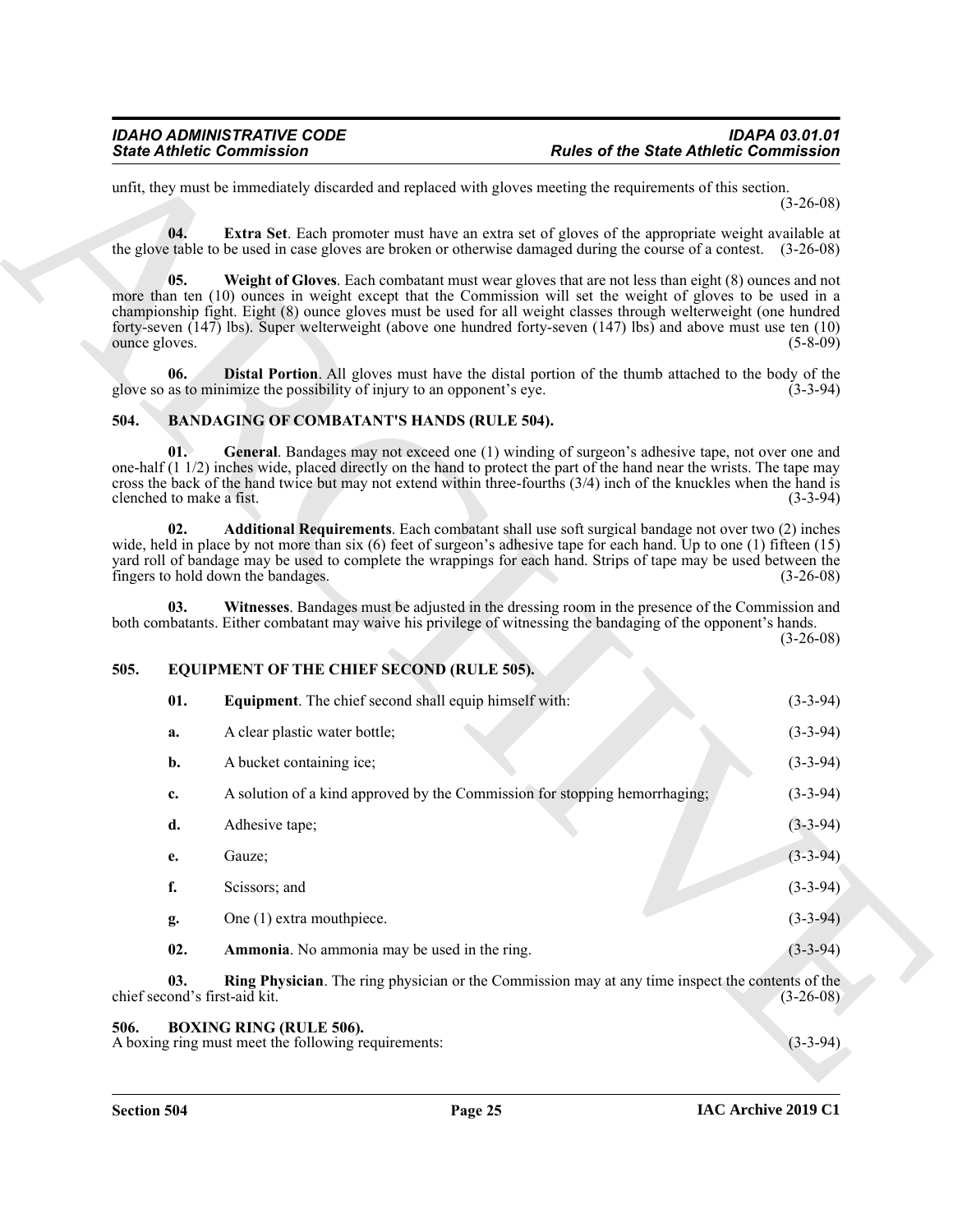#### <span id="page-25-7"></span><span id="page-25-6"></span><span id="page-25-4"></span><span id="page-25-0"></span>**507. BELL OR GONG (RULE 507).**

#### <span id="page-25-8"></span><span id="page-25-1"></span>**508. EQUIPMENT OF A TIMEKEEPER (RULE 508).**

#### <span id="page-25-2"></span>**509. -- 599. (RESERVED)**

#### <span id="page-25-10"></span><span id="page-25-9"></span><span id="page-25-3"></span>**600. WEIGHTS AND CLASSES OF COMBATANTS (RULE 600).**

<span id="page-25-5"></span>

| <b>State Athletic Commission</b> |                 |                                                                                                                                                                                                                                                                                                                                                                                                                                                                                                                                                                                 | <b>Rules of the State Athletic Commission</b> |             |
|----------------------------------|-----------------|---------------------------------------------------------------------------------------------------------------------------------------------------------------------------------------------------------------------------------------------------------------------------------------------------------------------------------------------------------------------------------------------------------------------------------------------------------------------------------------------------------------------------------------------------------------------------------|-----------------------------------------------|-------------|
|                                  | 01.             | <b>Ring Dimensions.</b> The ring must be not less than sixteen (16) feet square not more than twenty-<br>four (24) feet square within the ropes. The ring floor must extend at least eighteen (18) inches beyond the ropes. The<br>ring floor must be padded with ensolite or another similar closed-cell foam. Padding must extend beyond the ring<br>ropes and over the edge of the platform, with a top covering of canvas, duck or similar material tightly stretched and<br>laced to the ring platform. Material that tends to gather in lumps or ridges must not be used. |                                               | $(3-3-94)$  |
|                                  | 02.             | <b>Ring Platform</b> . The ring platform must not be more than four (4) feet above the floor of the<br>building, and must be provided with suitable steps for use of contestants. Ring posts must be of metal, not more than<br>three (3) inches in diameter, extending from the floor of the building to a height of fifty-eight (58) inches above the<br>ring floor. Rings posts must be at least eighteen (18) inches away from the ropes.                                                                                                                                   |                                               | $(3-3-94)$  |
|                                  | 03.             | Ropes. There must be four (4) padded ring ropes, not less than one (1) inch in diameter and<br>wrapped in soft material. The lower rope must be eighteen $(18)$ inches above the ring floor and offset four $(4)$ inches<br>to the outside of the ring from the ropes above.                                                                                                                                                                                                                                                                                                    |                                               | $(3-3-94)$  |
| 507.                             |                 | <b>BELL OR GONG (RULE 507).</b><br>There must be a bell or gong at the ring no higher than the floor level of the ring. The bell or gong must produce a<br>clear tone easily heard by the contestants.                                                                                                                                                                                                                                                                                                                                                                          |                                               | $(3-3-94)$  |
| 508.                             | the Commission. | EQUIPMENT OF A TIMEKEEPER (RULE 508).<br>Every time keeper shall have the equipment prescribed by the Commission and shall carry out the duties directed by                                                                                                                                                                                                                                                                                                                                                                                                                     |                                               | $(3-26-08)$ |
| $509. - 599.$                    |                 | (RESERVED)                                                                                                                                                                                                                                                                                                                                                                                                                                                                                                                                                                      |                                               |             |
| 600.                             |                 | WEIGHTS AND CLASSES OF COMBATANTS (RULE 600).                                                                                                                                                                                                                                                                                                                                                                                                                                                                                                                                   |                                               |             |
|                                  | 01.             | Classes and Weights. The classes and weights for each class are shown in the following schedule:                                                                                                                                                                                                                                                                                                                                                                                                                                                                                |                                               | $(3-3-94)$  |
|                                  | a.              | Strawweight -- up to one hundred five (105) pounds.                                                                                                                                                                                                                                                                                                                                                                                                                                                                                                                             |                                               | $(3-3-94)$  |
|                                  | b.              | Light-Flyweight -- over one hundred five (105) to one hundred eight (108) pounds.                                                                                                                                                                                                                                                                                                                                                                                                                                                                                               |                                               | $(3-3-94)$  |
|                                  | c.              | Flyweight -- over one hundred eight (108) to one hundred twelve (112) pounds.                                                                                                                                                                                                                                                                                                                                                                                                                                                                                                   |                                               | $(3-3-94)$  |
|                                  | d.              | Super Flyweight -- over one hundred twelve $(112)$ to one hundred fifteen $(115)$ pounds.                                                                                                                                                                                                                                                                                                                                                                                                                                                                                       |                                               | $(3-3-94)$  |
|                                  | e.              | Bantamweight -- over one hundred fifteen (115) to one hundred eighteen (118) pounds.                                                                                                                                                                                                                                                                                                                                                                                                                                                                                            |                                               | $(3-3-94)$  |
|                                  | f.              | Super Bantamweight -- over one hundred eighteen (118) to one hundred twenty-two (122) pounds.                                                                                                                                                                                                                                                                                                                                                                                                                                                                                   |                                               | $(3-3-94)$  |
|                                  | g.              | Featherweight -- over one hundred twenty-two (122) to one hundred twenty-six (126) pounds.                                                                                                                                                                                                                                                                                                                                                                                                                                                                                      |                                               | $(3-3-94)$  |
|                                  | h.              | Super Featherweight -- over one hundred twenty-six (126) to one hundred thirty (130) pounds.                                                                                                                                                                                                                                                                                                                                                                                                                                                                                    |                                               | $(3-3-94)$  |
|                                  | i.              | Lightweight -- over one hundred thirty (130) to one hundred thirty-five (135) pounds.                                                                                                                                                                                                                                                                                                                                                                                                                                                                                           |                                               | $(3-3-94)$  |
|                                  | j.              | Super Lightweight -- over one hundred thirty-five (135) to one hundred forty (140) pounds.                                                                                                                                                                                                                                                                                                                                                                                                                                                                                      |                                               | $(3-3-94)$  |
|                                  | k.              | Welterweight -- over one hundred forty (140) to one hundred forty-seven (147) pounds.                                                                                                                                                                                                                                                                                                                                                                                                                                                                                           |                                               | $(3-3-94)$  |
|                                  | $\mathbf{l}$ .  | Super Welterweight -- over one hundred forty-seven (147) to one hundred fifty-four (154) pounds.                                                                                                                                                                                                                                                                                                                                                                                                                                                                                |                                               |             |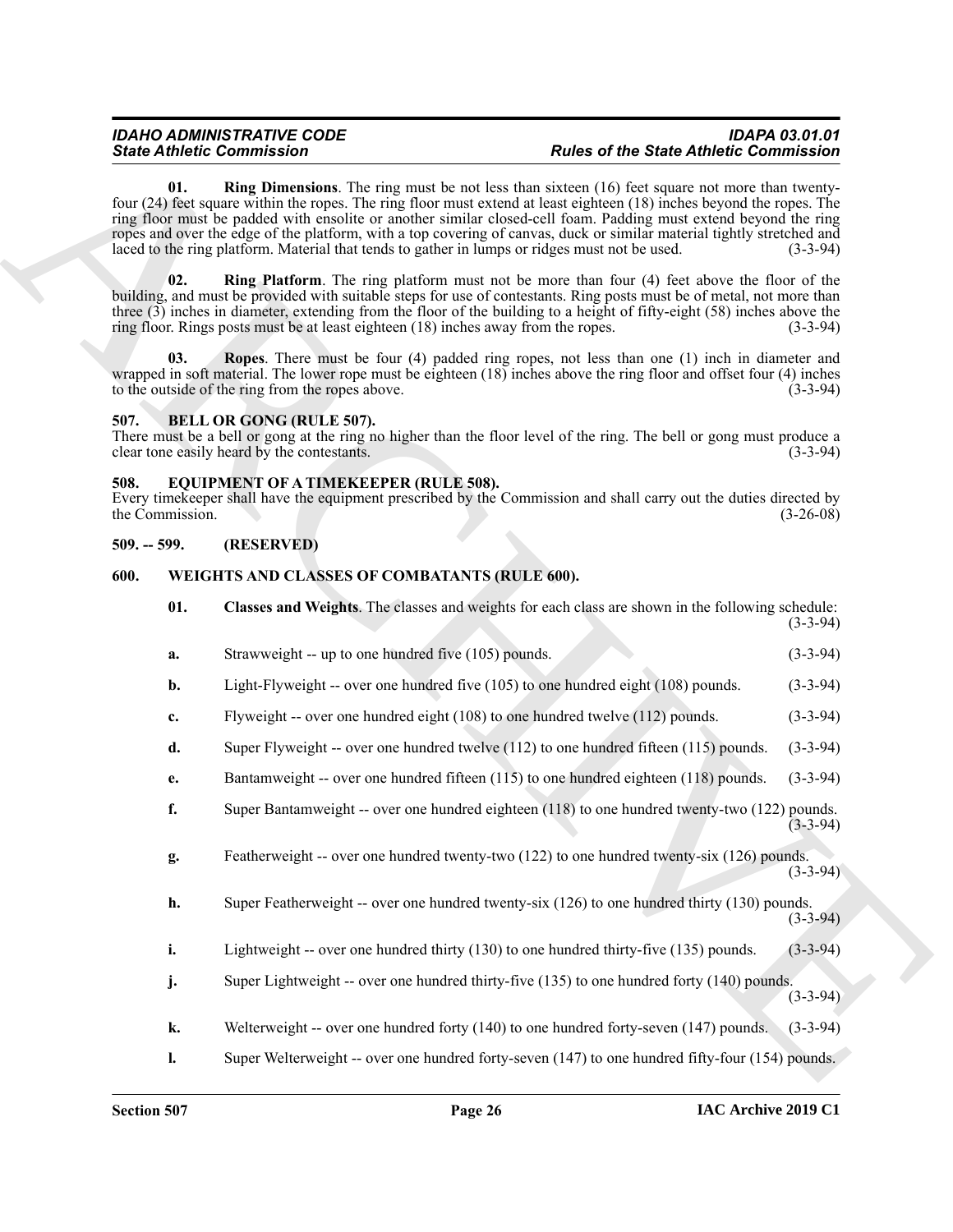<span id="page-26-5"></span>

| Middleweight -- over one hundred fifty-four $(154)$ to one hundred sixty $(160)$ pounds.<br>m.<br>Super Middleweight -- over one hundred sixty (160) to one hundred sixty-eight (168) pounds.<br>n.<br>Light-Heavyweight -- over one hundred sixty-eight (168) to one hundred seventy-five (175)<br>0.<br>pounds.<br>Cruiserweight -- over one hundred seventy-five (175) to one hundred ninety-five (195) pounds.<br>p.<br>Heavyweight -- all over one hundred ninety-five (195) pounds.<br>q.<br><b>Exceeding Weight Allowances</b> . No contest may be scheduled and no combatant may engage in a<br>02.<br>boxing contest without the approval of the Commission if the difference in weight between combatants exceeds the<br>allowance shown in the following schedule:<br>Up to one hundred eighteen $(118)$ pounds -- not more than three $(3)$ pounds.<br>a.<br>b.<br>One hundred eighteen $(118)$ to one hundred twenty-six $(126)$ pounds -- not more than five $(5)$<br>pounds.<br>One hundred twenty-six $(126)$ to one hundred thirty-five $(135)$ pounds -- not more than seven $(7)$<br>c.<br>pounds.<br>One hundred thirty-five $(135)$ to one hundred forty-seven $(147)$ pounds -- not more than nine $(9)$<br>d.<br>pounds.<br>One hundred forty-seven $(147)$ to one hundred sixty $(160)$ pounds -- not more than eleven $(11)$<br>e.<br>pounds.<br>f.<br>One hundred sixty $(160)$ to one hundred seventy-five $(175)$ -- not more than twelve $(12)$ pounds.<br>One hundred seventy-five (175) to one hundred ninety-five (195) pounds -- not more than twenty<br>$(20)$ pounds.<br>h.<br>One hundred ninety-five (195) pounds and over -- no limit.<br>Weigh-Ins on Day of Contest. If a weigh-in is scheduled on the day of the contest, weight loss in<br>03.<br>excess of two (2) pounds after the time of the weigh-in is not permitted.<br>601.<br><b>CHAMPIONS (RULE 601).</b><br>01.<br>General. This section applies to a boxer who has been declared the champion of his class. (3-3-94) |             |
|----------------------------------------------------------------------------------------------------------------------------------------------------------------------------------------------------------------------------------------------------------------------------------------------------------------------------------------------------------------------------------------------------------------------------------------------------------------------------------------------------------------------------------------------------------------------------------------------------------------------------------------------------------------------------------------------------------------------------------------------------------------------------------------------------------------------------------------------------------------------------------------------------------------------------------------------------------------------------------------------------------------------------------------------------------------------------------------------------------------------------------------------------------------------------------------------------------------------------------------------------------------------------------------------------------------------------------------------------------------------------------------------------------------------------------------------------------------------------------------------------------------------------------------------------------------------------------------------------------------------------------------------------------------------------------------------------------------------------------------------------------------------------------------------------------------------------------------------------------------------------------------------------------------------------------------------------------------------------------------------------------------------------|-------------|
|                                                                                                                                                                                                                                                                                                                                                                                                                                                                                                                                                                                                                                                                                                                                                                                                                                                                                                                                                                                                                                                                                                                                                                                                                                                                                                                                                                                                                                                                                                                                                                                                                                                                                                                                                                                                                                                                                                                                                                                                                            | $(3-3-94)$  |
|                                                                                                                                                                                                                                                                                                                                                                                                                                                                                                                                                                                                                                                                                                                                                                                                                                                                                                                                                                                                                                                                                                                                                                                                                                                                                                                                                                                                                                                                                                                                                                                                                                                                                                                                                                                                                                                                                                                                                                                                                            | $(3-3-94)$  |
|                                                                                                                                                                                                                                                                                                                                                                                                                                                                                                                                                                                                                                                                                                                                                                                                                                                                                                                                                                                                                                                                                                                                                                                                                                                                                                                                                                                                                                                                                                                                                                                                                                                                                                                                                                                                                                                                                                                                                                                                                            | $(3-3-94)$  |
|                                                                                                                                                                                                                                                                                                                                                                                                                                                                                                                                                                                                                                                                                                                                                                                                                                                                                                                                                                                                                                                                                                                                                                                                                                                                                                                                                                                                                                                                                                                                                                                                                                                                                                                                                                                                                                                                                                                                                                                                                            | $(3-3-94)$  |
|                                                                                                                                                                                                                                                                                                                                                                                                                                                                                                                                                                                                                                                                                                                                                                                                                                                                                                                                                                                                                                                                                                                                                                                                                                                                                                                                                                                                                                                                                                                                                                                                                                                                                                                                                                                                                                                                                                                                                                                                                            | $(3-3-94)$  |
|                                                                                                                                                                                                                                                                                                                                                                                                                                                                                                                                                                                                                                                                                                                                                                                                                                                                                                                                                                                                                                                                                                                                                                                                                                                                                                                                                                                                                                                                                                                                                                                                                                                                                                                                                                                                                                                                                                                                                                                                                            | $(3-3-94)$  |
|                                                                                                                                                                                                                                                                                                                                                                                                                                                                                                                                                                                                                                                                                                                                                                                                                                                                                                                                                                                                                                                                                                                                                                                                                                                                                                                                                                                                                                                                                                                                                                                                                                                                                                                                                                                                                                                                                                                                                                                                                            | $(3-26-08)$ |
|                                                                                                                                                                                                                                                                                                                                                                                                                                                                                                                                                                                                                                                                                                                                                                                                                                                                                                                                                                                                                                                                                                                                                                                                                                                                                                                                                                                                                                                                                                                                                                                                                                                                                                                                                                                                                                                                                                                                                                                                                            | $(3-3-94)$  |
|                                                                                                                                                                                                                                                                                                                                                                                                                                                                                                                                                                                                                                                                                                                                                                                                                                                                                                                                                                                                                                                                                                                                                                                                                                                                                                                                                                                                                                                                                                                                                                                                                                                                                                                                                                                                                                                                                                                                                                                                                            | $(3-3-94)$  |
|                                                                                                                                                                                                                                                                                                                                                                                                                                                                                                                                                                                                                                                                                                                                                                                                                                                                                                                                                                                                                                                                                                                                                                                                                                                                                                                                                                                                                                                                                                                                                                                                                                                                                                                                                                                                                                                                                                                                                                                                                            | $(3-3-94)$  |
|                                                                                                                                                                                                                                                                                                                                                                                                                                                                                                                                                                                                                                                                                                                                                                                                                                                                                                                                                                                                                                                                                                                                                                                                                                                                                                                                                                                                                                                                                                                                                                                                                                                                                                                                                                                                                                                                                                                                                                                                                            | $(3-3-94)$  |
|                                                                                                                                                                                                                                                                                                                                                                                                                                                                                                                                                                                                                                                                                                                                                                                                                                                                                                                                                                                                                                                                                                                                                                                                                                                                                                                                                                                                                                                                                                                                                                                                                                                                                                                                                                                                                                                                                                                                                                                                                            | $(3-3-94)$  |
|                                                                                                                                                                                                                                                                                                                                                                                                                                                                                                                                                                                                                                                                                                                                                                                                                                                                                                                                                                                                                                                                                                                                                                                                                                                                                                                                                                                                                                                                                                                                                                                                                                                                                                                                                                                                                                                                                                                                                                                                                            | $(3-3-94)$  |
|                                                                                                                                                                                                                                                                                                                                                                                                                                                                                                                                                                                                                                                                                                                                                                                                                                                                                                                                                                                                                                                                                                                                                                                                                                                                                                                                                                                                                                                                                                                                                                                                                                                                                                                                                                                                                                                                                                                                                                                                                            | $(3-3-94)$  |
|                                                                                                                                                                                                                                                                                                                                                                                                                                                                                                                                                                                                                                                                                                                                                                                                                                                                                                                                                                                                                                                                                                                                                                                                                                                                                                                                                                                                                                                                                                                                                                                                                                                                                                                                                                                                                                                                                                                                                                                                                            | $(3-3-94)$  |
|                                                                                                                                                                                                                                                                                                                                                                                                                                                                                                                                                                                                                                                                                                                                                                                                                                                                                                                                                                                                                                                                                                                                                                                                                                                                                                                                                                                                                                                                                                                                                                                                                                                                                                                                                                                                                                                                                                                                                                                                                            | $(3-3-94)$  |
|                                                                                                                                                                                                                                                                                                                                                                                                                                                                                                                                                                                                                                                                                                                                                                                                                                                                                                                                                                                                                                                                                                                                                                                                                                                                                                                                                                                                                                                                                                                                                                                                                                                                                                                                                                                                                                                                                                                                                                                                                            |             |
|                                                                                                                                                                                                                                                                                                                                                                                                                                                                                                                                                                                                                                                                                                                                                                                                                                                                                                                                                                                                                                                                                                                                                                                                                                                                                                                                                                                                                                                                                                                                                                                                                                                                                                                                                                                                                                                                                                                                                                                                                            |             |
| 02.<br>Title Not at Stake. A champion may engage in a contest in which his title is not at stake if the<br>Commission consents to the contest.                                                                                                                                                                                                                                                                                                                                                                                                                                                                                                                                                                                                                                                                                                                                                                                                                                                                                                                                                                                                                                                                                                                                                                                                                                                                                                                                                                                                                                                                                                                                                                                                                                                                                                                                                                                                                                                                             | $(3-3-94)$  |
| 03.<br>Title at Stake. The title of a champion is at stake if at the official weigh-in his opponent shows and<br>is determined to be within the maximum weight limit of the class. Contests for the championship of the state must be<br>held at twelve (12) rounds. If a champion in a match which has been approved by the Commission for the<br>championship of the state has, within two (2) hours after the scheduled time for the weigh-in, failed to make the<br>specified weight, his title must be declared vacant.                                                                                                                                                                                                                                                                                                                                                                                                                                                                                                                                                                                                                                                                                                                                                                                                                                                                                                                                                                                                                                                                                                                                                                                                                                                                                                                                                                                                                                                                                               | $(3-26-08)$ |

#### <span id="page-26-6"></span><span id="page-26-4"></span><span id="page-26-3"></span><span id="page-26-2"></span><span id="page-26-1"></span><span id="page-26-0"></span>**601. CHAMPIONS (RULE 601).**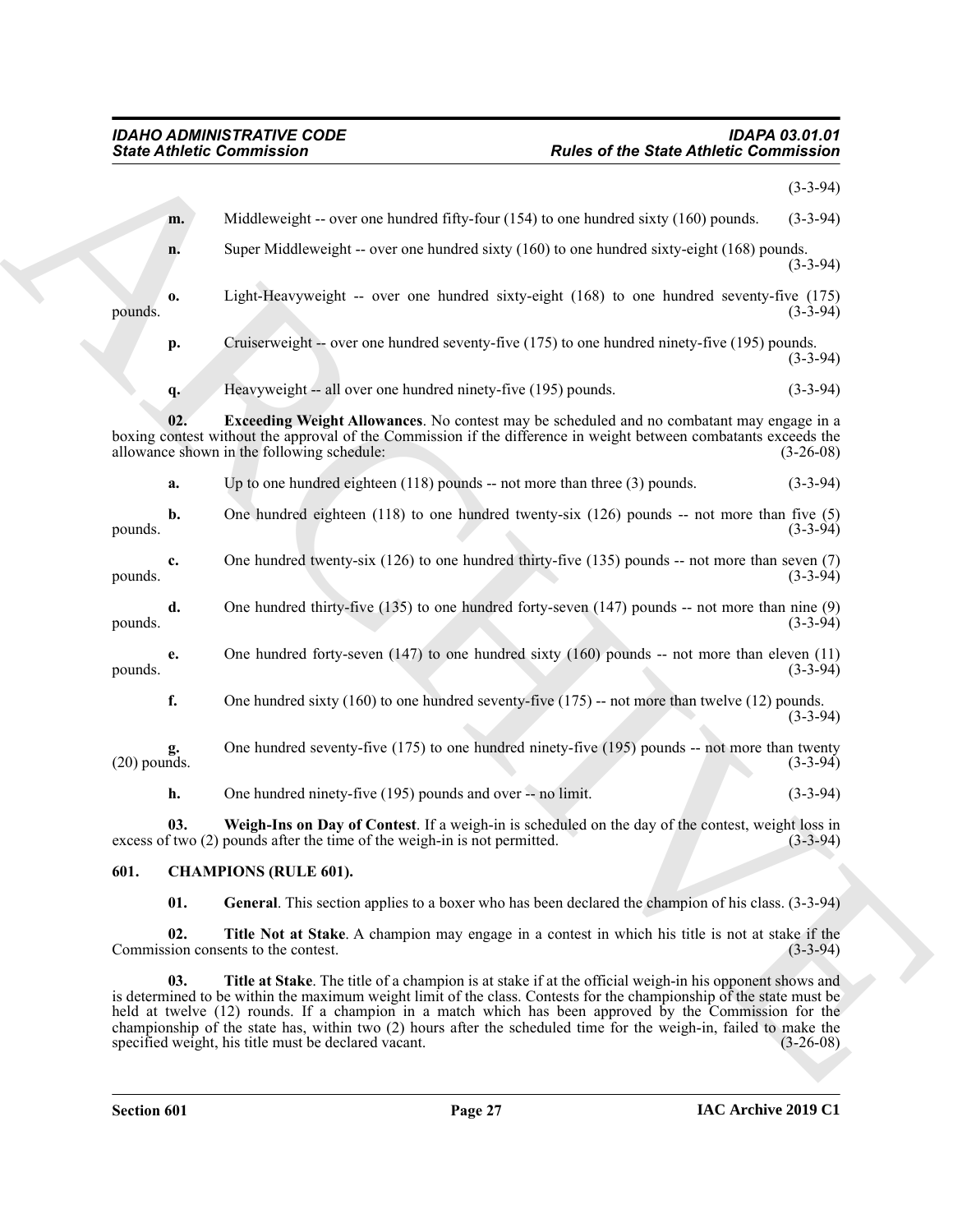Since *Commission* and the commission in the two states of the Since *Commission* and the commission in the commission in the commission of the commission in the commission of the commission of the commission in the commi **04. Fighting a Boxer from Heavier Class**. The Commission may permit a champion to fight a boxer belonging to a heavier class, but no restriction of minimum weight may be placed on the opponent to prevent his weighing in as a contender for the title. The difference in weight between the combatants may not exceed twenty (20) pounds unless both weigh over one hundred ninety-five (195) pounds. (3-26-08)

<span id="page-27-9"></span><span id="page-27-7"></span>**05. Commission Names Champions**. The Commission may name professional boxing champions of the state each year in each weight class. A championship may be lost by default, forfeit or inability to make the weight, but a championship may only be won in a contest. weight, but a championship may only be won in a contest.

<span id="page-27-8"></span>**Defending a Title**. The titles of champions of the state must be defended at least once every six (6) months. If a boxer does not defend his title within this period, his title is automatically vacated. (3-3-94)

<span id="page-27-10"></span>**07. Presentation of Championship Belt to Commission Before Title Contest**. Every boxer who holds a belt for winning the championship of the state must present the belt to the Commission when the title is being defended. Any donor of a championship belt must be approved by the Commission. (3-26-08)

#### <span id="page-27-13"></span><span id="page-27-0"></span>**602. WEIGH-IN, EXAMINATION OF COMBATANT MAY BE ORDERED BY THE COMMISSION (RULE 602).**

Any combatant who has signed a contract to box on a promoter's program is subject to an order by the Commission to appear at any time to be weighed or examined by any physician designated by the Commission. (5-8-09)

#### <span id="page-27-6"></span><span id="page-27-1"></span>**603. ADVANCE APPEARANCE OF COMBATANT SCHEDULED TO FIGHT IN MAIN EVENT (RULE 603).**

<span id="page-27-5"></span>**01. When to Appear**. Each combatant who is scheduled to fight in a main event, except a combatant in a regularly scheduled weekly contest, must be present in any place specified by the promoter at least three (3) days before the scheduled day of the contest for the purpose of training, publicity, and whatever other purpose the promoter may desire, unless the combatant has the Commission's express written approval to be absent. (5-8-09) promoter may desire, unless the combatant has the Commission's express written approval to be absent.

<span id="page-27-4"></span>**02. Expenses**. Unless otherwise provided for in the contract, the combatant's expenses for this purpose must be borne by the promoter. If a boxer fails to comply with this requirement, the promoter, subject to approval of the Commission, may deduct ten percent  $(10\%)$  of the offending combatant's purse. (5-8-09)

#### <span id="page-27-14"></span><span id="page-27-2"></span>**604. WEIGHING IN OF COMBATANTS (RULE 604).**

<span id="page-27-16"></span>**01. Attendees and Scales Used at Weigh-In**. Each combatant must be weighed in the presence of the public, the other combatant, the Commission and an official representing the promoter, on scales approved by the Commission at any place designated by the Commission. (3-26-08)

<span id="page-27-17"></span>**02. Attire**. The combatant must have all weights stripped from his body before he is weighed in, but he may wear shorts.  $(5-8-09)$ 

<span id="page-27-15"></span>**03. Attendance by Media**. Representatives of newspapers and the electronic news media who provide dentification as such will be admitted to each official weighing in of a combatant. (5-8-09) official identification as such will be admitted to each official weighing in of a combatant.

<span id="page-27-18"></span>**04. Security**. The owner or operator of the premises in which the weighing in is held must provide adequate security for the combatant and other persons who are present. (5-8-09)

#### <span id="page-27-11"></span><span id="page-27-3"></span>**605. FORFEITURE FOR FAILURE TO MAKE WEIGHT (RULE 605).**

**01. Failure to Make Weight**. Any combatant who fails to make the weight agreed upon in his contract forfeits: (3-26-08)

<span id="page-27-12"></span>**a.** Ten percent (10%) of his purse if no lesser amount is set by the Commission; or (3-26-08)

**b.** A lesser amount set by the Commission, unless the weight difference is one (1) pound or less.

 $(3-3-94)$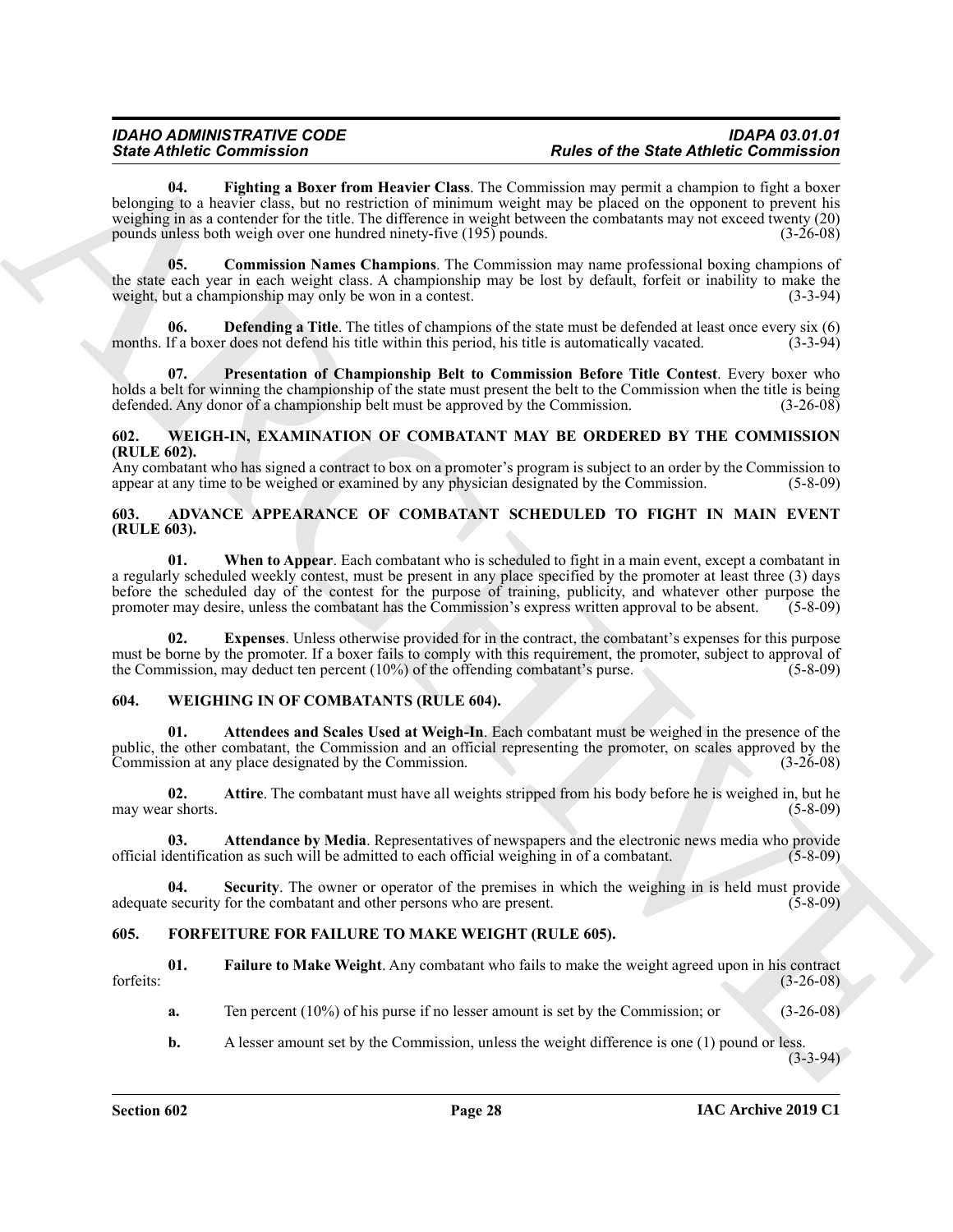<span id="page-28-11"></span><span id="page-28-10"></span>**02. Dividing Forfeit**. A forfeit must be divided equally between the other combatant and the Commission. (3-26-08)

**Since Atthese Commutation**<br> **Rother of the State Attitude of the State Attitude Commutation<br>
(Eq. 1) Dividing Perfuit. A fortal must be disclosed equally between the value ventical and be<br>
resulted by the state of the st 03.** Exception. Except as otherwise provided, if, during the two (2) hours following the time of the weigh-in, a combatant is able to make the weight or weighs less than one (1) pound outside the agreed limits, no<br>forfeit may be imposed or fine assessed upon him. forfeit may be imposed or fine assessed upon him.

#### <span id="page-28-12"></span><span id="page-28-0"></span>**606. PHYSICAL AND EYE EXAMINATION OF COMBATANTS (RULE 606).**

A physician designated by the Commission must give each combatant a thorough physical and eye examination within thirty-six (36) hours, but not less than two (2) hours, before the contest or exhibition in which the combatant will participate. (3-29-10) (3-29-10)

#### <span id="page-28-1"></span>**607. PHYSICIAN -- SUITABLE PLACE TO EXAMINE CONTESTANT; FEE; EMERGENCY TREATMENT (RULE 607).**

**01. Suitable Examination Place**. The promoter shall provide the physician designated by the Commission a suitable place to examine each contestant.

<span id="page-28-8"></span><span id="page-28-7"></span><span id="page-28-6"></span>**02. Fees**. The physician is entitled to receive a fee for his services at a bout. (3-3-94)

**03. Emergency Treatment**. The physician shall give any injured contestant temporary or emergency t in the arena or dressing room and no additional fee may be charged. (3-3-94) treatment in the arena or dressing room and no additional fee may be charged.

#### <span id="page-28-2"></span>**608. PHYSICIAN'S DETERMINATION OF FITNESS OF COMBATANTS AND REFEREE; CERTIFICATION; REPORT (RULE 608).**

**01. Determination of Physician**. The physician who examines any combatant or referee who has contracted to participate in an event will determine that a combatant or referee will not participate in the event and must immediately report such finding to the promoter and the Commission if: (5-8-09)

<span id="page-28-15"></span><span id="page-28-13"></span>

| The combatant is unfit for competition; or | $(3-26-08)$ |
|--------------------------------------------|-------------|
| ---<br>__                                  |             |

**b.** The referee is unfit for officiating. (3-3-94)

**02. Written Certification**. If the examining physician finds that the combatants and referees are in good physical condition, the physician must, one (1) hour before the start of the event, give written certification of those findings to the Commission. (5-8-09)

<span id="page-28-14"></span>**03. Physician's Written Report**. Within twenty-four (24) hours after the event ends, the physician must mail or deliver to the Commission his written report on every licensee he examined. The report must be on a form furnished by the Commission. (5-8-09)

#### <span id="page-28-3"></span>**609. COMBATANT'S REPORT OF OWN ILLNESS OR INJURY; EXAMINATION; FEE (RULE 609).**

<span id="page-28-5"></span>**01. Combatant's Report of Non-Participation to Commission**. When a licensed combatant is unable to take part in a contest for which he is under contract because of injury or illness, he must immediately report the fact to the Commission and must submit to an examination by a physician designated by the Commission. (5-8-09)

<span id="page-28-9"></span>Payment of Fees to Physician. The fee for the physician's examination must be paid by the promoter if he has requested the examination, otherwise the fee must be paid by the combatant. (5-8-09)

#### <span id="page-28-16"></span><span id="page-28-4"></span>**610. SUSPENSION OF LICENSEE FOR MEDICAL REASON (RULE 610).**

<span id="page-28-17"></span>**01.** Not Fit for Competition or Officiating. Any licensee who is determined to be unfit to compete or must be suspended until it is shown that he is fit for further competition or officiating. (3-3-94) officiate must be suspended until it is shown that he is fit for further competition or officiating. (3-3-94)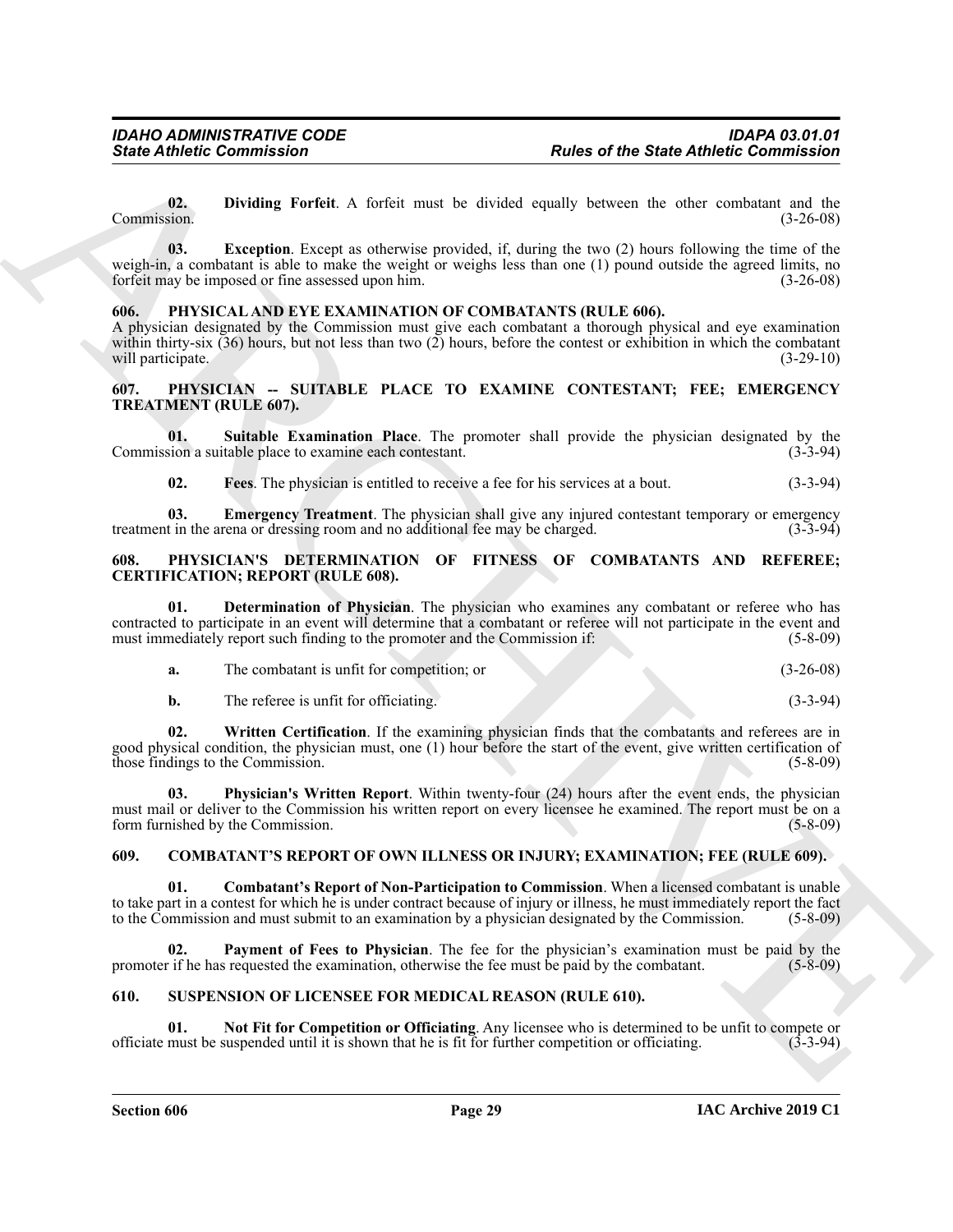<span id="page-29-20"></span>**02.** Medical Suspension -- Thirty Days. Any boxer suspended for thirty (30) days for his medical protection shall take the same examination upon the expiration of his suspension as is required annually, unless the Commission directs him to submit to further tests of his physical condition. The physician may require any other procedures during the examination, including an electroencephalogram if indicated. (3-3-94)

### <span id="page-29-0"></span>**611. -- 699. (RESERVED)**

#### <span id="page-29-14"></span><span id="page-29-1"></span>**700. COMBATANTS MUST REPORT (RULE 700).**

Each combatant must report to the Commission in the dressing rooms at least one (1) hour before his scheduled time of the first match. (3-26-08)

#### <span id="page-29-5"></span><span id="page-29-2"></span>**701. BOXER'S COSTUME AND EQUIPMENT (RULE 701).**

<span id="page-29-9"></span><span id="page-29-6"></span>**01. Costume**. Each combatant on a program must provide himself with the ring costume selected and approved by the Commission. (3-26-08)

Since Contents the Characteristics<br>
20. Model September - Heirt, Den Am best graps the Since Contents of the Since Contents of Contents of the Characteristics<br>
20. Model September - Heirt, Den Am best graps the second of **02. Trunks**. Each combatant signed to engage in a contest must appear at scheduled ring time equipped with two (2) pairs of regulation trunks. One (1) pair must be white. The second pair may be a color of the boxer's own choice (other than white). These trunks may bear an emblem or insigne if it is not of a commercial or advertising nature. The articles of agreement must specify the colors of trunks to be worn by each combatant. The combatants may not wear the same colors in the ring without the approval of the Commission. (3-26-08)

**03. Fit**. The trunks must be loose fitting and made of a lightweight cloth similar to an athlete's "running pants." The belt of the trunks must not extend above the waist line. (3-3-94)

<span id="page-29-8"></span><span id="page-29-7"></span>

| 04. | <b>Other Equipment.</b> Each combatant must wear: | $(3-26-08)$ |
|-----|---------------------------------------------------|-------------|
|-----|---------------------------------------------------|-------------|

- **a.** A mouthpiece which has been individually fitted; and (3-26-08)
- <span id="page-29-10"></span>**b.** An abdominal cup which will protect him against injury from a foul blow. (3-3-94)

#### <span id="page-29-3"></span>**702. COMBATANT'S PHYSICAL APPEARANCE (RULE 702).**

<span id="page-29-13"></span><span id="page-29-12"></span><span id="page-29-11"></span>**01.** Appearance. Each combatant must be clean and present a tidy appearance.  $(3-26-08)$ 

**02. Grease or Foreign Substances**. The excessive use of grease or any other foreign substance may not be used on the face of a combatant. The referees or the Commission shall cause any excessive grease or foreign substance to be removed. (3-26-08)

**03. Hair**. The Commission shall determine whether head or facial hair presents any hazard to the safety of the combatant or his opponent or will interfere with the supervision and conduct of the contest. (3-26-08)

#### <span id="page-29-4"></span>**703. PROCEDURE FOR USE OF SCORECARDS (RULE 703).**

<span id="page-29-19"></span><span id="page-29-18"></span><span id="page-29-17"></span><span id="page-29-15"></span>**01. Scorecards**. The Commission shall, before the start of the contest, give scorecards to each judge.  $(3-26-08)$ 

**Scoring by Judges**. The judges shall score each round of the contest on an individual scorecard and sign it. The referee shall pick up the scorecard from each judge and turn in the scorecards at the Commission's desk before the start of each round. (3-26-08) desk before the start of each round.

**03. Presentation of Scorecards to Press After Contest**. The Commission may show the scorecards to accredited representatives of the press after the completion of the contest. (3-26-08)

<span id="page-29-16"></span>**04. Delivery of Scorecards to Commission**. The Commission shall mail or deliver the scorecards with required reports regarding the contest to the Bureau. (3-26-08) together with required reports regarding the contest to the Bureau.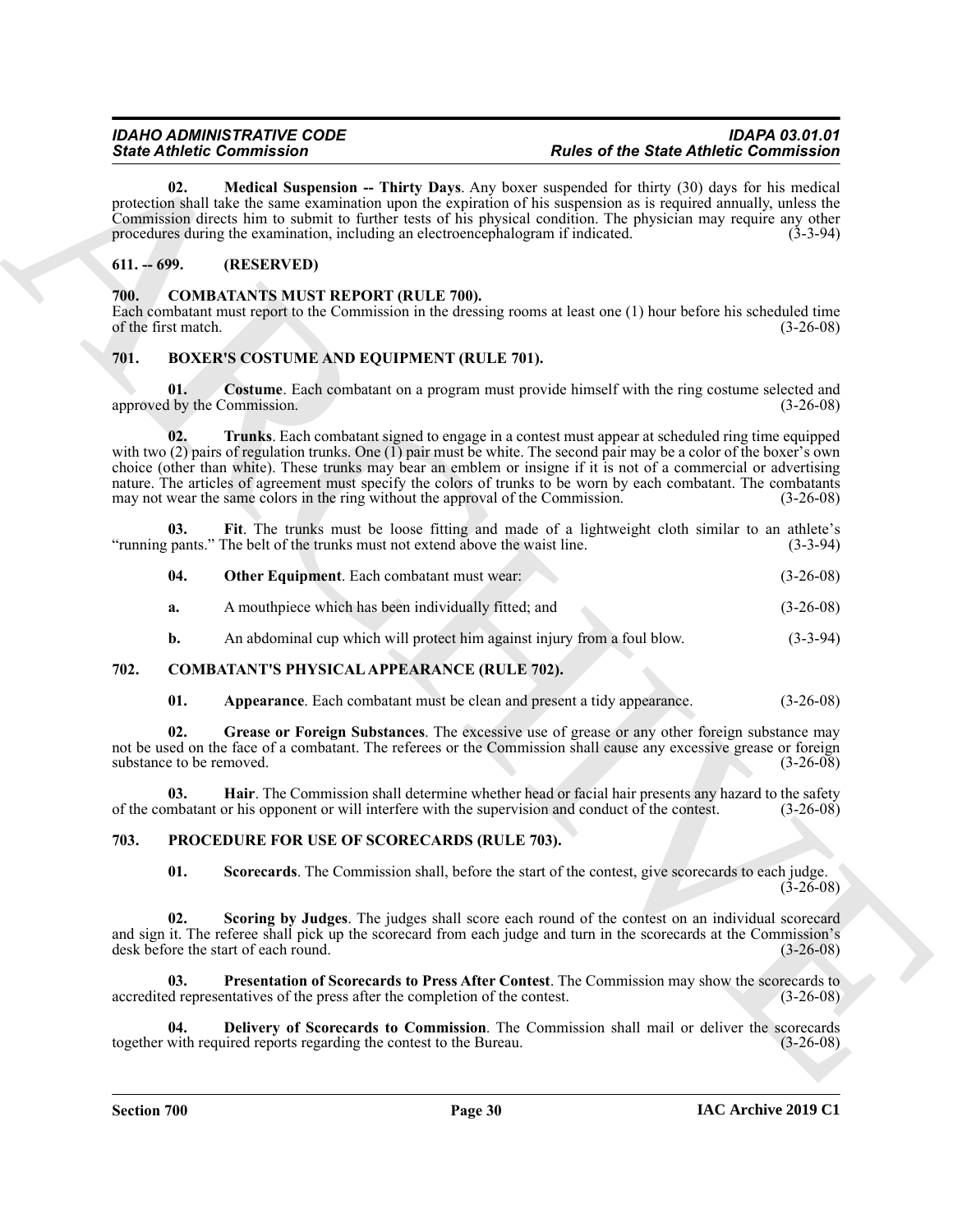#### <span id="page-30-18"></span><span id="page-30-17"></span><span id="page-30-14"></span><span id="page-30-0"></span>**704. METHOD OF JUDGING (RULE 704).**

|                                 | <b>State Athletic Commission</b>                                                                   | <b>Rules of the State Athletic Commission</b>                                                                                                                                                                                                                                                                                                                                                                                                                |             |
|---------------------------------|----------------------------------------------------------------------------------------------------|--------------------------------------------------------------------------------------------------------------------------------------------------------------------------------------------------------------------------------------------------------------------------------------------------------------------------------------------------------------------------------------------------------------------------------------------------------------|-------------|
| 05.                             |                                                                                                    | Report of Each Contest. Reports of each contest will be kept on file in the office of the Bureau.                                                                                                                                                                                                                                                                                                                                                            | $(3-26-08)$ |
| 704.                            | METHOD OF JUDGING (RULE 704).                                                                      |                                                                                                                                                                                                                                                                                                                                                                                                                                                              |             |
| 01.<br>of the following system: |                                                                                                    | Scoring by Judges. Each judge shall score every contest and determine the winner through the use                                                                                                                                                                                                                                                                                                                                                             | $(3-3-94)$  |
| a.                              |                                                                                                    | The better combatant of a round receives ten (10) points and his opponent proportionately less.                                                                                                                                                                                                                                                                                                                                                              | $(3-26-08)$ |
| b.                              | If the round is even, each combatant receives ten (10) points.                                     |                                                                                                                                                                                                                                                                                                                                                                                                                                                              | $(3-26-08)$ |
| c.                              | No fraction of points may be given.                                                                |                                                                                                                                                                                                                                                                                                                                                                                                                                                              | $(3-3-94)$  |
| d.                              |                                                                                                    | Points for each round must be awarded immediately after the end of the round.                                                                                                                                                                                                                                                                                                                                                                                | $(3-3-94)$  |
| 02.                             |                                                                                                    | Majority Opinion. After the end of the contest the announcer shall pick up the scores of the judges<br>from the Commission's desk. The majority opinion in conclusive and if there is no majority the decision is a draw.                                                                                                                                                                                                                                    | $(3-3-94)$  |
| 03.<br>address system.          |                                                                                                    | Announcing a Winner. When the Commission has checked the scores, the announcer shall be<br>informed of the decision, and the announcer shall inform the audience of the decision over the available public                                                                                                                                                                                                                                                   | $(3-26-08)$ |
| 705.                            | <b>INTRODUCTION FROM RING (RULE 705).</b><br>with specific authority to do so from the Commission. | Only a combatant or person officially identified with the contest may be introduced from the ring at an event, except                                                                                                                                                                                                                                                                                                                                        | $(5-8-09)$  |
| 706.<br>his chief second only.  | REFEREE'S INSTRUCTIONS TO COMBATANTS (RULE 706).                                                   | The referee shall, before starting a contest, ascertain from each combatant the name of his chief second, who shall be<br>responsible for the conduct of the assistant seconds during the progress of the contest. The referee shall call<br>combatants together before each contest for final instructions, at which time each combatant must be accompanied by                                                                                             | $(3-26-08)$ |
| 707.                            | <b>LIMITATIONS ON SECONDS (RULE 707).</b>                                                          |                                                                                                                                                                                                                                                                                                                                                                                                                                                              |             |
| 01.                             | for a world title the Commission may authorize four (4) seconds.                                   | <b>Number of Seconds.</b> No contestant shall have more than three (3) seconds except that in a contest                                                                                                                                                                                                                                                                                                                                                      | $(3-3-94)$  |
| 02.                             |                                                                                                    | <b>Entering Ring</b> . Only one (1) of the seconds may be inside the ring ropes between rounds. (3-3-94)                                                                                                                                                                                                                                                                                                                                                     |             |
| 03.                             |                                                                                                    | <b>Coaching.</b> A second may not coach loudly or excessively from the corners during the rounds.                                                                                                                                                                                                                                                                                                                                                            | $(3-3-94)$  |
| 04.                             | second between rounds is prohibited.                                                               | <b>Excessive Use of Water.</b> Any excessive or undue spraying or throwing of water on any boxer by a                                                                                                                                                                                                                                                                                                                                                        | $(3-3-94)$  |
| 708.                            |                                                                                                    | <b>CONTINUOUS PRESENCE OF PHYSICIAN AT RINGSIDE (RULE 708).</b>                                                                                                                                                                                                                                                                                                                                                                                              |             |
| 01.                             |                                                                                                    | Presence of Physician at Ringside. The physician designated by the Commission must sit at the<br>immediate ringside at every event. A contest may not proceed unless the physician is in his seat at ringside. The<br>physician must not leave until released by the Commission. He must be prepared to assist if any serious emergency<br>arises and must render temporary or emergency treatments for cuts and minor injuries sustained by the combatants. | $(5-8-09)$  |
|                                 |                                                                                                    |                                                                                                                                                                                                                                                                                                                                                                                                                                                              |             |

#### <span id="page-30-16"></span><span id="page-30-15"></span><span id="page-30-8"></span><span id="page-30-1"></span>**705. INTRODUCTION FROM RING (RULE 705).**

#### <span id="page-30-19"></span><span id="page-30-2"></span>**706. REFEREE'S INSTRUCTIONS TO COMBATANTS (RULE 706).**

### <span id="page-30-13"></span><span id="page-30-11"></span><span id="page-30-10"></span><span id="page-30-9"></span><span id="page-30-3"></span>**707. LIMITATIONS ON SECONDS (RULE 707).**

#### <span id="page-30-12"></span><span id="page-30-7"></span><span id="page-30-6"></span><span id="page-30-5"></span><span id="page-30-4"></span>**708. CONTINUOUS PRESENCE OF PHYSICIAN AT RINGSIDE (RULE 708).**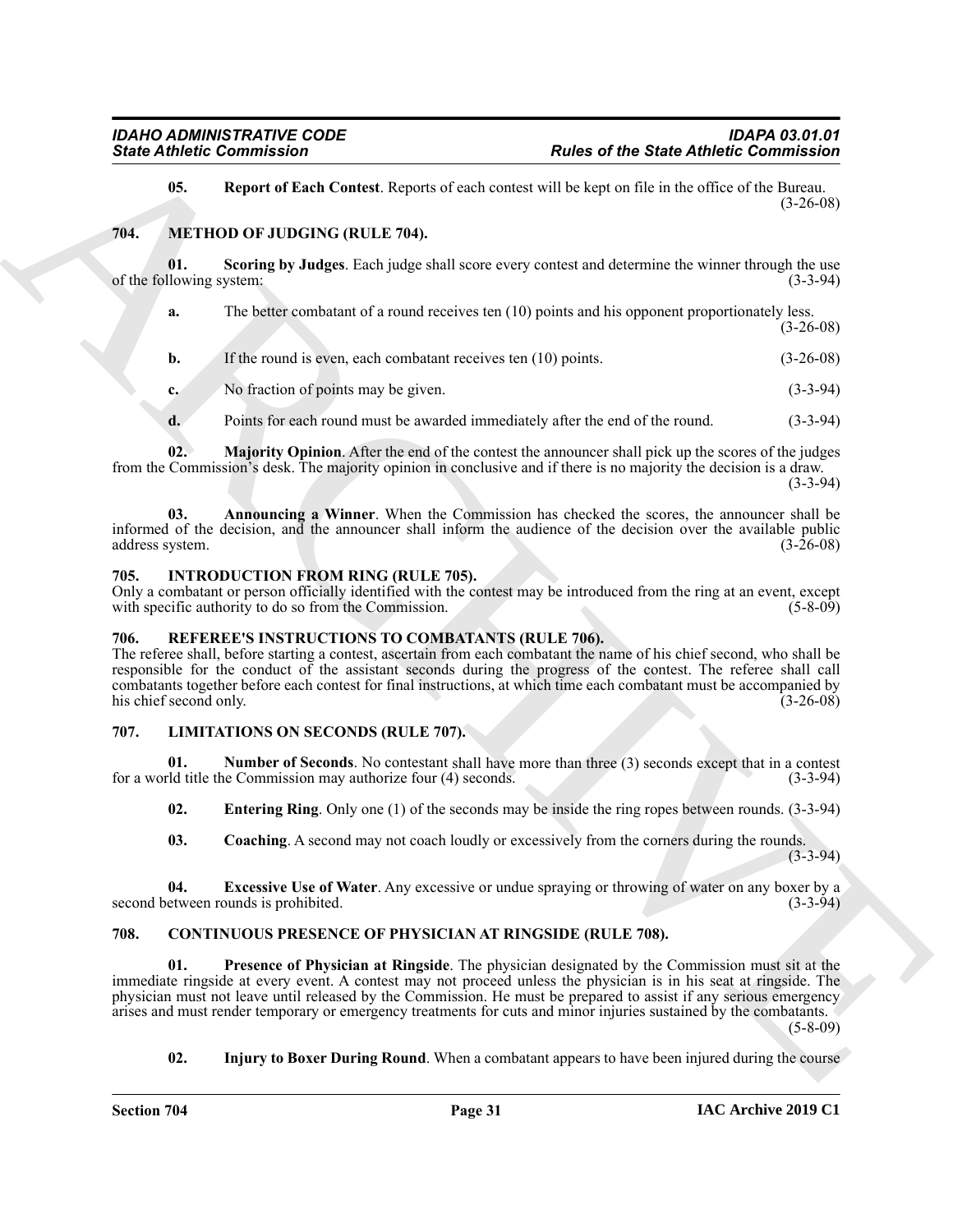<span id="page-31-10"></span><span id="page-31-9"></span><span id="page-31-8"></span><span id="page-31-7"></span><span id="page-31-6"></span><span id="page-31-5"></span><span id="page-31-3"></span><span id="page-31-2"></span><span id="page-31-1"></span><span id="page-31-0"></span>

|                 | <b>IDAHO ADMINISTRATIVE CODE</b><br><b>State Athletic Commission</b>                                                                            | <b>IDAPA 03.01.01</b><br><b>Rules of the State Athletic Commission</b>                                                            |
|-----------------|-------------------------------------------------------------------------------------------------------------------------------------------------|-----------------------------------------------------------------------------------------------------------------------------------|
| to examine him. |                                                                                                                                                 | of a round, his manager or second must not attempt to render aid to him before the physician has had an opportunity<br>$(5-8-09)$ |
| 709.            | <b>WARNING BEFORE START OF ROUND (RULE 709).</b><br>combatants by blowing a whistle.                                                            | Ten (10) seconds before the beginning of each round the timekeeper will give warning to the seconds of the<br>$(5 - 8 - 09)$      |
| 710.            | <b>DURATION OF ROUND (RULE 701).</b><br>A round of boxing must be three (3) minutes in duration.                                                | $(3-3-94)$                                                                                                                        |
| 711.            | PERSONS ALLOWED IN RING (RULE 711).<br>No persons other than the contestants and the referee may be in the ring during the progress of a round. | $(3-3-94)$                                                                                                                        |
| 712.            | <b>FAIR BLOWS AND FOULS (RULE 712).</b>                                                                                                         |                                                                                                                                   |
|                 | 01.<br>side of the head or the front or side of the body above the belt.                                                                        | Fair Blow. A fair blow is one delivered with the padded knuckle part of the glove on the front or<br>$(3-3-94)$                   |
|                 | 02.<br>Fouls. The following acts constitute fouls in boxing:                                                                                    | $(3-3-94)$                                                                                                                        |
|                 | Hitting below the belt.<br>a.                                                                                                                   | $(3-3-94)$                                                                                                                        |
|                 | Hitting an opponent who is down or is getting up after being down.<br>b.                                                                        | $(3-3-94)$                                                                                                                        |
|                 | Holding an opponent with one hand and hitting with the other.<br>c.                                                                             | $(3-3-94)$                                                                                                                        |
|                 | Holding or deliberately maintaining a clinch.<br>d.                                                                                             | $(3-3-94)$                                                                                                                        |
|                 | Wrestling or kicking.<br>e.                                                                                                                     | $(3-3-94)$                                                                                                                        |
|                 | f.<br>Butting with the head or shoulder or using the knee.                                                                                      | $(3-3-94)$                                                                                                                        |
|                 | g.                                                                                                                                              | Hitting with the open glove, the butt of the hand, the wrist or the elbow, and all backhand blows.<br>$(3-3-94)$                  |
|                 | h.<br>Purposely going down without being hit.                                                                                                   | $(3-3-94)$                                                                                                                        |
|                 | i.<br>Striking deliberately at that part of the body over the kidneys.                                                                          | $(3-3-94)$                                                                                                                        |
|                 | Deliberately using the rabbit punch.<br>j.                                                                                                      | $(3-3-94)$                                                                                                                        |
|                 | k.<br>Jabbing the opponent's eyes with the thumb of the glove.                                                                                  | $(3-3-94)$                                                                                                                        |
|                 | $\mathbf{l}$ .<br>Using abusive language in the ring.                                                                                           | $(3-3-94)$                                                                                                                        |
|                 | Engaging in any unsportsman like trick or action which causes injury to an opponent.<br>m.                                                      | $(3-3-94)$                                                                                                                        |
|                 | Hitting on the break.<br>n.                                                                                                                     | $(3-3-94)$                                                                                                                        |
|                 | Hitting after the bell has sounded the end of the round.<br>0.                                                                                  | $(3-3-94)$                                                                                                                        |
|                 | Hitting an opponent whose head is between and outside of the ropes.<br>р.                                                                       | $(3-3-94)$                                                                                                                        |
|                 | Pushing an opponent about the ring or into the ropes.<br>q.                                                                                     | $(3-3-94)$                                                                                                                        |
| 713.            | UNFAIR PRACTICES; DUTIES OF REFEREES (RULE 713).                                                                                                |                                                                                                                                   |

### <span id="page-31-4"></span>**713. UNFAIR PRACTICES; DUTIES OF REFEREES (RULE 713).**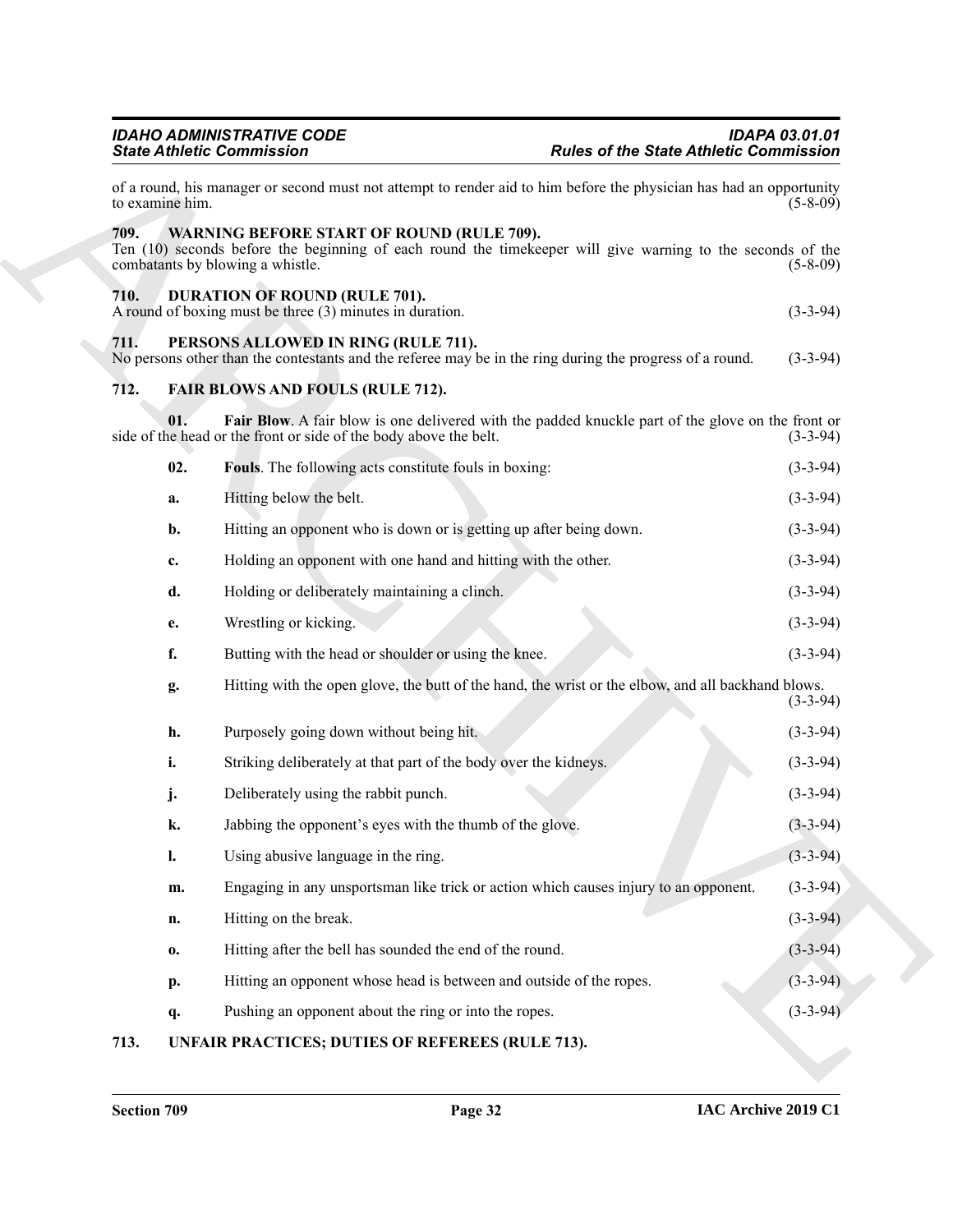**01. Enforcing the Rules**. A referee is responsible for enforcing the rules of the contest. He must not permit unfair practices that may cause injury to a combatant.

<span id="page-32-17"></span><span id="page-32-16"></span><span id="page-32-15"></span>**02. Warnings**. The referees must warn the combatants whenever they are committing fouls. (5-8-09)

**03. Deducting Points**. If a combatant persists in committing fouls after he has been warned, the referee act points from him or disqualify him. (5-8-09) will deduct points from him or disqualify him.

#### <span id="page-32-0"></span>**714. FOULS: DEDUCTION FOR POINTS; EFFECT OF CLAIMING LOW BLOW BY OPPONENT (RULE 714).**

<span id="page-32-10"></span>**01. Deducting Points Because of Fouls**. If a contestant repeatedly fouls his opponent during a contest or commits any other infraction, the referee may penalize him by deducting a point from his score, whether or not the foul or infraction was intentional. (3-3-94)

<span id="page-32-12"></span>**02. Notification of Point Deduction**. When the referee determines that it is necessary to deduct a point because of a foul or infraction, he shall inform the offender, the scoring table and the judges of the penalty to be  $\alpha$ ssessed. (3-3-94)

<span id="page-32-11"></span>**03. Deduction of Points in Round Foul Occurs**. Any point or points to be deducted for any foul or infraction must be deducted in the round in which the foul or infraction occurred, and may not be deducted from the score of any subsequent round.

<span id="page-32-9"></span>**04. Contestant Claiming Low Blow**. A contestant may not be declared the winner of a contest on the basis of his claim that his opponent committed a foul by hitting him below the belt. If a contestant falls to the floor of the ring or otherwise indicates that he is unwilling to continue because of a claim of a blow to be a technical knockout in favor of the contestant who is willing to continue. (3-3-94)

#### <span id="page-32-13"></span><span id="page-32-1"></span>**715. FOULS: DISQUALIFICATION OF COMBATANT AND WITHHOLDING OF PURSE (RULE 715).**

Any combatant guilty of a foul in a contest may be disqualified by the referee and the participant's purse ordered withheld by the Commission. Disposition of the purse and the penalty to be imposed upon the combatant will be determined by the Commission. (5-8-09) (5-8-09)

#### <span id="page-32-6"></span><span id="page-32-5"></span><span id="page-32-2"></span>**716. ACCIDENTAL FOULING (RULE 716).**

Since Commission Control is the State Commission of the State Commission of the State Antoine Commission of the State Antoine Commission of the State Commission of the State Commission of the State Commission of the State **01. Accidental Foul**. If a contest is stopped because of an accidental foul, the referee will determine whether the combatant who has been fouled can continue or not. If the combatant's chance of winning has not been seriously jeopardized as a result of a foul, the referee may order the contest continued after a reasonable interval. Before the contest begins again, the referee must inform the Commission of his determination that the foul was accidental. (5-8-09)

<span id="page-32-8"></span>**02. Contest Stopped Due to Accidental Foul**. If the referee determines that the contest may not continue because of an injury suffered as the result of an accidental foul, the bout must be declared a draw if the foul occurs during one-half (1/2) of the total scheduled rounds. (3-26-08)

<span id="page-32-7"></span>**Contest Stopped by Referee.** If an injury inflicted by an accidental foul later becomes aggravated by fair blows and the referee orders the contest stopped because of the injury, the outcome must be determined by scoring the completed rounds and the round during which the referee stops the contest. (3-26-08)

#### <span id="page-32-14"></span><span id="page-32-3"></span>**717. STOPPING OF CONTEST: INJURY TO COMBATANT (RULE 717).**

The referee, in consultation with the ring physician designated by the Commission, will determine whether a contest should be stopped because of an injury to a combatant. (5-8-09)

#### <span id="page-32-4"></span>**718. STOPPING OF CONTEST: ONE-SIDED CONTEST; RISK OF INJURY; EXAMINATION BY PHYSICIAN (RULE 718).**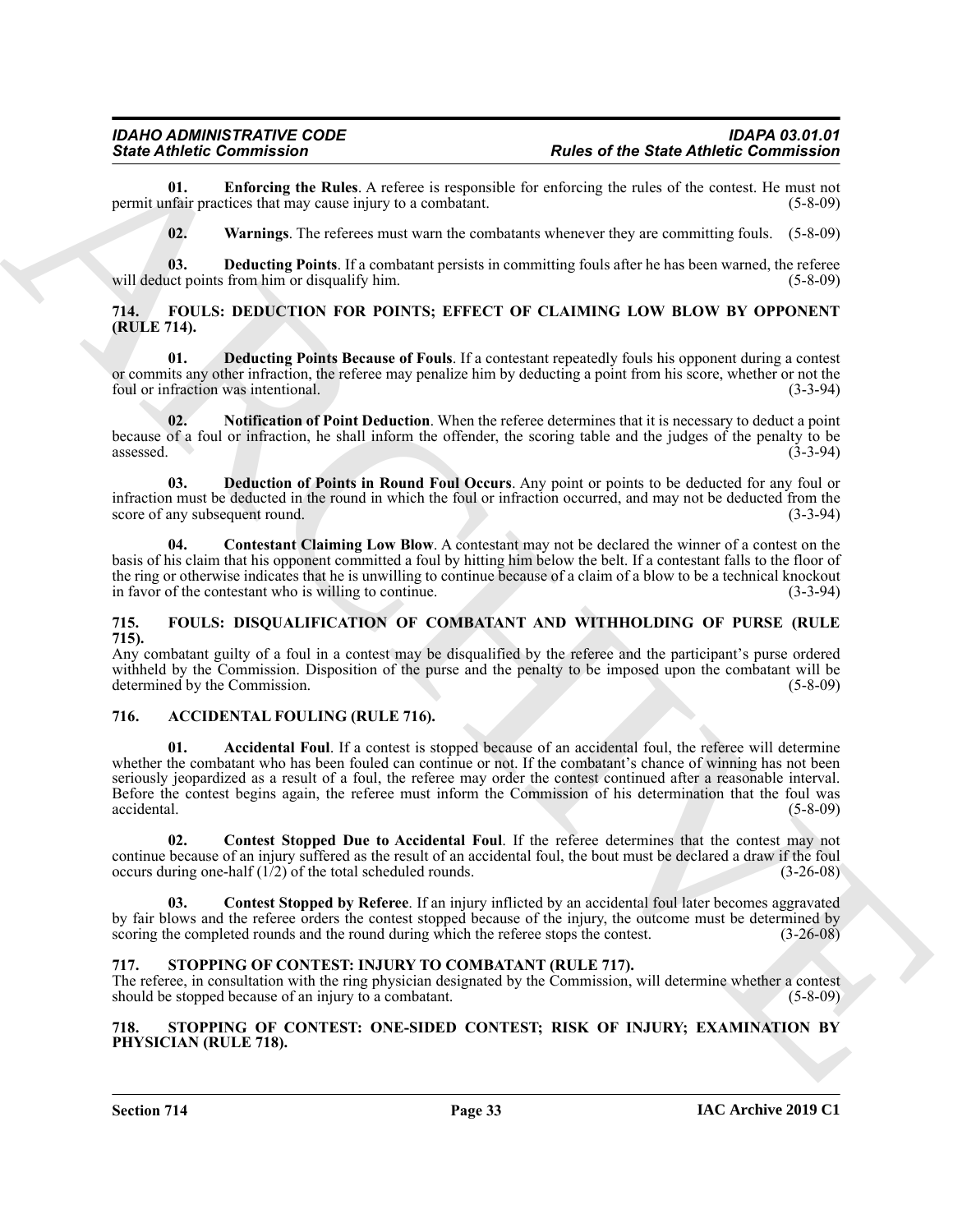<span id="page-33-4"></span>**01.** One-Sided Contested. The referee may stop a contest at any stage if he considers it too one-sided er combatant is in such a condition that to continue might subject him to serious injury. (5-8-09) or if either combatant is in such a condition that to continue might subject him to serious injury.

<span id="page-33-5"></span>**02. Risk of Injury and Examination by Physician**. If a combatant sustains any injury which the referee believes may incapacitate him, the referee must call the physician into the ring to examine the combatant. The physician must give his opinion to the referee before the referee renders his decision in the matter. (5-8-09)

#### <span id="page-33-15"></span><span id="page-33-0"></span>719. STOPPING THE CONTEST: COMBATANT NOT HONESTLY COMPETING (RULE 719).

If the referee decides that a combatant is not honestly competing, he may stop the contest before its scheduled completion, disqualify the combatant and recommend the purse of that combatant be held pending investigation by the Commission. The announcer will then inform the audience that no decision has been rendered.  $(5-8-09)$ 

#### <span id="page-33-6"></span><span id="page-33-1"></span>**720. FAILURE OF COMBATANT TO RESUME (RULE 720).**

A combatant must not leave the ring during any one (1) minute rest period between rounds. If any combatant fails or refuses to resume the contest when the bell sounds signaling the commencement of the next round, the referee will award a decision of technical knockout to his opponent as of the round which has last been finished, unless the circumstances indicate to the referee the need for investigation or punitive action, in which event the referee will not give a decision and will recommend the purse or purses of either or both combatants to be withheld. (5-8-09)

#### <span id="page-33-7"></span><span id="page-33-2"></span>**721. GLOVES TO BE WIPED BY REFEREE AFTER BOXER FALLS (RULE 721).**

Before a boxer may resume boxing after having been knocked or having fallen or slipped to the floor of the ring, the referee shall wipe any accumulated resin from the boxer's gloves with a damp towel or the referee's shirt. (3-3-94)

#### <span id="page-33-3"></span>**722. KNOCKDOWN OF COMBATANT; PROCEDURE FOR COUNTING (RULE 722).**

<span id="page-33-11"></span>**01.** Knockdown. When a combatant is knocked down, the referee will order the opponent to retire to the farthest neutral corner of the ring, pointing to the corner, and immediately begin the count over the combatant who is down. The referee must audibly announce the passing of the seconds, accompanying the count with motions of his arm, the downward motion indication the end of each second. (5-8-09) (5-8-09)

<span id="page-33-14"></span><span id="page-33-10"></span>**Timekeeper**. The timekeeper, by effective signaling, will give the referee the correct one (1) second interval for his count. The referee's count is the official count. Once the referee picks up the count from the timekeeper, the timekeeper will cease counting. No combatant who is knocked down may be allowed to resume boxing until the referee has finished counting to eight (8). The combatant may take the count either on the floor or standing. (5-8-09)

Since Contents and the contents are not the since of the Since Rive Contents and the Contents and the Since Rive Contents are not the Since Rive Contents and the since Contents are not the contents and the contents are no **03. Failure of Opponent to Stay in Farthest Neutral Corner**. If the opponent fails to stay in the farthest neutral corner, the referee will cease counting until he has returned to his corner and will then go on with the count form the point at which it was interrupted. If the combatant who is down arises during the count, the referee may step between the combatants long enough to assure himself that the combatant just arisen is in condition to continue. If so assured, he will, without loss of time, order both combatants to go on with the contest. During the intervention by the referee the striking of a blow by either combatant may be ruled a foul. (5-8-09)

<span id="page-33-13"></span>**04. Knock-Out**. When a combatant is knocked out, the referee must perform a full ten (10) second count unless, in the judgment of the referee, the safety for the combatant would be jeopardized by such a count. If the combatant who is knocked down is still down when the referee calls the count of ten (10), the referee must wave both arms to indicate that he had been knocked out and must raise the hand of the opponent as the winner. (5-8-09)

<span id="page-33-8"></span>**05. Both Combatants Down**. If both combatants go down at the same time, the count must be continued as long as one (1) is still down. If both combatants remain down until the count of ten (10), the contest must be stopped and the decision is a technical draw. (5-8-09)

**06. Combatants Down -- Referee Counting**. If a combatant is down as a result of a legal blow at or near the end of a round, the ring official must continue the count. The combatant cannot be saved by the bell.

(5-8-09)

#### <span id="page-33-12"></span><span id="page-33-9"></span>**07. Knockdown After Bell Has Sounded**. If a legal blow struck in the final seconds of a round causes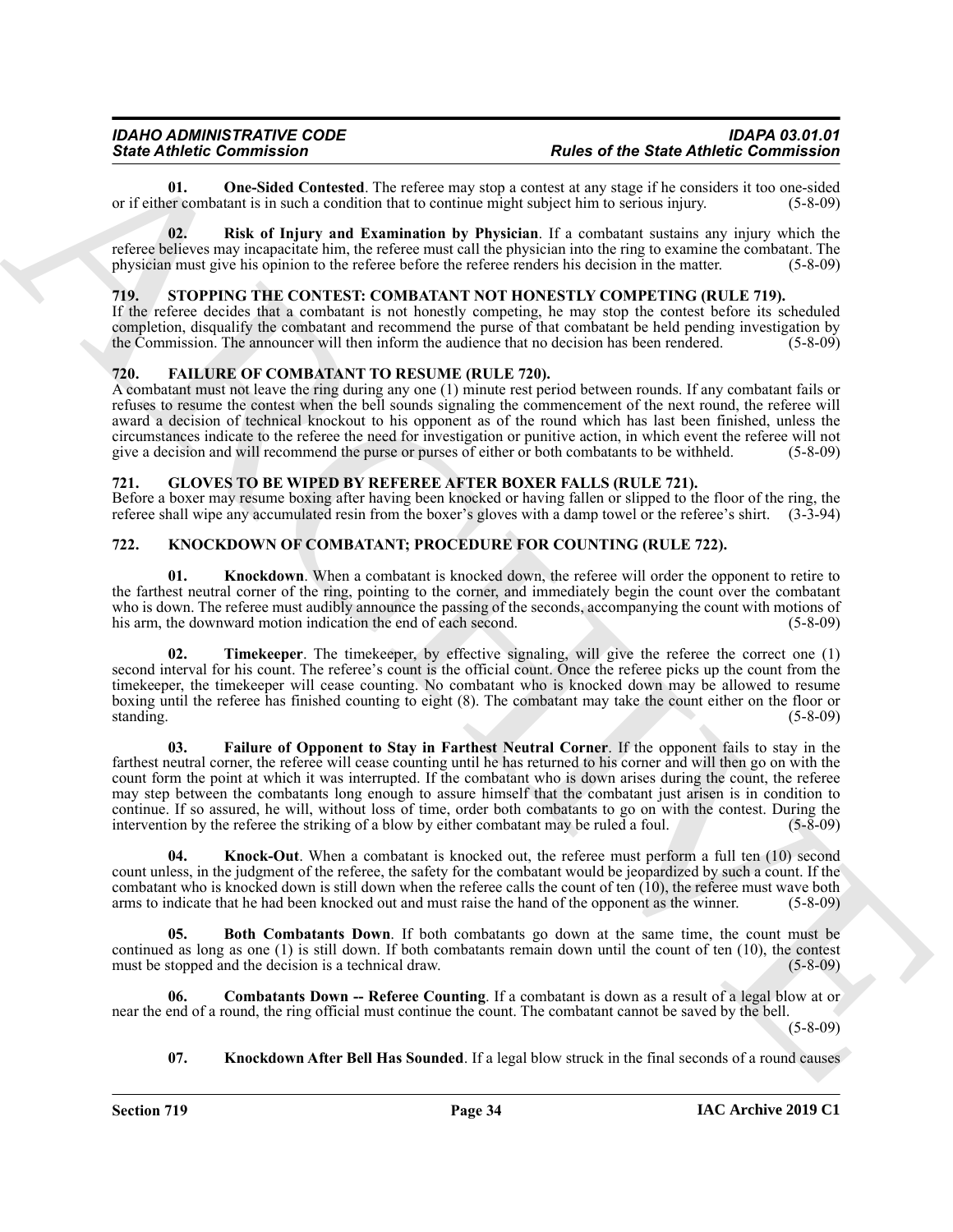#### <span id="page-34-12"></span><span id="page-34-11"></span><span id="page-34-0"></span>**723. RESUMING COUNT ON BOXER (RULE 723).**

#### <span id="page-34-5"></span><span id="page-34-4"></span><span id="page-34-1"></span>**724. ADJUDICATION OF TECHNICAL KNOCKOUT (RULE 724).**

|                                | <b>State Athletic Commission</b>                                                     | <b>Rules of the State Athletic Commission</b>                                                                                                                                                                                                                                                                                                                                                                                                                                                                                                                                        |             |
|--------------------------------|--------------------------------------------------------------------------------------|--------------------------------------------------------------------------------------------------------------------------------------------------------------------------------------------------------------------------------------------------------------------------------------------------------------------------------------------------------------------------------------------------------------------------------------------------------------------------------------------------------------------------------------------------------------------------------------|-------------|
|                                |                                                                                      | a combatant to go down after the bell has sounded, that knockdown must be regarded as having occurred during the<br>round just ended and the appropriate count must continue into the rest period following the bell.                                                                                                                                                                                                                                                                                                                                                                | $(3-26-08)$ |
| 08.                            |                                                                                      | Three Knockdowns in Same Round. There is no three (3) knockdown limit.                                                                                                                                                                                                                                                                                                                                                                                                                                                                                                               | $(5-8-09)$  |
| 723.<br>where it was left off. | <b>RESUMING COUNT ON BOXER (RULE 723).</b>                                           | If a knockdown occurs before the normal termination of a round and the boxer who is down stands up before the<br>count of ten (10) is reached and then falls down immediately without being struck, the referee shall resume the count                                                                                                                                                                                                                                                                                                                                               | $(3-3-94)$  |
| 724.                           | ADJUDICATION OF TECHNICAL KNOCKOUT (RULE 724).                                       |                                                                                                                                                                                                                                                                                                                                                                                                                                                                                                                                                                                      |             |
| 01.                            | contest is terminated because a combatant is:                                        | <b>Contest Termination</b> . It must be adjudged a technical knockout to the credit of the winner if a                                                                                                                                                                                                                                                                                                                                                                                                                                                                               | $(5-8-09)$  |
| a.                             | Unable to continue;                                                                  |                                                                                                                                                                                                                                                                                                                                                                                                                                                                                                                                                                                      | $(3-3-94)$  |
| $\mathbf{b}$ .                 | Not honestly competing;                                                              |                                                                                                                                                                                                                                                                                                                                                                                                                                                                                                                                                                                      | $(3-3-94)$  |
| c.                             | Injured; or                                                                          |                                                                                                                                                                                                                                                                                                                                                                                                                                                                                                                                                                                      | $(3-3-94)$  |
| d.                             | Disqualified.                                                                        |                                                                                                                                                                                                                                                                                                                                                                                                                                                                                                                                                                                      | $(3-3-94)$  |
| 02.                            |                                                                                      | Win by Other Than Full Count. A contest which is won by other than a full count of ten (10) or<br>the scoring of the judges must be adjudged a technical knockout to the credit of the winner.                                                                                                                                                                                                                                                                                                                                                                                       | $(3-3-94)$  |
| 725.                           | <b>CONTEST; EXAMINATION IN CASE OF HEAD INJURY (RULE 725).</b>                       | PROCEDURE WHEN COMBATANT IS KNOCKED OUT; PERIOD BEFORE HIS NEXT                                                                                                                                                                                                                                                                                                                                                                                                                                                                                                                      |             |
| 01.                            |                                                                                      | Combatant Who Has Been Knocked Out. A combatant who has been knocked out must be kept<br>in a prone position until he has recovered. Except for the referee or chief second who may remove his mouthpiece, no<br>one may touch him until the ring physician enters the ring, attends him and issues any instructions to his handlers.                                                                                                                                                                                                                                                | $(3-26-08)$ |
| 02.<br>Commission.             |                                                                                      | Decision of Technical Knockout Rendered by Referee. If the referee has rendered a decision of<br>technical knockout against a combatant, the participant must be placed on the ill and unavailable list for a period<br>designated by the Commission after consulting the Commission's physician, but that period must not be less than<br>fifteen (15) days. The combatant may not engage in any contact boxing during this period without the approval of the                                                                                                                      | $(3-26-08)$ |
| 03.                            |                                                                                      | Knockout from Blow to Head. If a combatant has been knocked out by a blow to the head, he<br>must be placed on the ill and unavailable list for at least thirty (30) days. Before he is reinstated, he must satisfactorily<br>pass an examination performed with a computerized tomographic scanning device or an electroencephalogram, or<br>both, if the Commission or its physician finds that such an examination is necessary to determine his condition.                                                                                                                       | $(3-26-08)$ |
| 04.                            | undergo such an examination if directed to do so by the Commission or its physician. | <b>Head Injury.</b> Whenever it appears that a combatant may have suffered a head injury, he must                                                                                                                                                                                                                                                                                                                                                                                                                                                                                    | $(3-26-08)$ |
| 726.                           |                                                                                      | WHEN COMBATANT FALLS FROM RING DURING ROUND (RULE 726).                                                                                                                                                                                                                                                                                                                                                                                                                                                                                                                              |             |
| 01.<br>the ring.               |                                                                                      | Combatant Knocked or Falls from Ring Platform. A combatant who has been knocked or has<br>fallen through the ropes and over the edge of the ring platform during the contest may be helped back by anyone<br>except his seconds or manager, and the referee may allow a reasonable amount of time for the combatant to return to<br>the ring. If the combatant is on the ring platform outside the ropes, he must enter the ring immediately where he may<br>resume the contest or take a count. The referee must start the count as soon as the combatant who had fallen is back in | $(5-8-09)$  |

#### <span id="page-34-8"></span><span id="page-34-7"></span><span id="page-34-6"></span><span id="page-34-2"></span>**725. PROCEDURE WHEN COMBATANT IS KNOCKED OUT; PERIOD BEFORE HIS NEXT CONTEST; EXAMINATION IN CASE OF HEAD INJURY (RULE 725).**

#### <span id="page-34-14"></span><span id="page-34-13"></span><span id="page-34-10"></span><span id="page-34-9"></span><span id="page-34-3"></span>**726. WHEN COMBATANT FALLS FROM RING DURING ROUND (RULE 726).**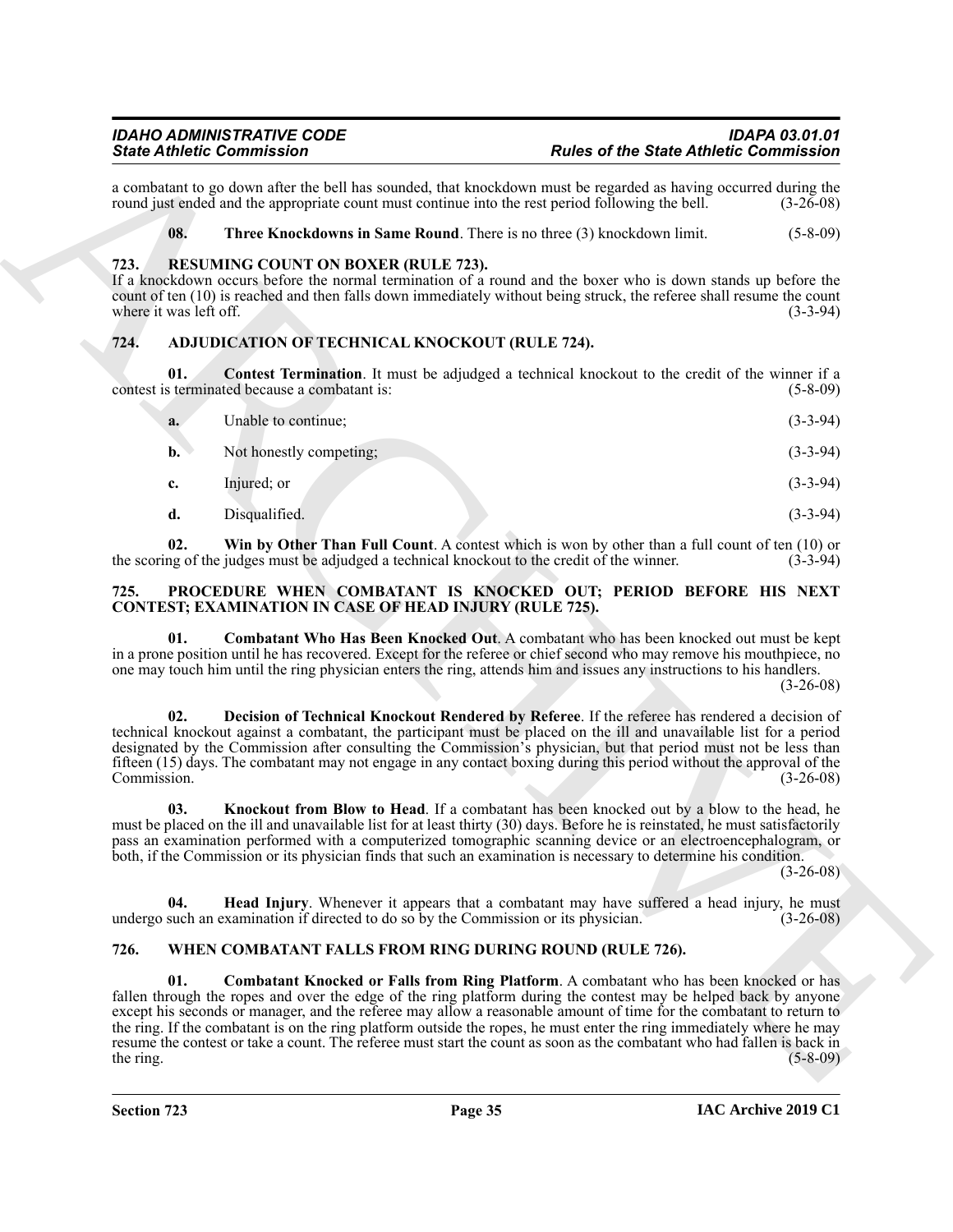<span id="page-35-20"></span>**02. Stalling Outside Ropes**. If the combatant stalls for time outside the ropes, the referee must start the count without waiting for him to reenter the ring. (5-8-09)

<span id="page-35-18"></span>**03. Combatant to Neutral Corner**. When one (1) combatant has fallen through the ropes, the other combatant must retire to the farthest corner and stay there until ordered to continue the contest by the referee.

 $(5 - 8 - 09)$ 

<span id="page-35-19"></span>**04. Penalty**. A combatant who deliberately wrestles or throws an opponent from the ring, or who hits when he is partly out of the ring and is prevented by the ropes from assuming a position of defense, may be penalized.  $(5-8-09)$ 

#### <span id="page-35-15"></span><span id="page-35-0"></span>**727. WHEN A BOXER SHALL BE DEEMED DOWN (RULE 727).**

<span id="page-35-16"></span>**01.** Feet Off Floor. A boxer shall be deemed to be down when any part of his body other than his feet floor. (3-3-94) is on the floor.

<span id="page-35-17"></span>**02. Hanging over Ropes**. A boxer shall be deemed to be down when he is hanging over the ropes without the ability to protect himself and he cannot fall to the floor. A referee may count a contestant out if he is on the floor or is being held up by the ropes. (3-3-94)

#### <span id="page-35-5"></span><span id="page-35-1"></span>**728. ANNOUNCEMENT OF WINNER OF BOUT (RULE 728).**

At the termination of each boxing bout the announcer shall announce the winner and the referee shall raise the winner's hand. (3-29-10)

#### <span id="page-35-10"></span><span id="page-35-2"></span>**729. CHANGE OF DECISION IN CONTEST (RULE 729).**

The Commission will not change a decision rendered at the end of any contest unless: (3-29-10)

<span id="page-35-8"></span><span id="page-35-6"></span>**01.** Collusion. The Commission determines that there was collusion affecting the result of the contest; (3-3-94)

**02. Error in Scoring**. The compilation of scorecards of the judges discloses an error which shows that the decision was given to the wrong combatant; or (3-29-10)

**03. Error in Interpretation of Rules**. As a result of an error in interpreting a provision of this chapter, the referee has rendered an incorrect decision. (3-3-94)

<span id="page-35-9"></span><span id="page-35-7"></span>**04. Failure of Drug Test**. The Commission determines that there was a violation of Section 900.

(5-8-09)

#### <span id="page-35-3"></span>**730. PHYSICIAN'S REPORT TO COMMISSION AFTER CONTEST (RULE 730).**

On the report which the physician designated by the Commission files after a contest, he shall list each case in which the boxer or wrestler: (3-3-94)

<span id="page-35-14"></span><span id="page-35-13"></span><span id="page-35-12"></span><span id="page-35-11"></span>

|     | <b>Injury.</b> Was injured during the contest; or                       | $(3-3-94)$ |
|-----|-------------------------------------------------------------------------|------------|
| 02. | Applies for Medical Aid. Has applied for medical aid after the contest. | $(3-3-94)$ |

#### <span id="page-35-4"></span>**731. MARTIAL ARTS AND MIXED MARTIAL ARTS (MMA) (RULE 731).**

**Sinic Advise Commission**<br>
Units of the State Advise Commission<br>
Units of the State Advise Commission<br>
contrasting the line recent restrict.<br>
Commission of the Registration Commission in the line contrast of the commissio **01. Regulation of Marital Arts and MMA**. Except to the extent set forth under Rules 731-799, all requirements and the limitations relating to combatants and licenses (as set forth within Title 54, Chapter 4, Idaho Code, and in the remaining rules of the Commission) will apply to all martial arts and MMA contests and exhibitions. Notwithstanding the foregoing, at its sole discretion, the Commission may (by specific reference in the sanctioning permit) allow the use of other requirements and limitations during a particular martial arts contest or exhibition.

(5-8-09)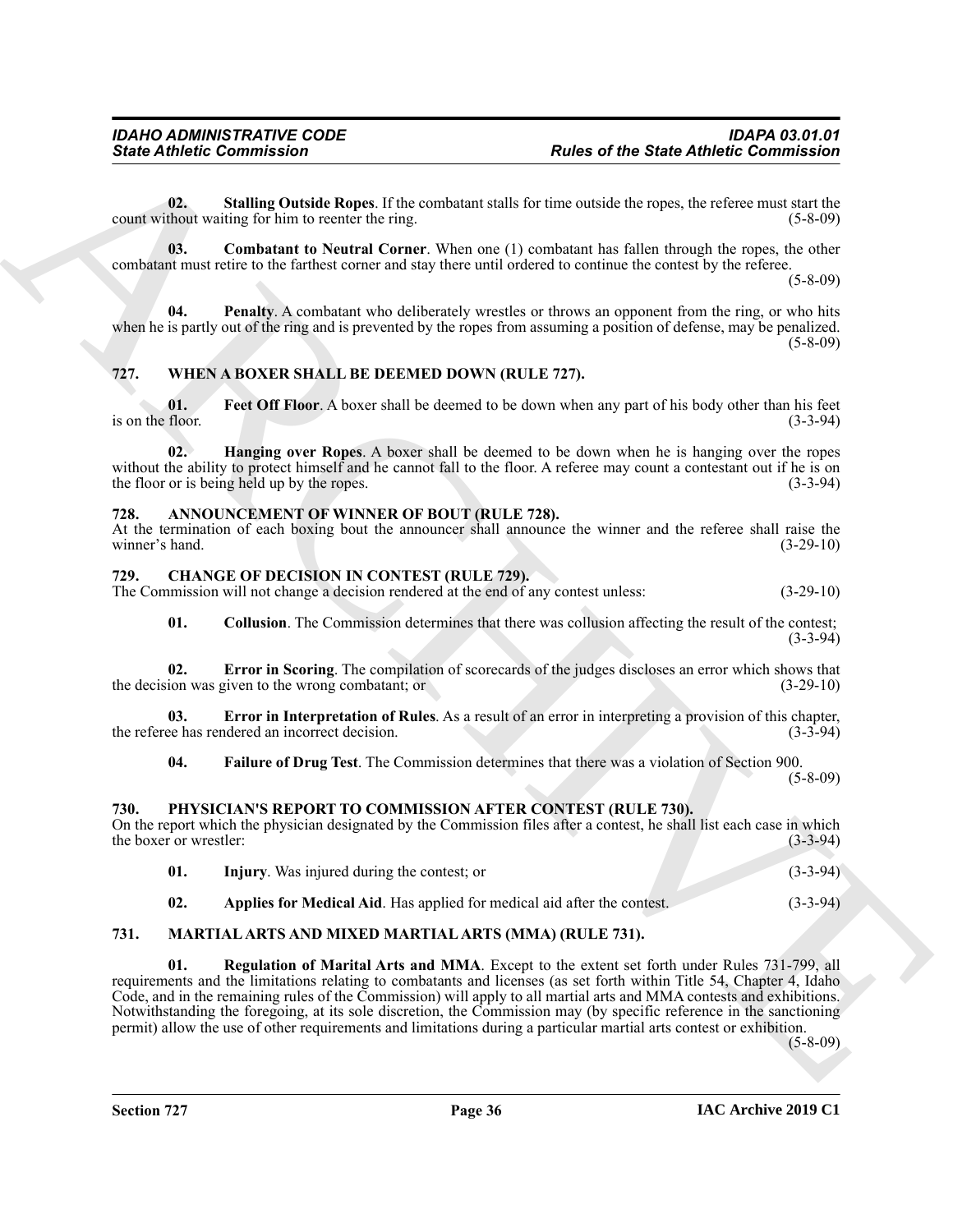Since Zuident Gomministern - The requirement of the state of the Since Energy and Since Commission and New York Commission and New York Commission and New York Commission and New York Commission and New York Commission an **02. Practices, Belt Promotions, and Non-Contact Demonstrations**. Martial arts practices, belt promotion testing and demonstrations (as used herein the term demonstrations means displays that do not involve combative contact between combatants or between participants) conducted by martial arts schools are not considered to be boxing. Such practices, testing, and demonstrations are exempt from the licensing requirements of Title 54, Chapter 4, Idaho Code, and persons do not need a license to participate in such practices, testing, and demonstrations.  $(3-29-10)$ 

<span id="page-36-3"></span><span id="page-36-2"></span>**03. Licensing Exemption**. Martial arts schools that meet the conditions set forth within Section 54- 406(3)(b), Idaho Code, may apply to the Commission for exemption from licensing and sanctioning permit requirements relating to exhibitions and contests. (3-29-10)

<span id="page-36-4"></span>**04. Use of Official Rules for Art**. Martial arts contests and exhibitions must be conducted pursuant to the official rules of the particular art. The sponsoring organization or promoter must file a copy of the official rules with the Commission before the Commission will issue a sanctioning permit for the contest or exhibition. (4-6-05)

<span id="page-36-1"></span>**05. Boxing Gloves**. The requirement set forth in Section 54-414, Idaho Code, of wearing boxing gloves applies to kickboxing but will not apply to any other form of martial art unless the use of boxing gloves is required by the official rules of that particular art. Any gloves utilized must be in good condition as approved by the commission. For the main and semi main events gloves must be in new condition and of the same brand for combatants. (5-8-09)

#### <span id="page-36-5"></span><span id="page-36-0"></span>**732. MMA EQUIPMENT (RULE 732).**

The Commission is the final authority in all equipment matters. The following is a list of required equipment for MMA contests: (5-8-09)

<span id="page-36-7"></span>**01. Commission Approved Mouthpiece**. All combatants are required to wear a mouthpiece during the contest. It is strongly recommended that all combatants have two (2) form fitted mouthpieces available for use in each contest. (5-8-09)

**a.** To Begin the Round. The round cannot begin if the mouthpiece is not inside the combatant's mouth place. (5-8-09) and set in place.

**b.** During the Contest. The mouthpiece must be inside the combatant's mouth and properly set at all times during the contest. (5-8-09)

**c.** Dislodged Mouthpiece. If the mouthpiece is dislodged during the contest, the referee will wait until the first opportune moment, without interfering with the action, call time out, and have the mouthpiece replaced.

(5-8-09)

**d.** Violations. At the discretion of the referee, points may be deducted or a disqualification rendered in the following situations: (5-8-09) (5-8-09)

i. When the mouthpiece is not being properly kept inside of the combatant's mouth; (5-8-09)

<span id="page-36-6"></span>ii. When the mouthpiece is purposely spit out; or (5-8-09)

iii. When the corner fails to have the combatant resume competition with the mouthpiece in place or delays in replacing the mouthpiece after it becomes dislodged. (5-8-09)

**02. Commission Approved MMA Gloves**. (5-8-09)

**a.** General. The gloves must be examined by the Commission and the referee. If padding in the gloves is found to be misplaced or lumpy, or if any gloves are found to be imperfect, they must be changed before the contest starts. No breaking, roughing or twisting of gloves is permitted. (5-8-09)

**b.** Weight: Each combatant must wear gloves that are not less than four (4) ounces in weight; (5-8-09)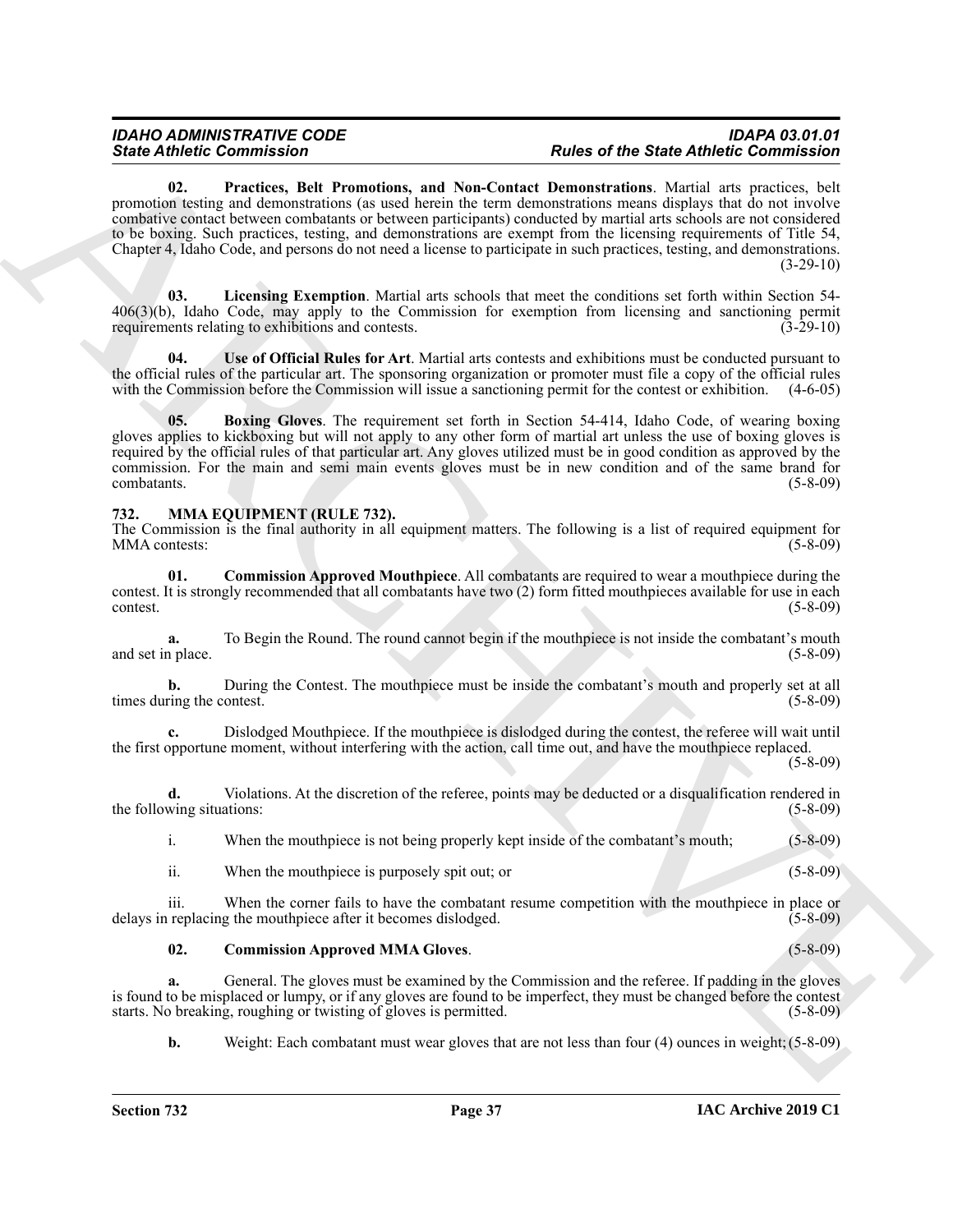<span id="page-37-4"></span>

|                              | <b>State Athletic Commission</b>                                                                                                                                                                                                                                                                                | <b>Rules of the State Athletic Commission</b>                                                                        |
|------------------------------|-----------------------------------------------------------------------------------------------------------------------------------------------------------------------------------------------------------------------------------------------------------------------------------------------------------------|----------------------------------------------------------------------------------------------------------------------|
| c.                           | Specifications. Each combatant must wear open finger gloves that have no padding in the palm or<br>fingertip area and that are appropriate in weight for the combatant's hand size. Under no circumstances will a<br>combatant be allowed to wear bag gloves or any other gloves with metal or plastic inserts. | $(5-8-09)$                                                                                                           |
| 03.                          | <b>Commission Approved Attire.</b>                                                                                                                                                                                                                                                                              | $(5-8-09)$                                                                                                           |
| a.                           | Each combatant must wear a foul-proof groin protector.                                                                                                                                                                                                                                                          | $(5-8-09)$                                                                                                           |
| b.                           | Each female combatant must wear Commission-approved form fitting breast support protection.<br>Supports may not have brace, metal or hard material of any kind.                                                                                                                                                 | $(5-8-09)$                                                                                                           |
| c.<br>shorts and rash guard. | For male combatants, no body shirts or pants are allowed. Female combatants must wear fighting                                                                                                                                                                                                                  | $(5-8-09)$                                                                                                           |
| d.                           | Combatant may only use soft materials to tie hair.                                                                                                                                                                                                                                                              | $(5-8-09)$                                                                                                           |
| 04.                          | <b>Prohibited Equipment and Attire.</b>                                                                                                                                                                                                                                                                         | $(5-8-09)$                                                                                                           |
| a.                           | The following equipment and attire are prohibited:                                                                                                                                                                                                                                                              | $(5-8-09)$                                                                                                           |
| i.                           | Shoes;                                                                                                                                                                                                                                                                                                          | $(5-8-09)$                                                                                                           |
| ii.                          | Facial hair, if determined by the Commission to pose a health, safety or sanitary issue;                                                                                                                                                                                                                        | $(5-8-09)$                                                                                                           |
| iii.                         | Tar material on any part of the body;                                                                                                                                                                                                                                                                           | $(5-8-09)$                                                                                                           |
| iv.                          | Henna-type tattoos;                                                                                                                                                                                                                                                                                             | $(5-8-09)$                                                                                                           |
| V.                           | Piercing accessories; and                                                                                                                                                                                                                                                                                       | $(5-8-09)$                                                                                                           |
| vi.                          | Makeup of any kind.                                                                                                                                                                                                                                                                                             | $(5-8-09)$                                                                                                           |
| b.                           | Masks, costumes, and props must be approved by the Commission prior to usage.                                                                                                                                                                                                                                   | $(5-8-09)$                                                                                                           |
| c.                           | Fingernails and toenails must be cut and trimmed prior to a contest.                                                                                                                                                                                                                                            | $(5-8-09)$                                                                                                           |
| 733.                         | FAIR TECHNIQUES AND FOULS IN MMA EVENTS (RULE 733).                                                                                                                                                                                                                                                             |                                                                                                                      |
| 01.                          | Fair Techniques. Fair MMA techniques include the use of striking and grappling techniques,<br>either while standing or on the ground, subject to techniques designated by the rules as fouls.                                                                                                                   | $(5-8-09)$                                                                                                           |
| 02.                          | Fouls. The following actions will constitute fouls during any MMA event:                                                                                                                                                                                                                                        | $(3-29-10)$                                                                                                          |
| a.                           | Head-butting or striking with the head in any manner. Any use of the head as a striking instrument<br>whether head to head, head to body or otherwise is illegal.                                                                                                                                               | $(3-29-10)$                                                                                                          |
| $\mathbf{b}$ .               | Eye-gouging by means of fingers, chin, or elbow. Legal strikes or punches that contact the<br>combatant's eye socket are not eye gouging and will be considered legal attacks.                                                                                                                                  | $(3-29-10)$                                                                                                          |
| c.                           | A combatant must recognize that a referee may not be able to physically observe some actions and<br>must make the referee aware if they are being bitten during an exhibition of unarmed combat.                                                                                                                | $(3-29-10)$                                                                                                          |
| d.<br>in any way.            | Hair Pulling. A combatant may not grab hold of an opponent's hair in order to control the opponent                                                                                                                                                                                                              | $(3-29-10)$                                                                                                          |
| e.                           | Fishhooking, meaning using the fingers to attack an opponent's mouth, nose, or ears, or stretching                                                                                                                                                                                                              | the skin to that area. Fishhooking generally is the placing of fingers into the mouth of an opponent and pulling the |

### <span id="page-37-5"></span><span id="page-37-3"></span><span id="page-37-2"></span><span id="page-37-1"></span><span id="page-37-0"></span>**733. FAIR TECHNIQUES AND FOULS IN MMA EVENTS (RULE 733).**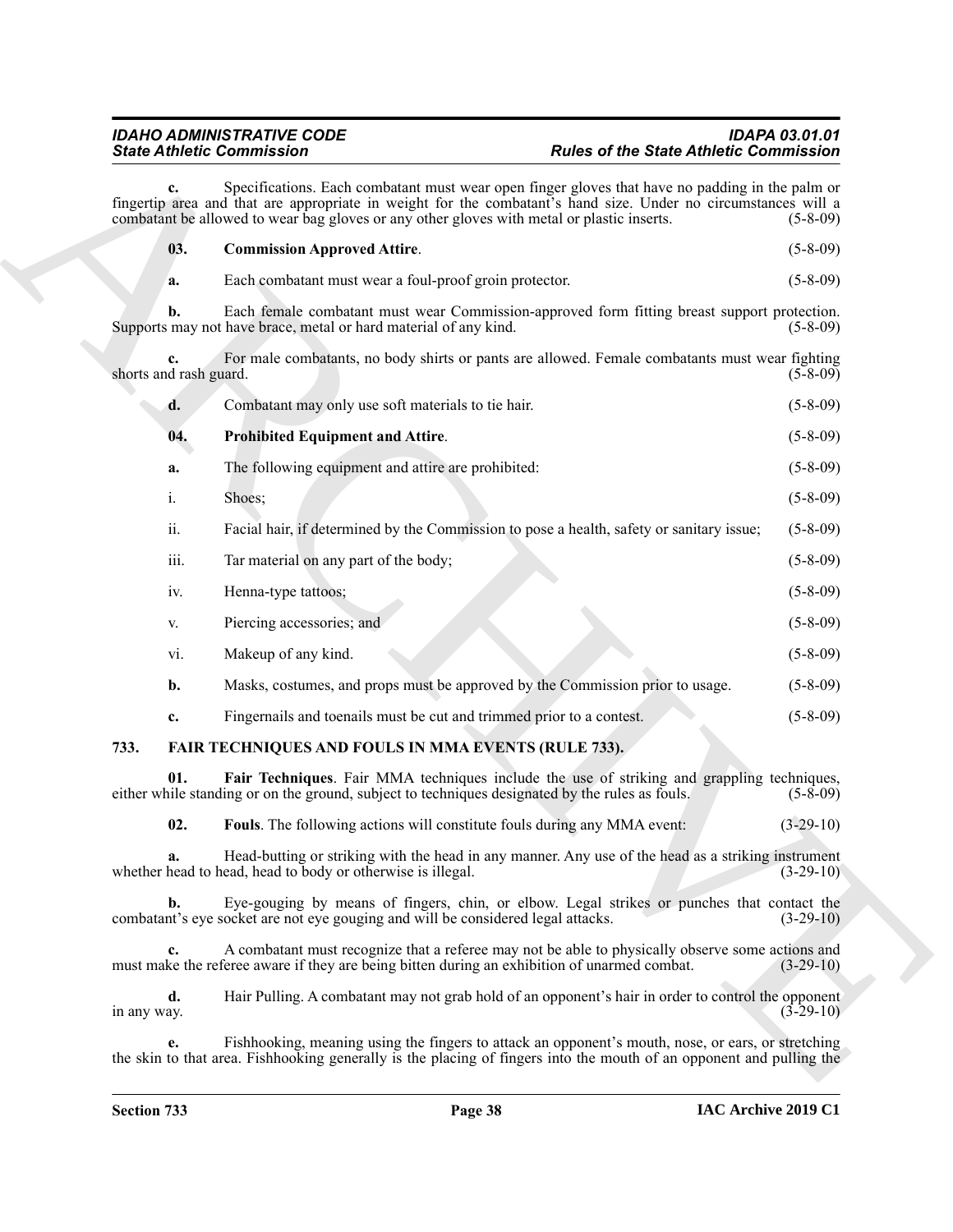#### *IDAHO ADMINISTRATIVE CODE IDAPA 03.01.01 State Athletic Commission Rules of the State Athletic Commission*

hands in opposite directions while holding onto the skin of the opponent. (3-29-10)

**f.** Groin attacks, including striking, grabbing, pinching or twisting the groin area. (3-29-10)

**g.** Smothering an opponent by cupping a hand over an opponent's mouth and nose. (3-29-10)

**h.** Elbows thrown from a vertical angle. Elbows thrown from any other angle are legal, except that strikes with the elbow point from any angle are illegal during a contest or exhibition in which an amateur combatant participates. (3-29-10)

**i.** Knee strikes of any kind to an amateur combatant's head. Further, when any combatant goes to the ground, only knees to the body are allowed. (3-29-10)

**j.** Strikes to the back of the head. The back of the head is considered from the crown of the head down the centerline of the skull into the spine, with a one (1) inch variance to each side, similar to a mohawk haircut. Strikes that are thrown to areas behind the ears but not within the mohawk limitation are legal strikes. (3-29-10)

**k.** Hand Chokes. A combatant may not attack an opponent with a choke utilizing only his hand or hands in an attempt to submit an opponent. A common phrase for this type of choke is the "C clamp" choke wherein the thumb is placed on one side of an opponent's neck with the fingers on the opposite side. (3-29-10)

**l.** Placing one's fingers into an open laceration on an opponent in an attempt to enlarge the cut. A nt may not place his fingers into an opponent's nose, ears, mouth, or any body cavity.  $(3-29-10)$ combatant may not place his fingers into an opponent's nose, ears, mouth, or any body cavity.

**m.** Small Joint Manipulation. Fingers and toes are small joints. Wrists, ankles, knees, shoulders and re all large joints. (3-29-10) elbows are all large joints.

**n.** Spine Attacks. Illegal spine attacks include, without limitation, locks, such as the "Twister," and the spine.  $(3-29-10)$ strikes to the spine.

**o.** Throat strikes of any kind including, without limitation, grabbing the trachea.  $(3-29-10)$ 

i. No directed throat strikes are allowed. A directed attack would include a combatant pulling an opponent's head in a way to open the neck area for a striking attack. Directed throat attacks are not punches that connect during an exchange from the standing position while combatants are engaged in combat. (5-8-09)

ii. A combatant may not gouge his fingers or thumb into an opponent's neck or trachea in an attempt to submit the opponent. (5-8-09)

iii. All arm chokes such as the "rear naked," "guillotine" and "bar arm" are legal. (5-8-09)

**p.** Skin Clawing. Any attack that targets the combatant's skin by clawing at the skin or attempting to pull or twist the skin to apply pain. (3-29-10)

Since Antionic Commutation<br>
Since Anti-Resolution and the same of the State Anti-Resolution (1978)<br>
And the proposition of the same of the same of the same of the same of the State Commutation<br>
4. Since the constraints ar Kicking the head or groin of a grounded opponent. A grounded opponent is any combatant who has more than just the soles of the feet on the ground. If the referee determines that a combatant would be a grounded combatant, but not solely because the ring ropes or cage fence has held the combatant up from the ground, the referee can instruct the combatants that the combatant held up solely by the cage or ropes is being treated as a grounded combatant. A combatant can be kicked to the body when he is on the ground with any type of legal kick, but may not be kicked in the head or groin.

**r.** Stomping, meaning any type of striking action with the feet wherein the combatant lifts his leg, bending it at the knee, and initiates a striking action with the bottom of the foot or heal. This includes stomping the feet while both combatants are standing. Axe kicks are not stomps. (3-29-10)

**s.** Pile-driving an opponent into the mat.  $(3-29-10)$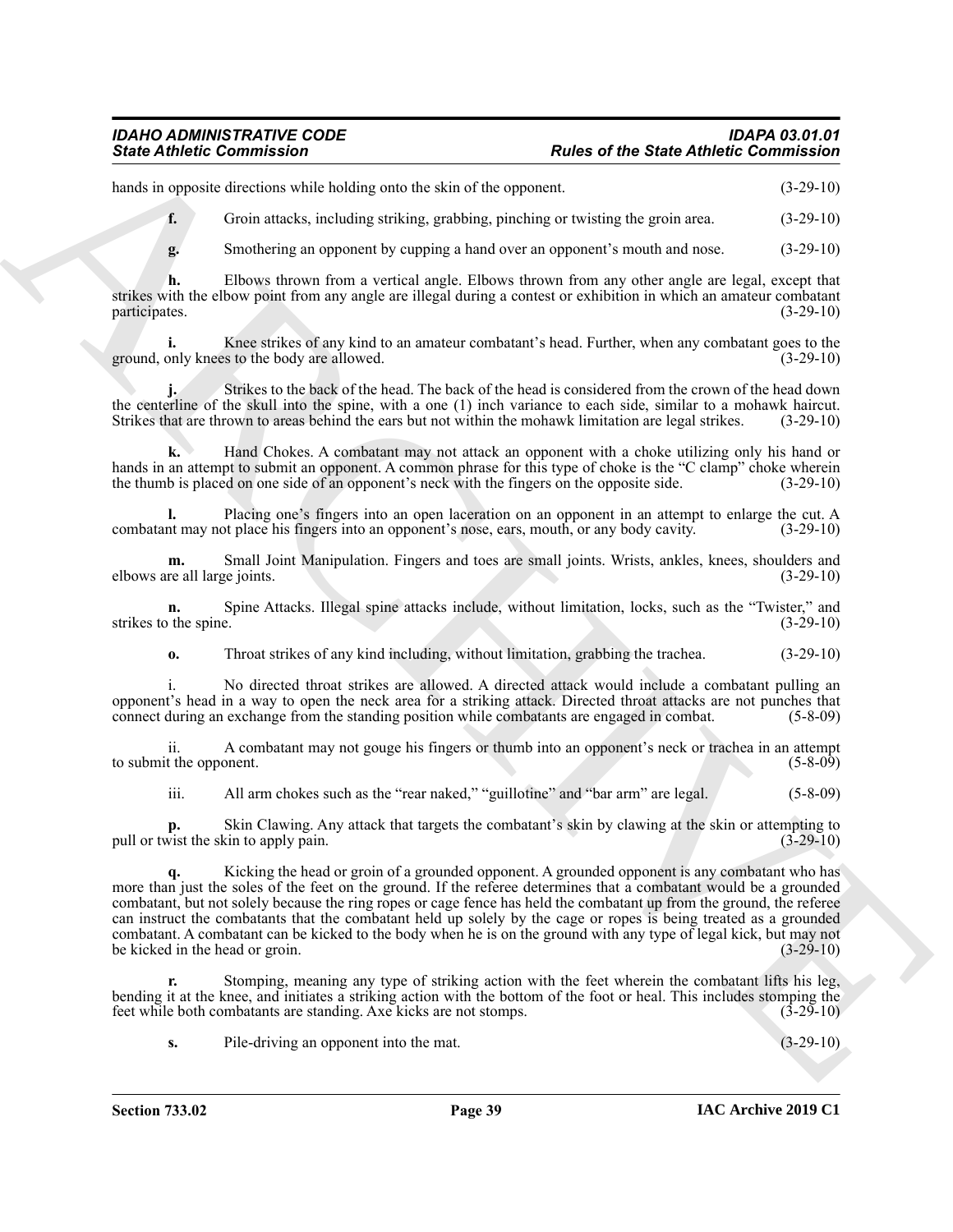A pile driver is considered to be any throw wherein a combatant controls an opponent's body by placing the opponent's feet straight up in the air and the head straight down and then forcibly driving the opponent's head into the canvas or flooring material. (5-8-09)

Since Admission Constraints of the main state of the Since Admission Constraints of the Constraints of the Constraints of the Constraints of the Constraints of the Constraints of the Constraints of the Constraints of the ii. It should be noted that if a combatant is placed into a submission hold by his opponent and the combatant is capable of elevating his opponent, the combatant may bring his opponent down in any manner because he is not in control of his opponent's body. The combatant who is attempting the submission can either adjust his position or let go of the hold before being slammed to the canvas. It is crucial that referees are properly advised and trained on this and that the combatants fully understand this at the rules meeting. (5-8-09)

**t.** Purposely throwing an opponent out of the ring or caged area. A combatant will not intentionally or purposely throw an opponent out of the ring or cage.  $(3-29-10)$ 

**u.** Holding the shorts or gloves of an opponent. A combatant may not control an opponent's movement by holding onto the opponent's shorts or gloves. A combatant may hold onto or grab an opponent's hand as long as the combatant is not controlling the opponent's hand by using only the material of the glove but is actually gripping the hand. It is legal for a combatant to hold onto his own gloves or shorts. (3-29-10) gripping the hand. It is legal for a combatant to hold onto his own gloves or shorts.

**v.** Engaging in any unsportsmanlike conduct is not allowed. Any type of behavior or conduct observed or heard by the referee that can be considered detrimental or disrespectful towards an opponent or the sport of MMA. This includes, but is not limited to, spitting at an opponent, using abusive language or abusive gestures, etc. (3-29-10)

**w.** Holding the ropes or the fence. (3-29-10)

i. A combatant may put his hands on the fence and push off at any time. A combatant may place his feet onto the cage and have his toes go through the fencing material at any time. If a combatant's fingers go through the cage and he grabs hold of the fence and starts to control either his body position or his opponent's body position, it is an illegal action. A combatant may not grab the ropes or wrap his arms over the ring ropes at any time. (5-8-09)

ii. If a combatant is caught holding the fence, cage or ring rope material the referee will issue a onepoint (1) deduction from the offending combatant's scorecard. (5-8-09)

iii. If a point deduction for holding the fence occurs, and the fouling combatant ends up in a superior due to the foul, the combatants will be re-started, standing in a neutral position. (5-8-09) position due to the foul, the combatants will be re-started, standing in a neutral position.

**x.** Attacking an opponent on or during the break. A combatant must not engage an opponent in any manner during a time-out or break of action in competition. (3-29-10)

**y.** Engaging an opponent in any manner while the opponent is under the referee's care or handling.  $(3-29-10)$ 

**z.** Failing to follow the referee's instructions. Any deviation or non-compliance may result in the nt's disqualification. (3-29-10) combatant's disqualification.

**aa.** Timidity, meaning any action by a combatant that is used to avoid contact with his opponent or to run away from the action of the fight. Timidity, includes, without limitation, intentionally avoiding contact with an opponent or consistently dropping the mouthpiece or faking an injury. The referee may also call timidity on a combatant for attempting to receive time by falsely claiming a foul or injury, for purposely dropping or spitting out his mouthpiece, or for committing any other action designed to stall the contest. (3-29-10) his mouthpiece, or for committing any other action designed to stall the contest.

Interference by the corner, meaning any action or activity by a corner aimed at disrupting the contest or causing an unfair advantage to a combatant. Corners are not allowed to distract the referee or influence the actions of the referee in any manner. (3-29-10)

#### <span id="page-39-0"></span>**03. Time Considerations for Fouls**. (5-8-09)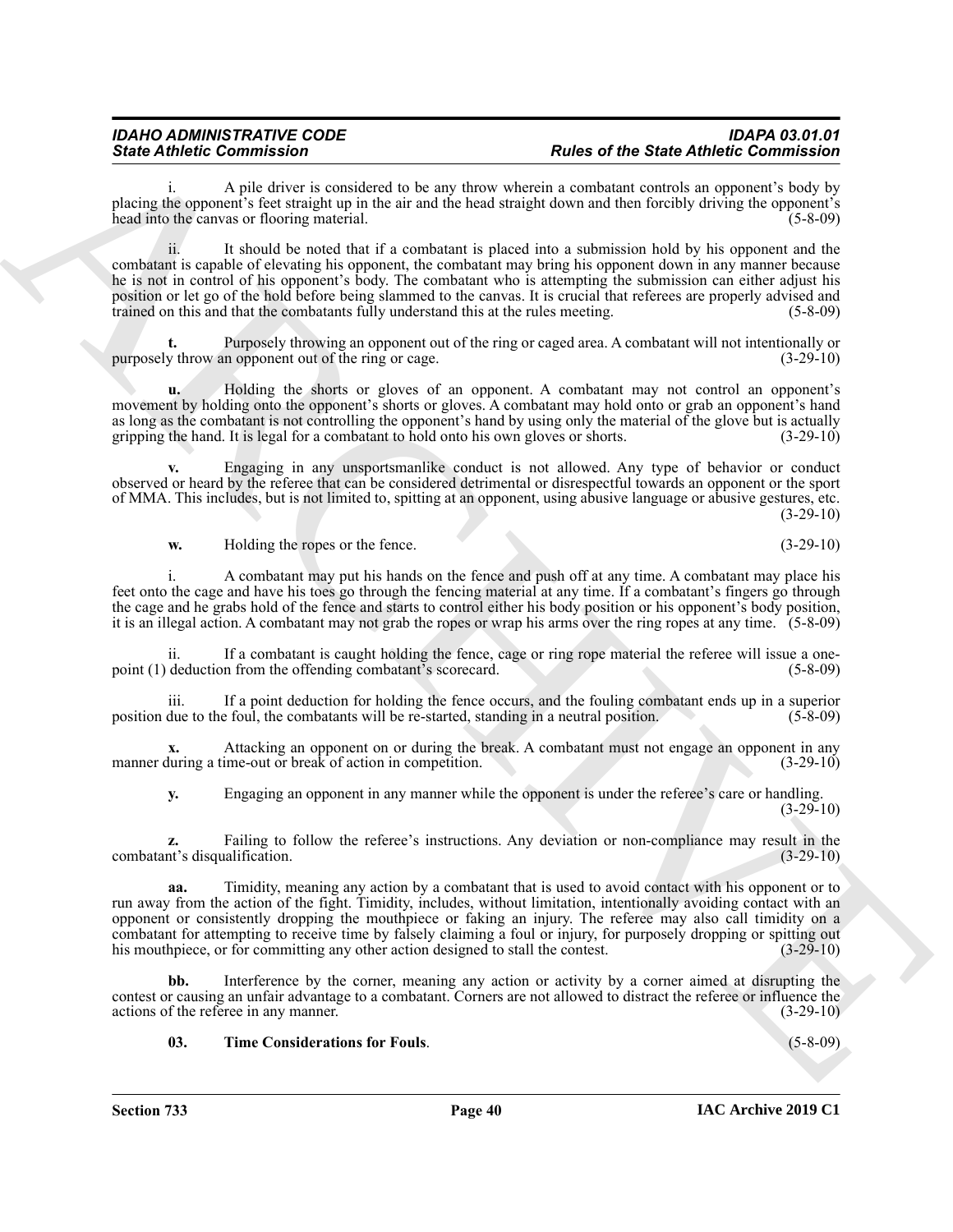**a.** A combatant who has been struck with a low blow is allowed up to five (5) minutes to recover from and can continue on in the contest if allowed to by the ringside physician. (5-8-09) the foul and can continue on in the contest if allowed to by the ringside physician.

i. If the combatant states that they can continue on before the five (5) minute time allotment has expired, then as soon as is practical the referee will restart the contest. (5-8-09)

ii. If the combatant goes over the five (5) minute time allotment, the contest cannot be restarted and must be stopped. The outcome is determined by the round and time in which the contest was stopped. (5-8-09)

Sinte Admission Commission Control and the photon of the first of the first of the first of the sinte of the sinte of the sinte of the sinte of the sinte of the sinte of the sinte of the sinte of the sinte of the sinte of **b.** If a combatant is fouled by a blow that the referee deems illegal, the referee must stop the action and call for time. The referee must take the injured combatant to the ringside physician and have the ringside physician examine the combatant to determine the combatant's ability to continue on in the contest. The ringside physician has up to five (5) minutes to make his determination. If the ringside physician determines that the combatant can continue on in the contest, then as soon as is practical the referee will restart the contest. Unlike the low blow foul, the combatant does not have the five (5) minute time allotment to use at his discretion. (5-8-09)

**c.** If the referee stops the contest and employs the use of the ringside physician, the ringside physician's examination must not exceed five (5) minutes. If five (5) minutes is exceeded, the contest cannot be restarted and must be stopped. (5-8-09)

**d.** If the ringside physician deems a combatant unfit to continue, the referee must immediately stop the contest. If the combatant is deemed unfit to continue by the ringside physician and part of the five (5) minute foul time is remaining, the combatant cannot use the remaining time. This will be enforced for all listed fouls, with the exception of a low blow foul. (5-8-09) (5-8-09)

#### <span id="page-40-2"></span>**04. Intentional Fouling**. (5-8-09)

**a.** When a contest is interrupted due to an injury caused by an intentional foul, the referee, in consultation with the ringside physician, will determine whether the intentionally fouled combatant can continue or not. If it is determined that the intentionally fouled combatant's chance of winning has not been seriously jeopardized as a result of the foul, the referee may order the contest continued after a reasonable interval. A combatant who is fouled with a low blow has up to five (5) minutes to recover. (3-29-10)

**b.** If the referee, in consultation with the ringside physician, determines at any time during the contest that the intentionally fouled combatant's chance of winning has been seriously jeopardized or the combatant is unable to continue the contest as a result of the foul, or by any aggravation to an injury caused by the foul, the intentionally fouled combatant wins by "technical decision." (3-29-10)

#### <span id="page-40-0"></span>**05.** Accidental Fouling. (5-8-09)

**a.** When a contest is interrupted due to an injury caused by an accidental foul, the referee, in consultation with the ringside physician, will determine whether the combatant who has been fouled can continue or not. If it is determined that a combatant has been accidentally fouled and the combatant's chance of winning has not been seriously jeopardized as a result of a foul, the referee may order the contest continued after a reasonable interval. A combatant who is fouled with a low blow has up to five (5) minutes to recover. (3-29-10)

**b.** If the referee or the ringside physician, or both, determine that the contest may not continue because of an injury suffered as the result of an accidental foul or because of an injury inflicted by an accidental foul which later becomes aggravated by fair blows, and if less than two (2) rounds have been completed in the contest, then a "no contest" will be entered. If two (2) or more rounds have been completed in the contest, then the combatant who is ahead on the scorecards wins by "Technical Decision." (3-29-10) who is ahead on the scorecards wins by "Technical Decision."

#### <span id="page-40-1"></span>**06. Fouls or Unsportsmanlike Conduct During the One Minute Rest Period in MMA Contest**.

(5-8-09)

**a.** If a combatant fouls or acts in an unsportsmanlike manner during the one (1) minute rest period, the referee will deduct points from the offending combatant based on the severity of the offense. (5-8-09)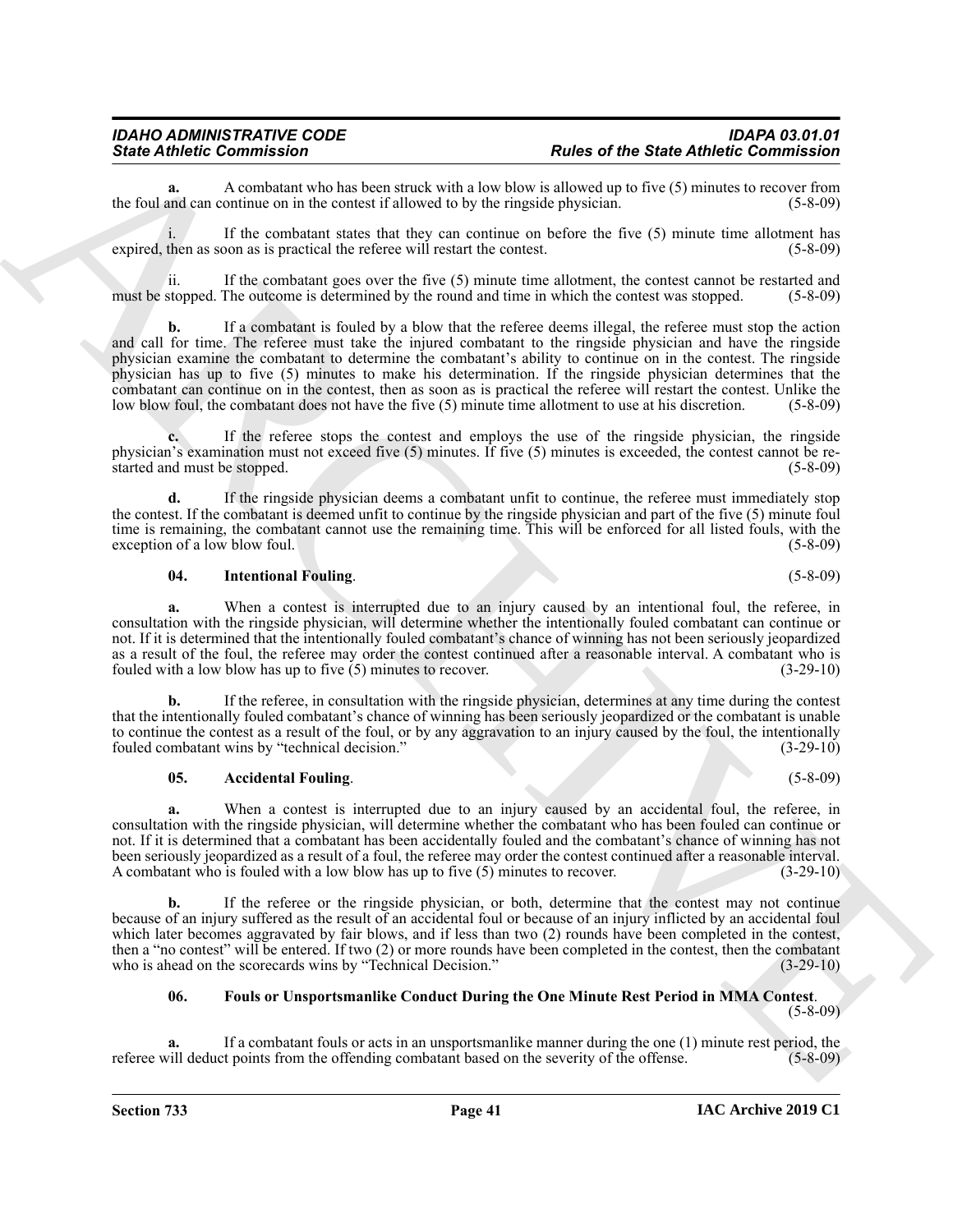<span id="page-41-3"></span><span id="page-41-2"></span><span id="page-41-1"></span><span id="page-41-0"></span>

|                                    | <b>State Athletic Commission</b>                                            | <b>Rules of the State Athletic Commission</b>                                                                                                                                                                                                                                                                                                 |                |
|------------------------------------|-----------------------------------------------------------------------------|-----------------------------------------------------------------------------------------------------------------------------------------------------------------------------------------------------------------------------------------------------------------------------------------------------------------------------------------------|----------------|
| $\mathbf{b}$ .                     | Second to be immediately removed from the corner from the entire contest.   | The Chief Second is responsible for all corner activities. Any illegal activity may cause the Chief                                                                                                                                                                                                                                           | $(5-8-09)$     |
| 07.<br>suitability to continue.    |                                                                             | Concussive Head Impact Fouls in MMA Contest. Before allowing a contest to continue, the<br>referee should consult with the ringside physician in all cases involving concussive head fouls. The referee, in<br>conjunction with the ringside physician, will determine the length of time needed to evaluate the affected combatant's         | $(5-8-09)$     |
| a.                                 |                                                                             | If the referee determines that a foul to the head was intentional, he must follow the Intentional Foul<br>rule. The referee must consider that allowing the contest to continue may subject the combatant to a severe injury.                                                                                                                 | $(3-29-10)$    |
|                                    |                                                                             | If the affected combatant is not badly injured and his chance of winning has not been seriously<br>jeopardized because of the foul, the contest may be allowed to continue. If the contest is allowed to continue, the<br>offending combatant will be issued an official warning and have one (1) point deducted from his score in the round. | $(5-8-09)$     |
| 11.<br>lose by "Disqualification." |                                                                             | If the referee determines that the affected combatant cannot continue, the offending combatant will                                                                                                                                                                                                                                           | $(5-8-09)$     |
| b.                                 |                                                                             | If the referee determines that a foul to the head was accidental, he will follow the Accidental Foul<br>rule. The referee must consider that allowing the contest to continue may subject a combatant to a severe injury.                                                                                                                     | $(3-29-10)$    |
| 1.                                 | jeopardized because of the foul, the contest may be allowed to continue.    | If the affected combatant is not badly injured and his chance of winning has not been seriously                                                                                                                                                                                                                                               | $(5-8-09)$     |
| ii.                                | If the contest cannot continue the Technical Decision rule will be applied. |                                                                                                                                                                                                                                                                                                                                               | $(5-8-09)$     |
| 08.                                | Low Blow in MMA Contest.                                                    |                                                                                                                                                                                                                                                                                                                                               | $(5-8-09)$     |
| a.<br>rule.                        |                                                                             | If the referee determines that the low blow foul was intentional, he will follow the Intentional Foul                                                                                                                                                                                                                                         | $(3-29-10)$    |
|                                    | jeopardized because of the foul, the Five (5) Minute rule may be applied.   | If the offended combatant is not badly injured and their chance of winning has not been seriously                                                                                                                                                                                                                                             | $(5-8-09)$     |
| 11.<br>"Disqualification."         |                                                                             | If the referee determines that the athlete cannot continue, the offending combatant will lose by                                                                                                                                                                                                                                              | $(5-8-09)$     |
| b.                                 | period ends, the injured combatant will lose the contest by "No Contest."   | When a combatant is hit with an accidental low blow and claims injury, the referee, at his<br>discretion, may apply the Five (5) Minute rule. If the injured combatant cannot resume fighting before the recovery                                                                                                                             | $(3-29-10)$    |
| c.                                 | The Five (5) Minute Rule is only applicable to low blow fouls.              |                                                                                                                                                                                                                                                                                                                                               | $(5 - 8 - 09)$ |
| 09.                                | Disqualification. A combatant will lose by "Disqualification" when he:      |                                                                                                                                                                                                                                                                                                                                               | $(5 - 8 - 09)$ |
| a.                                 | Intentionally fouls and causes harm to his opponent;                        |                                                                                                                                                                                                                                                                                                                                               | $(5 - 8 - 09)$ |
| b.                                 | Continually refuses to follow the rules; or                                 |                                                                                                                                                                                                                                                                                                                                               | $(5 - 8 - 09)$ |
| c.                                 | Continually disobeys the referee.                                           |                                                                                                                                                                                                                                                                                                                                               | $(5 - 8 - 09)$ |
| 10.                                | <b>Referee Action on Fouls in MMA Contest.</b>                              |                                                                                                                                                                                                                                                                                                                                               | $(5 - 8 - 09)$ |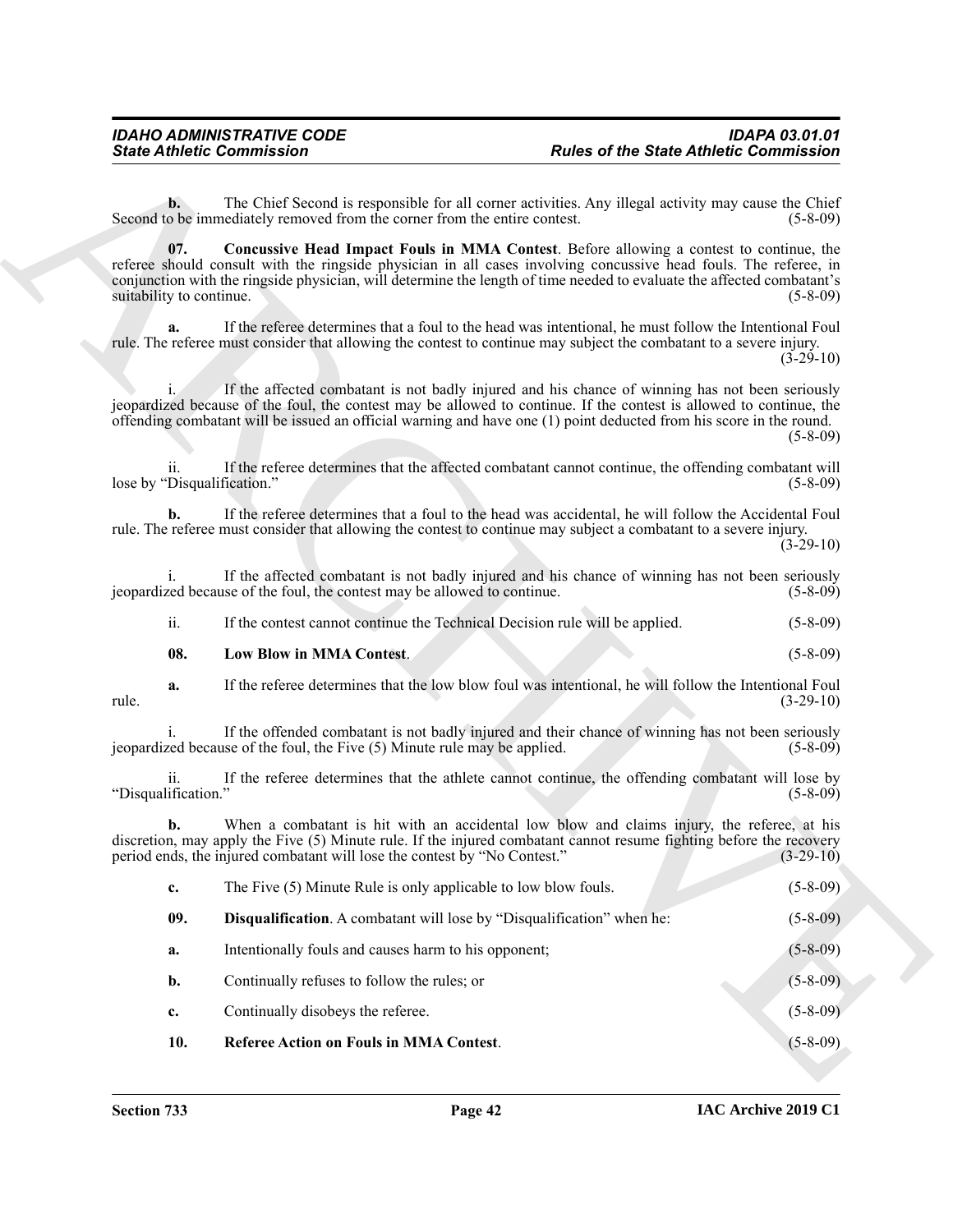|                                     | <b>State Athletic Commission</b>                                                                                              | <b>Rules of the State Athletic Commission</b>                                                                                                                                                                                                                                                                                                                                                                                                                       |                |
|-------------------------------------|-------------------------------------------------------------------------------------------------------------------------------|---------------------------------------------------------------------------------------------------------------------------------------------------------------------------------------------------------------------------------------------------------------------------------------------------------------------------------------------------------------------------------------------------------------------------------------------------------------------|----------------|
| a.                                  |                                                                                                                               | The referee must inform the Commission Representative as soon as possible of the following:                                                                                                                                                                                                                                                                                                                                                                         | $(5-8-09)$     |
| i.                                  | The type of foul;                                                                                                             |                                                                                                                                                                                                                                                                                                                                                                                                                                                                     | $(5-8-09)$     |
| ii.                                 | If the foul was accidental or intentional;                                                                                    |                                                                                                                                                                                                                                                                                                                                                                                                                                                                     | $(5-8-09)$     |
| iii.                                | If points will be deducted from the offending combatant;                                                                      |                                                                                                                                                                                                                                                                                                                                                                                                                                                                     | $(5-8-09)$     |
| iv.                                 | If the offending combatant will be disqualified;                                                                              |                                                                                                                                                                                                                                                                                                                                                                                                                                                                     | $(5-8-09)$     |
| V.                                  | If the Five (5) Minute rule will or will not be applied;                                                                      |                                                                                                                                                                                                                                                                                                                                                                                                                                                                     | $(5-8-09)$     |
| vi.                                 | If the contest will be delayed to evaluate a combatant; or                                                                    |                                                                                                                                                                                                                                                                                                                                                                                                                                                                     | $(5-8-09)$     |
| vii.                                | If the contest will or will not continue.                                                                                     |                                                                                                                                                                                                                                                                                                                                                                                                                                                                     | $(5-8-09)$     |
| b.<br>loses by "Disqualification."  |                                                                                                                               | The referee must declare whether a blow is legal or a foul. If declared a foul, he must declare if it<br>was Accidental or Intentional. Point deductions for fouls will be done at the time of the infraction. If an intentional<br>foul causes injury and the injury is severe enough to immediately terminate the bout, the combatant causing the injury                                                                                                          | $(5-8-09)$     |
|                                     |                                                                                                                               | Point deductions for an intentional foul is mandatory. If an intentional foul causes an injury and the<br>fouled combatant can continue, the referee at his discretion will deduct points from the offending combatant.                                                                                                                                                                                                                                             | $(5-8-09)$     |
| 734.                                |                                                                                                                               | SUSPENSION OF MMA CONTEST FOR UNFORSEEN REASONS (RULE 734).                                                                                                                                                                                                                                                                                                                                                                                                         |                |
| 01.<br>effort to resolve the issue. |                                                                                                                               | <b>Unforeseen Reasons.</b> If a contest has to be suspended for any reason other than the actions of the<br>combatants, the referee will have the clock stopped and attend to the issue. The referee, Commission or<br>Commission's representative will decide the length of time allotted to address the issue. All reasonable efforts must<br>be made to resume the contest as soon as possible. It is expected that the responsible party or parties make a true | $(5-8-09)$     |
| 02.                                 | all or part of the following actions may take place:                                                                          | Suspicious Circumstances. If the contest is unexpectedly stopped under suspicious circumstances,                                                                                                                                                                                                                                                                                                                                                                    | $(5-8-09)$     |
| a.                                  |                                                                                                                               | If a combatant or his corner is involved, the offending combatant may be disqualified.                                                                                                                                                                                                                                                                                                                                                                              | $(5-8-09)$     |
| $\mathbf{b}$ .<br>rules.            |                                                                                                                               | The combatant may be subject to investigation and discipline in the event of a violation of these                                                                                                                                                                                                                                                                                                                                                                   | $(5 - 8 - 09)$ |
| the courts, or both.                |                                                                                                                               | In certain circumstances the matter may be referred to the appropriate law enforcement agency or                                                                                                                                                                                                                                                                                                                                                                    | $(5 - 8 - 09)$ |
| 735.                                | STANDING EIGHT COUNT IN MMA CONTEST (RULE 735).                                                                               | No standing eight (8) count is permitted under any circumstances. Referee's are responsible for combatant safety and<br>must stop a contest when a combatant is unable to intelligently defend himself, or is unresponsive, timid, or<br>mismatched in competition, or when the referee feels the combatant's safety is jeopardized.                                                                                                                                | $(5 - 8 - 09)$ |
| 736.                                | WEIGHT CATEGORIES - MIXED MARTIAL ARTS (RULE 736).<br>comprises the full list of usable weight categories in any MMA contest. | Commissions may use their discretion to approve certain matches out-of-weight class contests. The following                                                                                                                                                                                                                                                                                                                                                         |                |
|                                     |                                                                                                                               | <b>MEN'S DIVISIONS:</b>                                                                                                                                                                                                                                                                                                                                                                                                                                             |                |
|                                     | Featherweight                                                                                                                 | Up to 135 lbs.                                                                                                                                                                                                                                                                                                                                                                                                                                                      |                |

#### <span id="page-42-5"></span><span id="page-42-4"></span><span id="page-42-0"></span>**734. SUSPENSION OF MMA CONTEST FOR UNFORSEEN REASONS (RULE 734).**

#### <span id="page-42-3"></span><span id="page-42-1"></span>**735. STANDING EIGHT COUNT IN MMA CONTEST (RULE 735).**

#### <span id="page-42-6"></span><span id="page-42-2"></span>**736. WEIGHT CATEGORIES - MIXED MARTIAL ARTS (RULE 736).**

| <b>MEN'S DIVISIONS:</b> |                |  |  |
|-------------------------|----------------|--|--|
| Featherweight           | Up to 135 lbs. |  |  |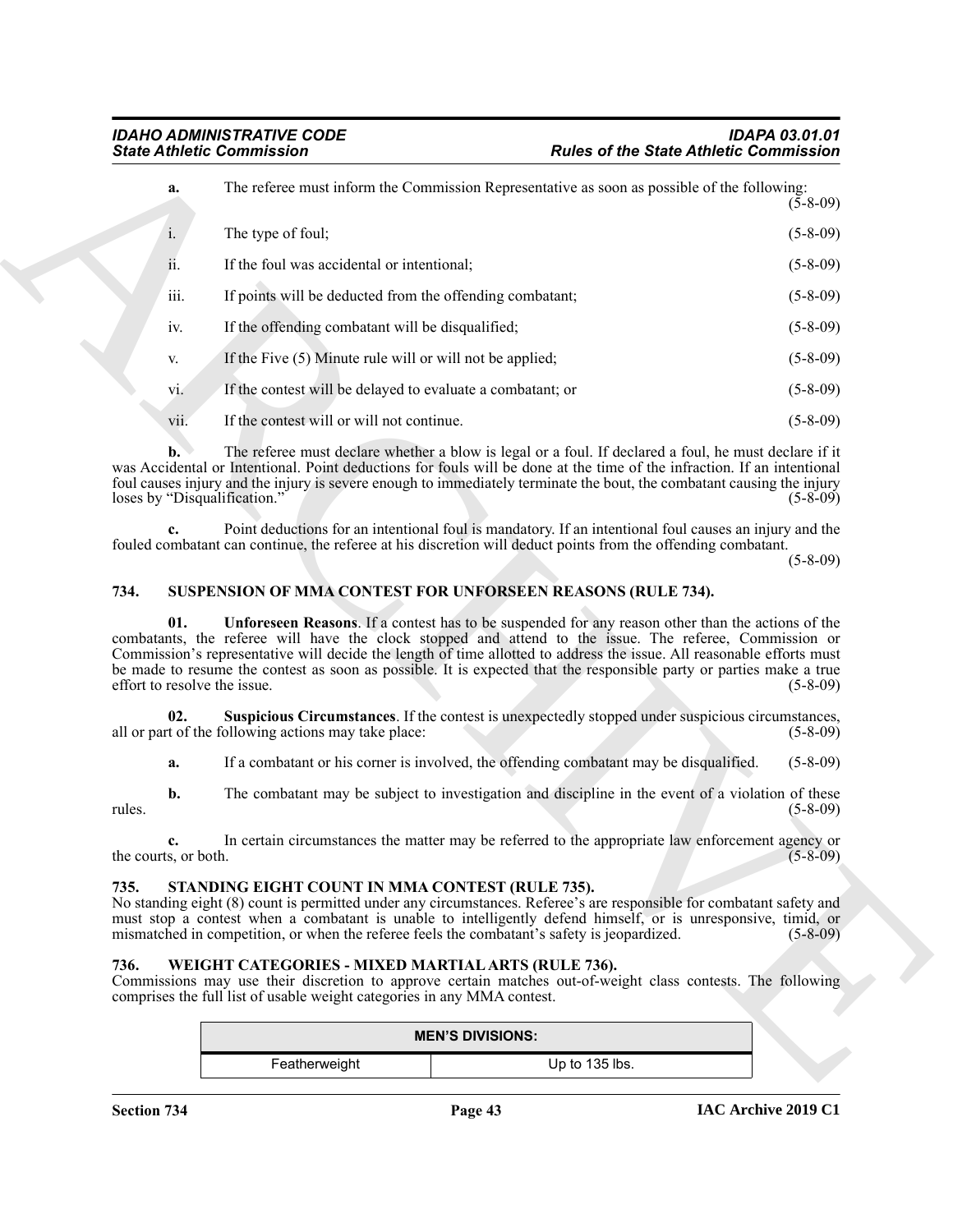#### *IDAHO ADMINISTRATIVE CODE IDAPA 03.01.01 State Athletic Commission Rules of the State Athletic Commission*

| <b>MEN'S DIVISIONS:</b> |                      |  |  |  |
|-------------------------|----------------------|--|--|--|
| Lightweight             | 135.1 to 155 lbs.    |  |  |  |
| Welterweight            | 155.1 to 170 lbs.    |  |  |  |
| Middleweight            | 170.1 to 185 lbs.    |  |  |  |
| Light Heavyweight       | 185.1 to 205 lbs.    |  |  |  |
| Heavyweight             | 205.1 to 265 lbs.    |  |  |  |
| Super Heavyweight       | 265.1 lbs. and above |  |  |  |

|                                            |                                                                                          | <b>MEN'S DIVISIONS:</b>                                                                                                                                                                                                   |             |
|--------------------------------------------|------------------------------------------------------------------------------------------|---------------------------------------------------------------------------------------------------------------------------------------------------------------------------------------------------------------------------|-------------|
|                                            | Lightweight                                                                              | 135.1 to 155 lbs.                                                                                                                                                                                                         |             |
|                                            | Welterweight                                                                             | 155.1 to 170 lbs.                                                                                                                                                                                                         |             |
|                                            | Middleweight                                                                             | 170.1 to 185 lbs.                                                                                                                                                                                                         |             |
|                                            | Light Heavyweight                                                                        | 185.1 to 205 lbs.                                                                                                                                                                                                         |             |
|                                            | Heavyweight                                                                              | 205.1 to 265 lbs.                                                                                                                                                                                                         |             |
|                                            | Super Heavyweight                                                                        | 265.1 lbs. and above                                                                                                                                                                                                      |             |
|                                            |                                                                                          |                                                                                                                                                                                                                           |             |
|                                            |                                                                                          | <b>WOMEN'S DIVISONS:</b>                                                                                                                                                                                                  |             |
|                                            | Flyweight                                                                                | 95 lbs. and below                                                                                                                                                                                                         |             |
|                                            | Featherweight                                                                            | 95.1 to 115 lbs.                                                                                                                                                                                                          |             |
|                                            | Lightweight                                                                              | 115.1 to 125 lbs.                                                                                                                                                                                                         |             |
|                                            | Welterweight                                                                             | 125.1 to 135 lbs.                                                                                                                                                                                                         |             |
|                                            | Middleweight                                                                             | 135.1 to 145 lbs.                                                                                                                                                                                                         |             |
|                                            | Light Heavyweight                                                                        | 145.1 to 155 lbs.                                                                                                                                                                                                         |             |
|                                            | Cruiserweight                                                                            | 155.1 to 165 lbs.                                                                                                                                                                                                         |             |
|                                            | Heavyweight                                                                              | 165.1 to 185 lbs.                                                                                                                                                                                                         |             |
|                                            | Super Heavyweight                                                                        | 185.1 and above                                                                                                                                                                                                           |             |
|                                            |                                                                                          |                                                                                                                                                                                                                           |             |
| 737.<br>01.<br>be five $(5)$ minutes long. | <b>MMA EVENT ROUNDS (RULE 737).</b>                                                      | Length of Rounds. Rounds for contests or exhibitions in which amateur combatants participate<br>shall be three (3) minutes long. Rounds for contests or exhibitions in which professional combatants participate shall    | $(3-29-10)$ |
| 02.<br>$(5)$ rounds.                       |                                                                                          | Number of Rounds. Non-title contests consists of three (3) rounds. Title contests consist of five                                                                                                                         | $(5-8-09)$  |
| 738.                                       | <b>METHODS OF WINNING MMA CONTEST (RULE 738).</b>                                        |                                                                                                                                                                                                                           |             |
| 01.<br>himself following a strike.         |                                                                                          | <b>Knockout (KO).</b> A knockout is declared when a combatant is unable to intelligently defend                                                                                                                           | $(5-8-09)$  |
| 02.                                        | physician or referee decides the combatant cannot continue due to a cut or other injury. | <b>Technical Knockout (TKO).</b> A technical knockout is declared when the licensed ringside                                                                                                                              | $(5-8-09)$  |
| 03.                                        |                                                                                          | <b>Submission</b> . When a combatant submits by tapping out on the opponent or the mat as a result from<br>a choke, lock, or any other legal technique or strike. A combatant may call out defeat when unable to tap out. | $(5-8-09)$  |
| 04.                                        |                                                                                          | Referee Stoppage. The referee may stop the contest if a combatant can no longer defend himself or<br>cannot or will not tap out, or for any other reason to preserve the health and safety of the combatants.             | $(5-8-09)$  |

#### <span id="page-43-7"></span><span id="page-43-0"></span>**737. MMA EVENT ROUNDS (RULE 737).**

#### <span id="page-43-8"></span><span id="page-43-6"></span><span id="page-43-5"></span><span id="page-43-4"></span><span id="page-43-3"></span><span id="page-43-2"></span><span id="page-43-1"></span>**738. METHODS OF WINNING MMA CONTEST (RULE 738).**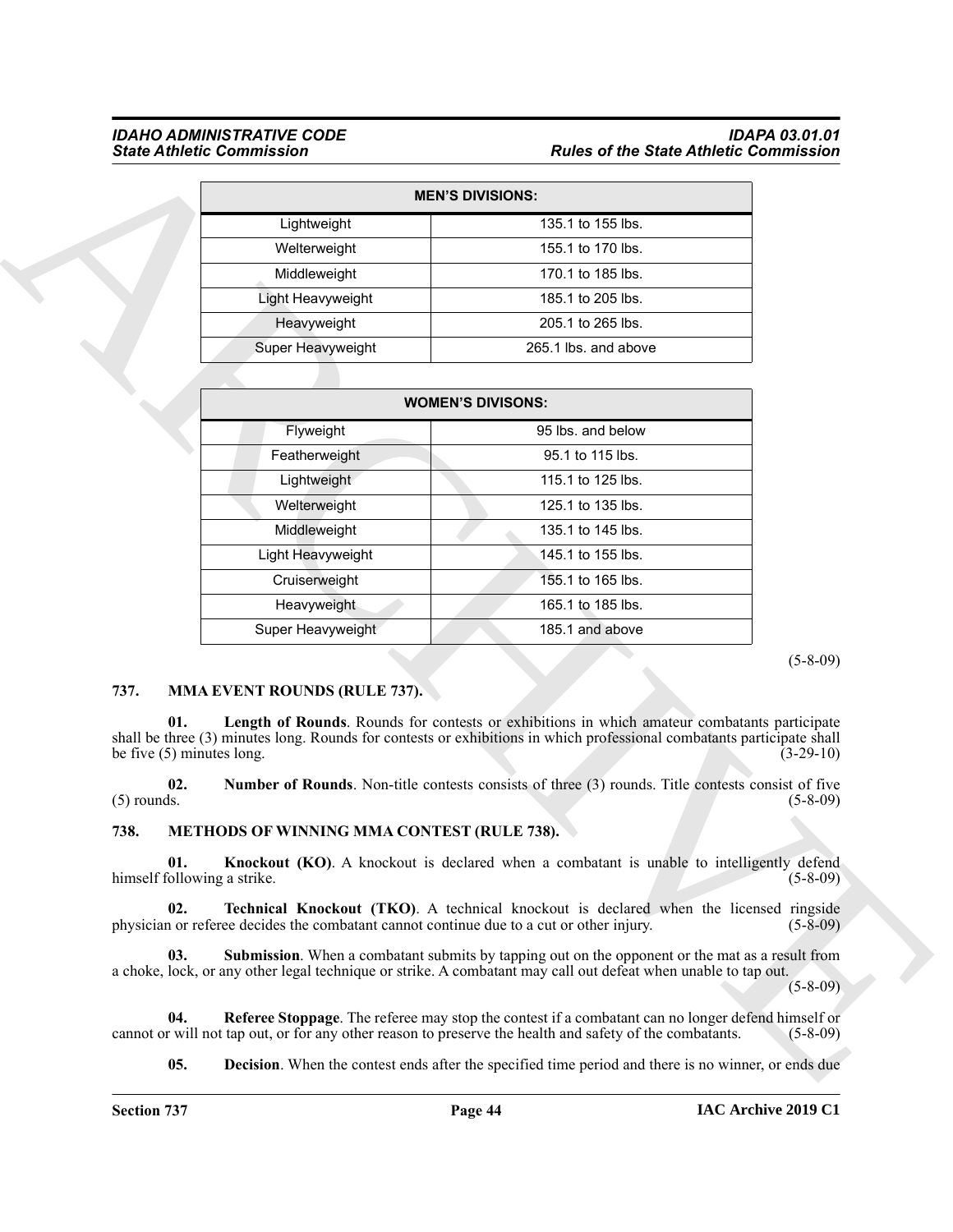| <b>State Athletic Commission</b> |                                                                                                                                                                                                                                                                                                                                                                                          | <b>Rules of the State Athletic Commission</b> |
|----------------------------------|------------------------------------------------------------------------------------------------------------------------------------------------------------------------------------------------------------------------------------------------------------------------------------------------------------------------------------------------------------------------------------------|-----------------------------------------------|
|                                  | to a foul or fouls that cause injury, or ends due to unforeseen circumstance, it will be scored by the three (3) judges.                                                                                                                                                                                                                                                                 | $(5-8-09)$                                    |
| a.                               | Decisions made via a scorecard in MMA contest will be:                                                                                                                                                                                                                                                                                                                                   | $(5 - 8 - 09)$                                |
|                                  | A "Unanimous Decision" in which all three (3) judges agree on winner.                                                                                                                                                                                                                                                                                                                    | $(5-8-09)$                                    |
| 11.<br>the other combatant.      | A "Split Decision" in which two $(2)$ judges agree on one $(1)$ combatant and one $(1)$ judge scores for                                                                                                                                                                                                                                                                                 | $(5-8-09)$                                    |
| iii.<br>scores a draw.           | A "Majority Decision" in which two (2) judges agree on one (1) combatant and one (1) judge                                                                                                                                                                                                                                                                                               | $(5-8-09)$                                    |
| $\mathbf{b}$ .                   | A "Draw" may be:                                                                                                                                                                                                                                                                                                                                                                         | $(5-8-09)$                                    |
| i.                               | A "Unanimous" decision in which all three (3) judges score the contest a draw;                                                                                                                                                                                                                                                                                                           | $(5-8-09)$                                    |
| ii.<br>a combatant; or           | A "Majority" decision in which two $(2)$ judges score the contest a draw and one $(1)$ judge scores for                                                                                                                                                                                                                                                                                  | $(5-8-09)$                                    |
| 111.                             | A "Split" decision in which one (1) judge scores for a combatant, one (1) judge scores for the other<br>combatant and one $(1)$ judge scores the contest a draw.                                                                                                                                                                                                                         | $(5-8-09)$                                    |
| c.                               | Other scorecard decisions are:                                                                                                                                                                                                                                                                                                                                                           | $(5-8-09)$                                    |
| i.                               | Technical Decision;                                                                                                                                                                                                                                                                                                                                                                      | $(5-8-09)$                                    |
| ii.                              | Technical Draw; or                                                                                                                                                                                                                                                                                                                                                                       | $(5-8-09)$                                    |
| iii.                             | No Contest.                                                                                                                                                                                                                                                                                                                                                                              | $(5-8-09)$                                    |
| d.<br>referee.                   | A "Disqualification" can result from fouling or unsportsmanlike conduct as determined by the                                                                                                                                                                                                                                                                                             | $(5-8-09)$                                    |
| 06.                              | Inability of Opponent to Continue or Throws in Towel. If the opponent is unable or unwilling to<br>continue the contest or the combatant's corner decides that the combatant is unable to continue and indicates this by<br>throwing the towel into the ring or cage, a TKO will result against this combatant.                                                                          | $(5-8-09)$                                    |
| 739.                             | <b>MMA CONTEST SCORING (RULE 739).</b>                                                                                                                                                                                                                                                                                                                                                   |                                               |
| 01.                              | 10 Point Must System. All contests will be evaluated and scored by three (3) judges. In exigent<br>circumstances, or at the discretion of the Commission, a referee may be allowed to judge a contest. The 10 Point Must<br>System will be the standard system of scoring a contest. In the event that a contest ends by technical decision, the<br>judges will score the partial round. | $(5-8-09)$                                    |
| 02.                              | <b>Method of Judging.</b>                                                                                                                                                                                                                                                                                                                                                                | $(5 - 8 - 09)$                                |
| a.<br>following scoring system:  | Scoring by Judges. Each judge will score every contest and will determine the winner using the                                                                                                                                                                                                                                                                                           | $(5-8-09)$                                    |
| i.<br>points.                    | The better combatant of a round receives ten (10) points and his opponent proportionately fewer                                                                                                                                                                                                                                                                                          | $(5-8-09)$                                    |
| ii.                              | If the round is even, each combatant receives ten $(10)$ points.                                                                                                                                                                                                                                                                                                                         | $(5-8-09)$                                    |
|                                  |                                                                                                                                                                                                                                                                                                                                                                                          |                                               |

#### <span id="page-44-1"></span><span id="page-44-0"></span>**739. MMA CONTEST SCORING (RULE 739).**

#### <span id="page-44-3"></span><span id="page-44-2"></span>**02. Method of Judging**. (5-8-09)

| points. | 1.   | The better combatant of a round receives ten (10) points and his opponent proportionately fewer | $(5 - 8 - 09)$ |
|---------|------|-------------------------------------------------------------------------------------------------|----------------|
|         | ii.  | If the round is even, each combatant receives ten $(10)$ points.                                | $(5-8-09)$     |
|         | iii. | No point fractions may be given.                                                                | $(5-8-09)$     |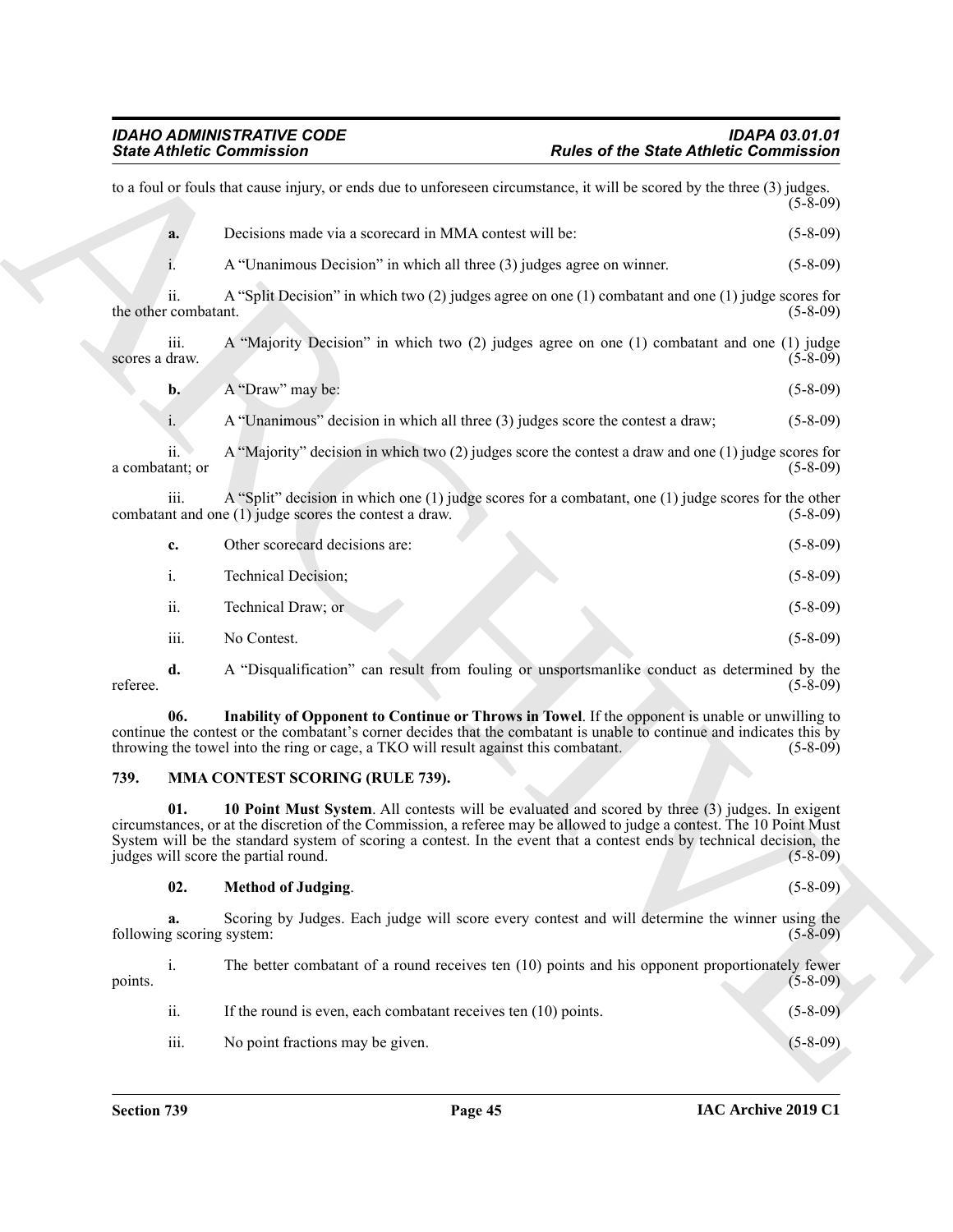|                                    | <b>State Athletic Commission</b>                                                             | <b>Rules of the State Athletic Commission</b>                                                                                                                                                                                                                                                                                               |                |
|------------------------------------|----------------------------------------------------------------------------------------------|---------------------------------------------------------------------------------------------------------------------------------------------------------------------------------------------------------------------------------------------------------------------------------------------------------------------------------------------|----------------|
| iv.                                |                                                                                              | Points for each round must be awarded immediately after the end of the round.                                                                                                                                                                                                                                                               | $(5 - 8 - 09)$ |
| b.<br>declared a technical draw.   |                                                                                              | Majority Opinion. After the end of the contest the announcer will pick up the scores of the judges<br>from the Commission's desk. The majority opinion is conclusive. If there is no majority decision, the contest is                                                                                                                      | $(5-8-09)$     |
| c.<br>system.                      |                                                                                              | Announcing a Winner. When the Commission has checked the scores, the announcer will be<br>informed of the decision, and the announcer will inform the audience of the decision over the available public address                                                                                                                            | $(5-8-09)$     |
| 03.<br>an amateur MMA competition: |                                                                                              | Primary Scoring Considerations. The following are primary scoring considerations for scoring                                                                                                                                                                                                                                                | $(5-8-09)$     |
| a.<br>scoring blows;               |                                                                                              | Legal striking. Clean, effective strikes in the legal scoring zone - number and quality of legal                                                                                                                                                                                                                                            | $(5-8-09)$     |
| $\mathbf{b}$ .                     | Legal takedowns, throws or knockdowns;                                                       |                                                                                                                                                                                                                                                                                                                                             | $(5-8-09)$     |
| c.                                 | Near completed submission;                                                                   |                                                                                                                                                                                                                                                                                                                                             | $(5-8-09)$     |
| d.                                 | Overall control and dominance; and                                                           |                                                                                                                                                                                                                                                                                                                                             | $(5-8-09)$     |
| e.                                 | Damage.                                                                                      |                                                                                                                                                                                                                                                                                                                                             | $(5-8-09)$     |
| 740.                               | <b>COMBATANT DOWN AFTER THE SOUND OF THE BELL (RULE 740).</b>                                |                                                                                                                                                                                                                                                                                                                                             |                |
| 01.                                | <b>End of Round.</b> The round ends when the bell sounds to end the round.                   |                                                                                                                                                                                                                                                                                                                                             | $(5-8-09)$     |
| 02.                                | downed combatant or he may summon the ringside physician to evaluate the combatant, or both. | <b>Combatant Down After Round Has Ended.</b> If during the round legal blows negatively affect a<br>combatant and the combatant goes down after the bell has sounded ending the round, the referee will consider the<br>round ended and the one-minute rest period started. The referee may then allow the combatant's corner to assist the | $(5 - 8 - 09)$ |
| 741.                               | <b>BLOWS AT OR AFTER THE BELL IN MMA CONTEST (RULE 741).</b>                                 |                                                                                                                                                                                                                                                                                                                                             |                |
| 01.<br>be a legal blow.            |                                                                                              | Legal Blow. A blow that strikes a combatant concurrent with the sounding of the bell is deemed to                                                                                                                                                                                                                                           | $(5-8-09)$     |
| 02.                                | The referee will determine if it was accidental or intentional foul.                         | Illegal Blow. A blow that strikes a combatant after the sounding of the bell is deemed to be a foul.                                                                                                                                                                                                                                        | $(5-8-09)$     |
| 742.                               | the injured combatant will lose by "Technical Knockout (TKO)".                               | TERMINATION OF A CONTEST DUE TO A FAIR BLOW IN MMA CONTEST (RULE 742).<br>If an athlete sustains an injury from a fair blow and the injury is severe enough to immediately terminate the contest,                                                                                                                                           | $(5-8-09)$     |
| 743.                               | <b>COMBAT PLATFORMS (RING/CAGE) (RULE 743).</b>                                              | All MMA contests will take place in either a cage or a ring that has been approved by the Commission. The cage or<br>ring will be subject to inspection prior to each contest by the Commission, a Commission representative, or a referee.                                                                                                 | $(5-8-09)$     |
| 744. -- 799.                       | (RESERVED)                                                                                   |                                                                                                                                                                                                                                                                                                                                             |                |
| 800.                               |                                                                                              | <b>WRESTLING: SPECIAL LICENSE IS REQUIRED FOR A CONTEST (RULE 800).</b><br>Unless a special license has been obtained, all professional wrestling programs under the supervision and authority of<br>the Commission are only exhibitions and not contests, and those exhibitions cannot be advertised or announced as                       | $(3-3-94)$     |

#### <span id="page-45-13"></span><span id="page-45-12"></span><span id="page-45-11"></span><span id="page-45-10"></span><span id="page-45-0"></span>**740. COMBATANT DOWN AFTER THE SOUND OF THE BELL (RULE 740).**

#### <span id="page-45-8"></span><span id="page-45-6"></span><span id="page-45-1"></span>**741. BLOWS AT OR AFTER THE BELL IN MMA CONTEST (RULE 741).**

#### <span id="page-45-14"></span><span id="page-45-7"></span><span id="page-45-2"></span>**742. TERMINATION OF A CONTEST DUE TO A FAIR BLOW IN MMA CONTEST (RULE 742).**

#### <span id="page-45-9"></span><span id="page-45-3"></span>**743. COMBAT PLATFORMS (RING/CAGE) (RULE 743).**

#### <span id="page-45-4"></span>**744. -- 799. (RESERVED)**

#### <span id="page-45-15"></span><span id="page-45-5"></span>**800. WRESTLING: SPECIAL LICENSE IS REQUIRED FOR A CONTEST (RULE 800).**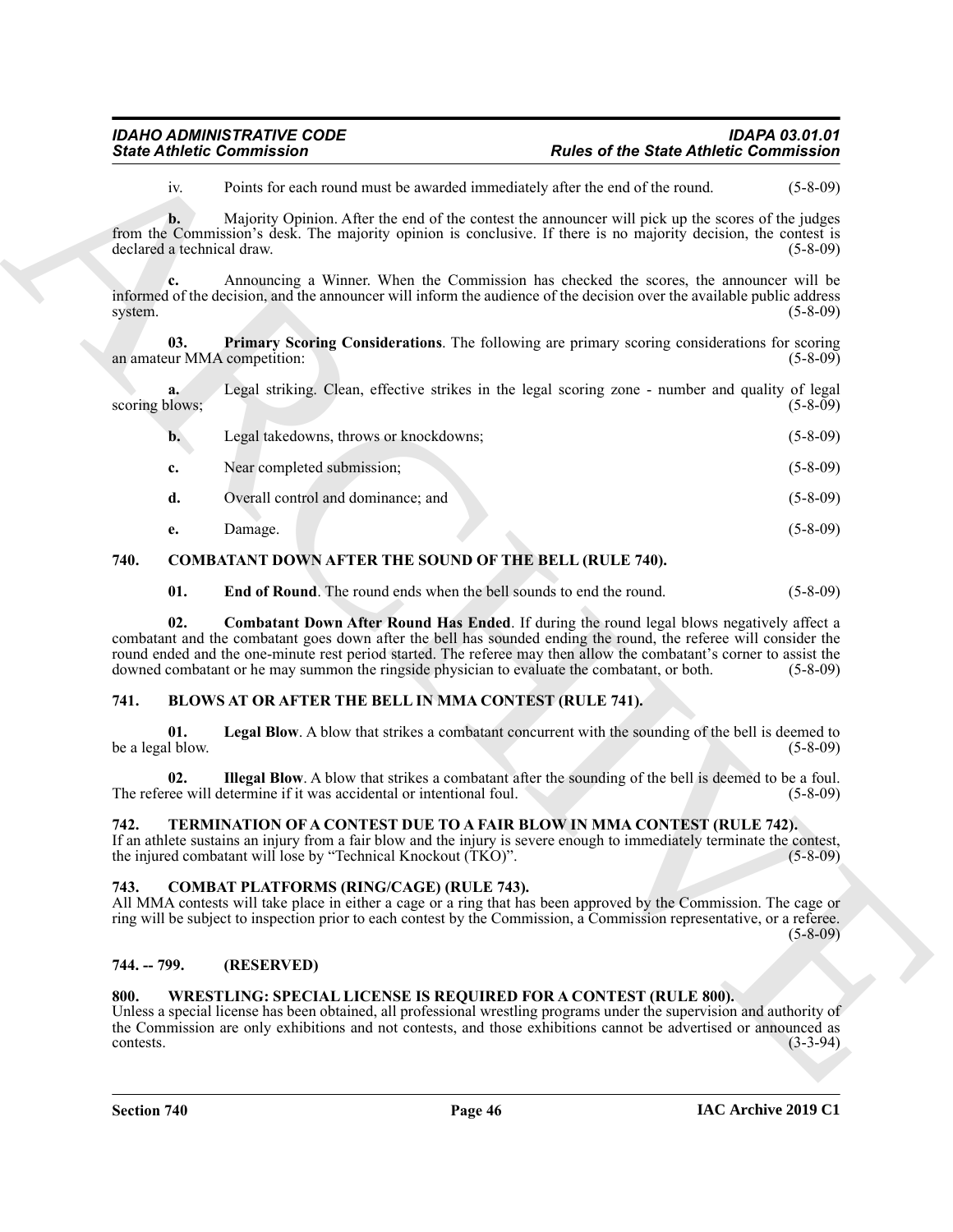#### <span id="page-46-15"></span><span id="page-46-0"></span>**801. WRESTLING: DISQUALIFICATION FOR DANGEROUS TACTICS (RULE 801).**

#### <span id="page-46-14"></span><span id="page-46-12"></span><span id="page-46-10"></span><span id="page-46-1"></span>**802. LICENSEE'S DUTIES AT WRESTLING EXHIBITION (RULE 802).**

#### <span id="page-46-13"></span><span id="page-46-11"></span><span id="page-46-2"></span>**803. WRESTLERS -- PHYSICAL EXAMINATION (RULE 803).**

#### <span id="page-46-3"></span>**804. -- 899. (RESERVED)**

#### <span id="page-46-7"></span><span id="page-46-5"></span><span id="page-46-4"></span>**900. ADMINISTRATION OR USE OF ALCOHOL, DRUGS, STIMULANTS (RULE 900).**

|                              | <b>State Athletic Commission</b>                                                                                                                                                                                                                                                                                                                                                                                                                                                                    |                                                                                                            | <b>Rules of the State Athletic Commission</b> |
|------------------------------|-----------------------------------------------------------------------------------------------------------------------------------------------------------------------------------------------------------------------------------------------------------------------------------------------------------------------------------------------------------------------------------------------------------------------------------------------------------------------------------------------------|------------------------------------------------------------------------------------------------------------|-----------------------------------------------|
| 801.                         | <b>WRESTLING: DISQUALIFICATION FOR DANGEROUS TACTICS (RULE 801).</b>                                                                                                                                                                                                                                                                                                                                                                                                                                |                                                                                                            |                                               |
| 01.                          | Any wrestler who fails to discontinue those tactics, after being warned by the referee, must be disqualified and have<br>his purse held up and paid to the Commission.                                                                                                                                                                                                                                                                                                                              | Restrictions. The referee shall not permit physically dangerous conduct or tactics by any wrestler.        | $(3-3-94)$                                    |
| 02.                          | or the referee is made to look ridiculous.                                                                                                                                                                                                                                                                                                                                                                                                                                                          | <b>Professionalism.</b> A referee shall not participate in an exhibition to the extent that the Commission | $(3-3-94)$                                    |
| 802.                         | LICENSEE'S DUTIES AT WRESTLING EXHIBITION (RULE 802).                                                                                                                                                                                                                                                                                                                                                                                                                                               |                                                                                                            |                                               |
| 01.                          | wrestling exhibition shall maintain peace, order and decency in the conduct of the exhibition.                                                                                                                                                                                                                                                                                                                                                                                                      | <b>Conduct</b> . The referee, promoter and his agents, attaches and employees, and participants in any     | $(3-3-94)$                                    |
| 02.                          | an official of the Commission.                                                                                                                                                                                                                                                                                                                                                                                                                                                                      | No Abusive Behavior. A person who is involved in such exhibition shall not abuse the referee or            | $(3-3-94)$                                    |
| 03.                          |                                                                                                                                                                                                                                                                                                                                                                                                                                                                                                     | Decision and Appeal. The Commission shall hear any complaint about a referee or an official.               | $(3-26-08)$                                   |
| 803.                         | <b>WRESTLERS -- PHYSICAL EXAMINATION (RULE 803).</b><br>Any person applying for or renewing a license as a wrestler must first be examined by a physician approved by the<br>Commission to establish physical and mental fitness. A wrestler will be furnished a list of approved examining<br>physicians by the Commission. The Commission may order the examination of any wrestler for the purpose of<br>determining whether the wrestler is fit and qualified to engage in further exhibitions. |                                                                                                            | $(3-3-94)$                                    |
| $804. - 899.$                | (RESERVED)                                                                                                                                                                                                                                                                                                                                                                                                                                                                                          |                                                                                                            |                                               |
| <b>900.</b>                  | <b>ADMINISTRATION OR USE OF ALCOHOL, DRUGS, STIMULANTS (RULE 900).</b>                                                                                                                                                                                                                                                                                                                                                                                                                              |                                                                                                            |                                               |
| 01.                          | before or during an event, to or by any combatant is prohibited:                                                                                                                                                                                                                                                                                                                                                                                                                                    | Prohibitions. The administration of or use of any of the following, in any part of the body either         | $(3-26-08)$                                   |
| a.                           | Alcohol;                                                                                                                                                                                                                                                                                                                                                                                                                                                                                            |                                                                                                            | $(3-3-94)$                                    |
| b.                           | Drugs;                                                                                                                                                                                                                                                                                                                                                                                                                                                                                              |                                                                                                            | $(3-3-94)$                                    |
| c.                           | Injection; or                                                                                                                                                                                                                                                                                                                                                                                                                                                                                       |                                                                                                            | $(3-3-94)$                                    |
| d.                           | Stimulant.                                                                                                                                                                                                                                                                                                                                                                                                                                                                                          |                                                                                                            | $(3-3-94)$                                    |
| 02.                          | Commission directs him to do so.                                                                                                                                                                                                                                                                                                                                                                                                                                                                    | Urinalysis. A combatant shall submit to a urinalysis of chemical test before or after a contest if the     | $(3-26-08)$                                   |
| 03.<br>illegal substance(s). |                                                                                                                                                                                                                                                                                                                                                                                                                                                                                                     | <b>Suspension</b> . No combatant will be allowed to box if his urinalysis testing reveals the presence of  | $(3-26-08)$                                   |
| 04.                          | Procedure for Testing for Illegal Substance(s).                                                                                                                                                                                                                                                                                                                                                                                                                                                     |                                                                                                            | $(3-3-94)$                                    |
| a.                           | history of drug abuse may be specifically required to test. Both combatants in the title contest shall be tested by urine<br>specimen or blood test at the discretion of the commission.                                                                                                                                                                                                                                                                                                            | The Commission reserves the right to conduct random drug testing. A combatant with a recent                | $(3-26-08)$                                   |
|                              |                                                                                                                                                                                                                                                                                                                                                                                                                                                                                                     |                                                                                                            |                                               |

#### <span id="page-46-9"></span><span id="page-46-8"></span><span id="page-46-6"></span>**04. Procedure for Testing for Illegal Substance(s)**. (3-3-94)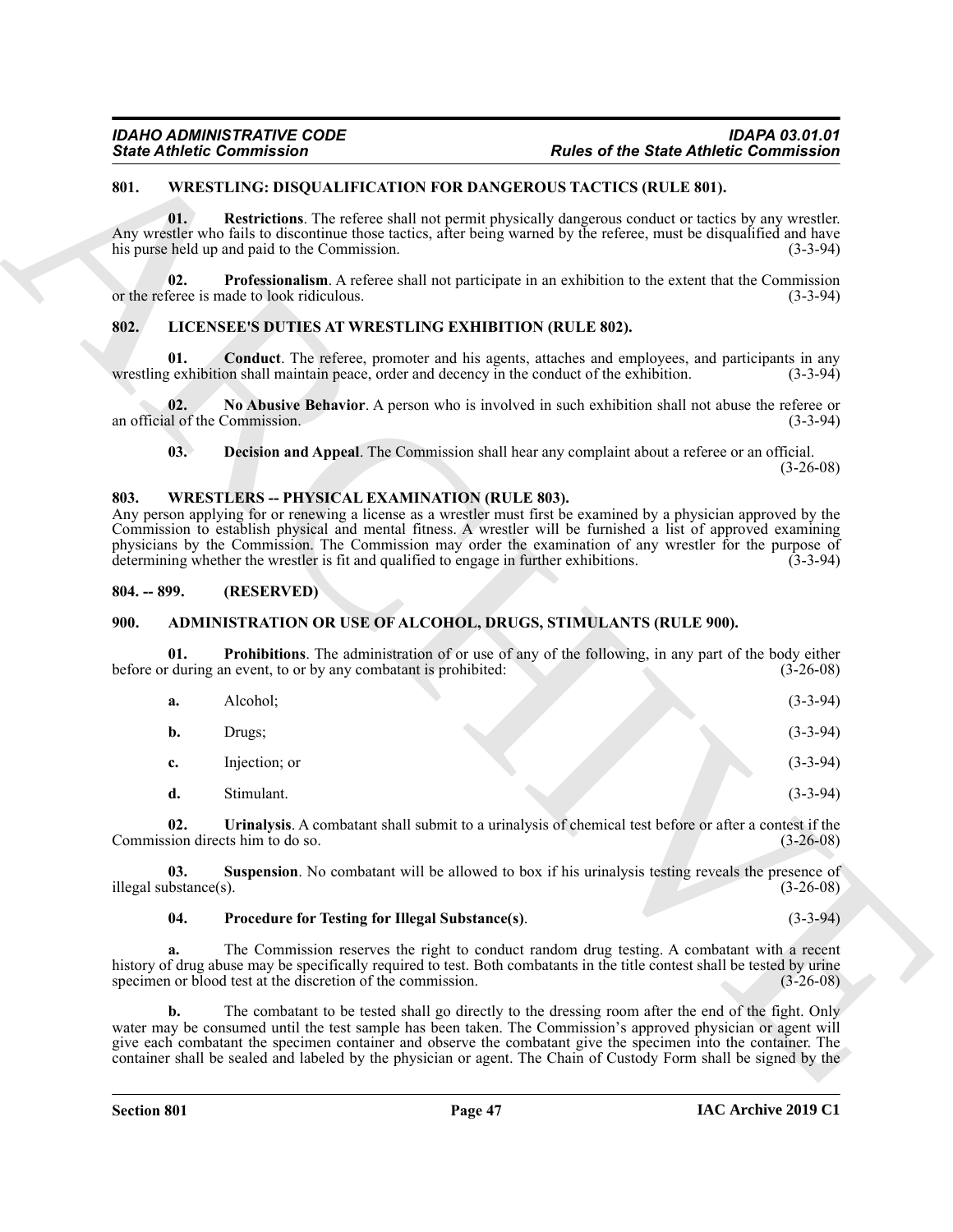Since differentiation<br>
Since different interaction and start and start and the start of the Since differentiation and start and the start and the start of the start and start and start and start and start and start and st combatant, or manager, and the physician or agent shall also sign and date the form. The physician or agent shall transport the sample to the testing laboratory as selected by the Commission. Any other person taking custody of the sample shall sign and date The Chain of Custody Form. After completion of the test, the Chain of Custody Form shall be returned to the Commission with the test results. (3-26-08)

<span id="page-47-7"></span>**05. Subject to Disciplinary Action**. A licensee who violates any provision of this Section is subject to disciplinary action by the Commission.

#### <span id="page-47-16"></span><span id="page-47-0"></span>**901. PREPARATIONS TO STOP HEMORRHAGING (RULE 901).**

The Commission will periodically review the preparations available to stop hemorrhaging. Only the preparations which are approved by the Commission may be used to stop hemorrhaging on the ring. Avetine and Thrombin are the only Commission approved preparations to stop hemorrhaging. (5-8-09)

#### <span id="page-47-8"></span><span id="page-47-1"></span>**902. COMBATANT NOT TO HAVE PROMOTER OR CERTAIN OTHERS ACT AS MANAGER OR HOLD FINANCIAL INTEREST (RULE 902).**

A combatant may not have a promoter or any of its members, stockholders, officials, matchmakers or assistant matchmakers: (3-26-08) matchmakers:

- <span id="page-47-10"></span>**01. Manager**. Act directly or indirectly as manager; or (3-26-08)
- <span id="page-47-17"></span><span id="page-47-9"></span>**02. Financial Interest**. Hold any financial interest in the management of the combatant's earnings.  $(3 - 26 - 08)$

#### <span id="page-47-2"></span>**903. REPORT TO COMMISSION OF SOLICITATION TO CONDUCT CONTEST FRAUDULENTLY (RULE 903).**

When any person who is licensed by the Commission is approached with a request or suggestion that a contest not be conducted honestly, that person must immediately report that matter to the Commission. Failure to do so is a ground for disciplinary action. (3-26-08) for disciplinary action.

#### <span id="page-47-18"></span><span id="page-47-3"></span>**904. SUSPENSION OF A LICENSE -- DEBTS IN CONNECTION WITH TRAINING (RULE 904).**

Any boxer, wrestler or manager may have his license suspended by the Commission if he fails to pay any legitimate debt which he contracted in connection with training and use of a gymnasium. (3-3-94)

#### <span id="page-47-4"></span>**905. GROUNDS FOR DISCIPLINARY ACTION (RULE 905).**

Any person who is licensed by the Commission may have his license suspended or revoked, or be fined or otherwise disciplined by the Commission for any of the following: (3-26-08)

<span id="page-47-13"></span>**01. Violation of Laws**. Having violated the laws of Idaho, except for minor traffic violations.

(3-26-08)

<span id="page-47-14"></span>**02. Violation of Rules**. Having violated any provisions of this chapter. (3-26-08)

<span id="page-47-12"></span><span id="page-47-11"></span>**03. Valid Orders of Commission**. Failed or refused to comply with a valid order of the Commission.  $(3-26-08)$ 

**04. Good Conduct**. Conduct at any time or place in a manner which is deemed by the Commission to reflect discredit to boxing or wrestling. (3-26-08)

#### <span id="page-47-19"></span><span id="page-47-5"></span>**906. SUSPENSION OF LICENSE ON GROUND OF MORAL TURPITUDE (RULE 906).**

A license issued by the Commission may be suspended if the holder is arrested or convicted on a charge involving moral turpitude. (3-3-94)

#### <span id="page-47-15"></span><span id="page-47-6"></span>**907. LICENSEES PROHIBITED FROM DEALING WITH PERSONS WHOSE LICENSES ARE SUSPENDED OR REVOKED (RULE 907).**

A person who is licensed by the Commission shall not have any dealings related to boxing or wrestling with any person whose license had been suspended or revoked by the Commission. (3-3-94) person whose license had been suspended or revoked by the Commission.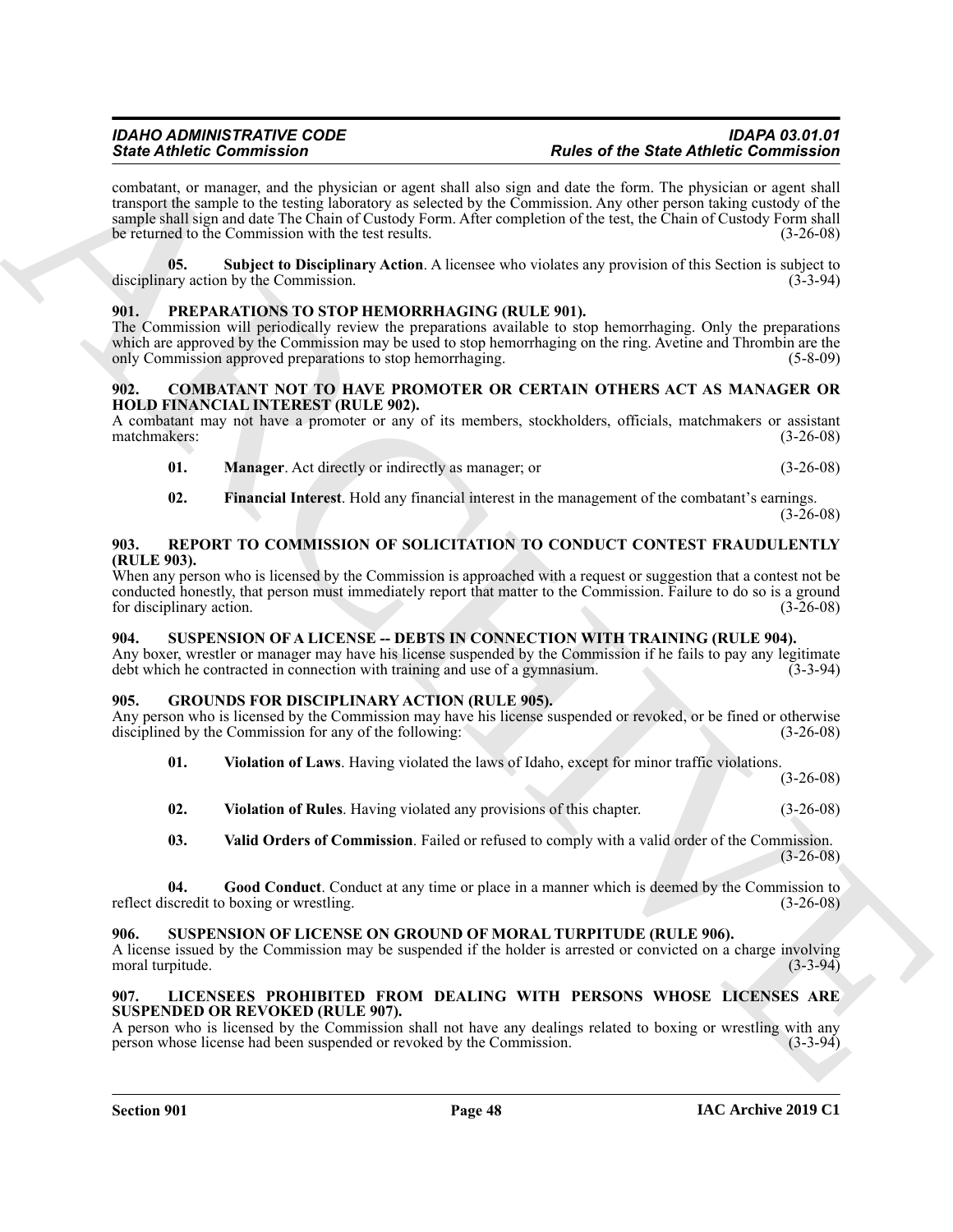#### <span id="page-48-8"></span><span id="page-48-5"></span><span id="page-48-3"></span><span id="page-48-0"></span>**908. SUSPENSION AND REVOCATION OF LICENSES (RULE 908).**

| <b>State Athletic Commission</b> |                                                                        | <b>Rules of the State Athletic Commission</b>                                                                                                                                                                                                                                                                                                                                                                                                                                                                                                                       |             |
|----------------------------------|------------------------------------------------------------------------|---------------------------------------------------------------------------------------------------------------------------------------------------------------------------------------------------------------------------------------------------------------------------------------------------------------------------------------------------------------------------------------------------------------------------------------------------------------------------------------------------------------------------------------------------------------------|-------------|
| 908.                             | SUSPENSION AND REVOCATION OF LICENSES (RULE 908).                      |                                                                                                                                                                                                                                                                                                                                                                                                                                                                                                                                                                     |             |
| 01.                              |                                                                        | Comply with Suspensions. Every promoter and matchmaker shall take notice of the bulletins of<br>suspension sent out by the Commission and shall not permit any person under suspension to take any part as a<br>participant or in arranging or conducting matches or exhibitions during the period of suspension.                                                                                                                                                                                                                                                   | $(3-3-94)$  |
| 02.<br>revocation.               |                                                                        | Additional. Every person whose license has been suspended or revoked by the Commission shall<br>refrain from participating in or matchmaking or holding contests during the period of suspension or after the                                                                                                                                                                                                                                                                                                                                                       | $(3-3-94)$  |
| 03.                              |                                                                        | Specific Actions. Any person whose license has been suspended or revoked is barred from:                                                                                                                                                                                                                                                                                                                                                                                                                                                                            | $(3-3-94)$  |
| a.                               |                                                                        | The dressing rooms at the premises where any program of boxing is being held;                                                                                                                                                                                                                                                                                                                                                                                                                                                                                       | $(3-3-94)$  |
| b.                               | Occupying any seat within $six(6)$ rows of the ring platform;          |                                                                                                                                                                                                                                                                                                                                                                                                                                                                                                                                                                     | $(3-3-94)$  |
| c.                               | Approaching within $six(6)$ rows of seats from the ring platform; and  |                                                                                                                                                                                                                                                                                                                                                                                                                                                                                                                                                                     | $(3-3-94)$  |
| d.                               |                                                                        | Communicating in the arena or near the dressing rooms with any of the principals in the contests,<br>their managers, their seconds, of the referee, whether directly or by a messenger, during any program.                                                                                                                                                                                                                                                                                                                                                         | $(3-26-08)$ |
|                                  | the programs are being held.                                           | Any person who violates a provision of Subsection 908.03 of this rule may be ejected from the<br>arena or building where the program is being held, and the price paid for admission refunded upon presentation of the<br>ticket stub at the box office. Thereafter, he is barred entirely from all premises used for contests or exhibitions while                                                                                                                                                                                                                 | $(3-26-08)$ |
| 04.                              | In the case of a second offense, the holder's license will be revoked. | <b>Dishonest Methods.</b> If a license issued by the Commission has been suspended because the holder<br>used dishonest methods to affect the outcome of any contest or because of any conduct reflecting serious discredit<br>upon the sport of boxing, the Commission will not reinstate the license for six (6) months in the case of first offense.                                                                                                                                                                                                             | $(3-26-08)$ |
| 05.                              |                                                                        | <b>Temporary Suspension.</b> Any manager who is under temporary suspension is considered to have<br>forfeited all rights in this state under the terms of any contract with a combatant licensed by the Commission. Any<br>attempt by a suspended manager to exercise those contract rights will result in a permanent suspension of his license.<br>The license of any combatant, matchmaker, or promoter who continues to engage in any contractual relations with a<br>manager whose license has been suspended by the Commission may be indefinitely suspended. | $(3-26-08)$ |
| 06.                              | shall be paid in full to the combatant.                                | <b>Continuation.</b> A combatant whose manager has been suspended may continue to compete<br>independently during the term of that suspension, signing contracts for matches. Payment of a combatant's earnings<br>may not be made by any promoter to a manager who is under suspension, or to a suspended manager's agent, but                                                                                                                                                                                                                                     | $(3-26-08)$ |
| 07.                              | with other managers licensed by the Commission.                        | Cancellation of Contract Rights. Revocation of a manager's license automatically cancels all<br>contract rights in this state under any contracts with combatants made under the authority of the Commission. If such<br>a revocation occurs, a combatant may operate independently and make contracts for matches or enter into contracts                                                                                                                                                                                                                          | $(3-26-08)$ |
| 909.                             |                                                                        | PENALTIES FOR CERTAIN VIOLATIONS; REVIEW BY COMMISSION (RULE 909).                                                                                                                                                                                                                                                                                                                                                                                                                                                                                                  |             |
| 01.                              | penalty not to exceed twenty-five thousand dollars (\$25,000) for:     | <b>Penalties General.</b> Except as otherwise provided in this chapter, the Commission may charge a                                                                                                                                                                                                                                                                                                                                                                                                                                                                 | $(5-8-09)$  |
| a.<br>Commission"); or           |                                                                        | Any violation of the provisions of these rules (IDAPA 03.01.01, "Rules of the Athletic                                                                                                                                                                                                                                                                                                                                                                                                                                                                              | $(5-8-09)$  |
|                                  | Being late or failing to appear for a weigh-in or contest.             |                                                                                                                                                                                                                                                                                                                                                                                                                                                                                                                                                                     | $(3-26-08)$ |

#### <span id="page-48-9"></span><span id="page-48-7"></span><span id="page-48-6"></span><span id="page-48-4"></span><span id="page-48-2"></span><span id="page-48-1"></span>**909. PENALTIES FOR CERTAIN VIOLATIONS; REVIEW BY COMMISSION (RULE 909).**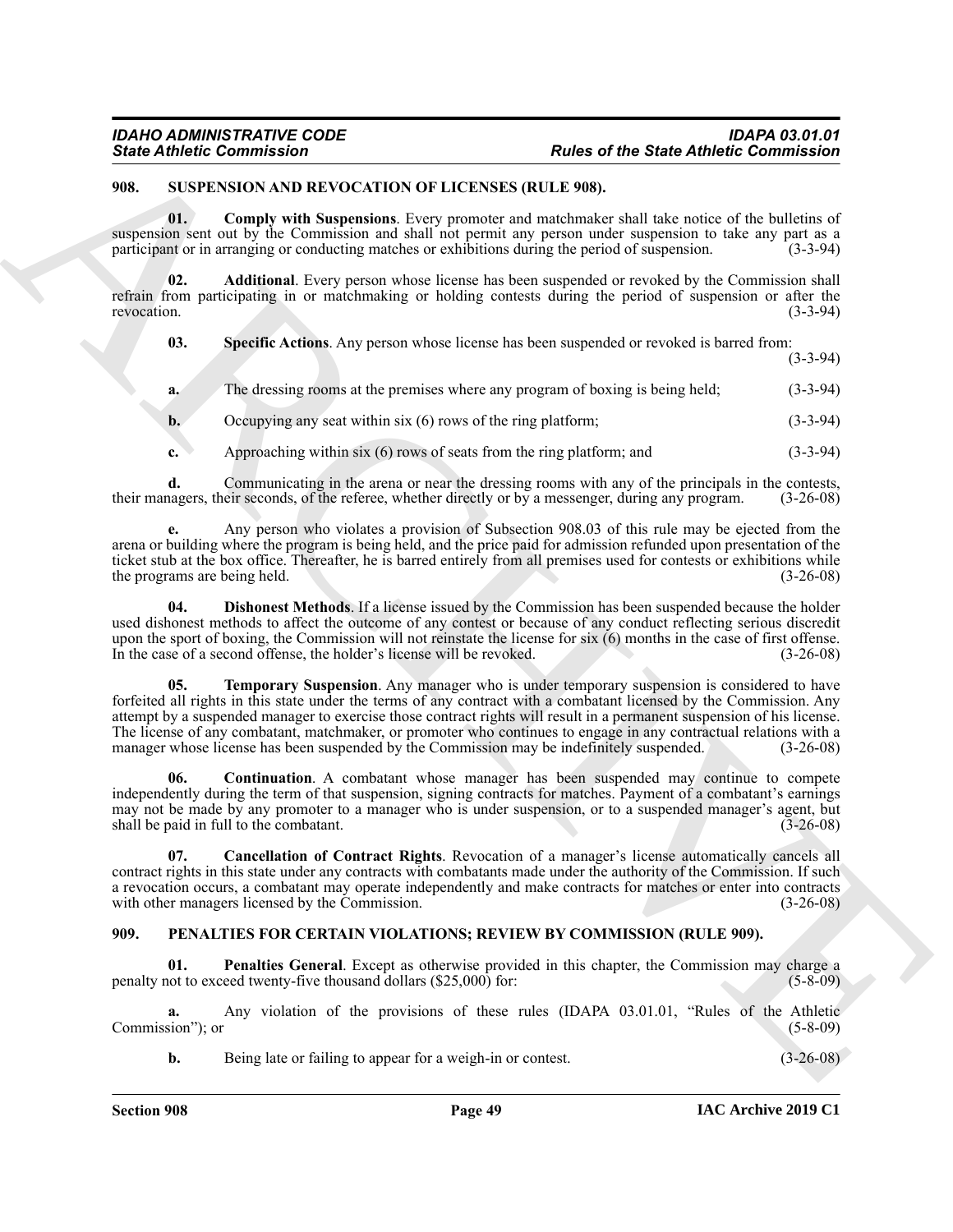ARCHIVE **02.** Later Review. Any disciplinary action taken pursuant to Subsection 909.01 of these rules will be l at a later date by the Commission. (5-8-09) reviewed at a later date by the Commission.

<span id="page-49-1"></span><span id="page-49-0"></span>**910. -- 999. (RESERVED)**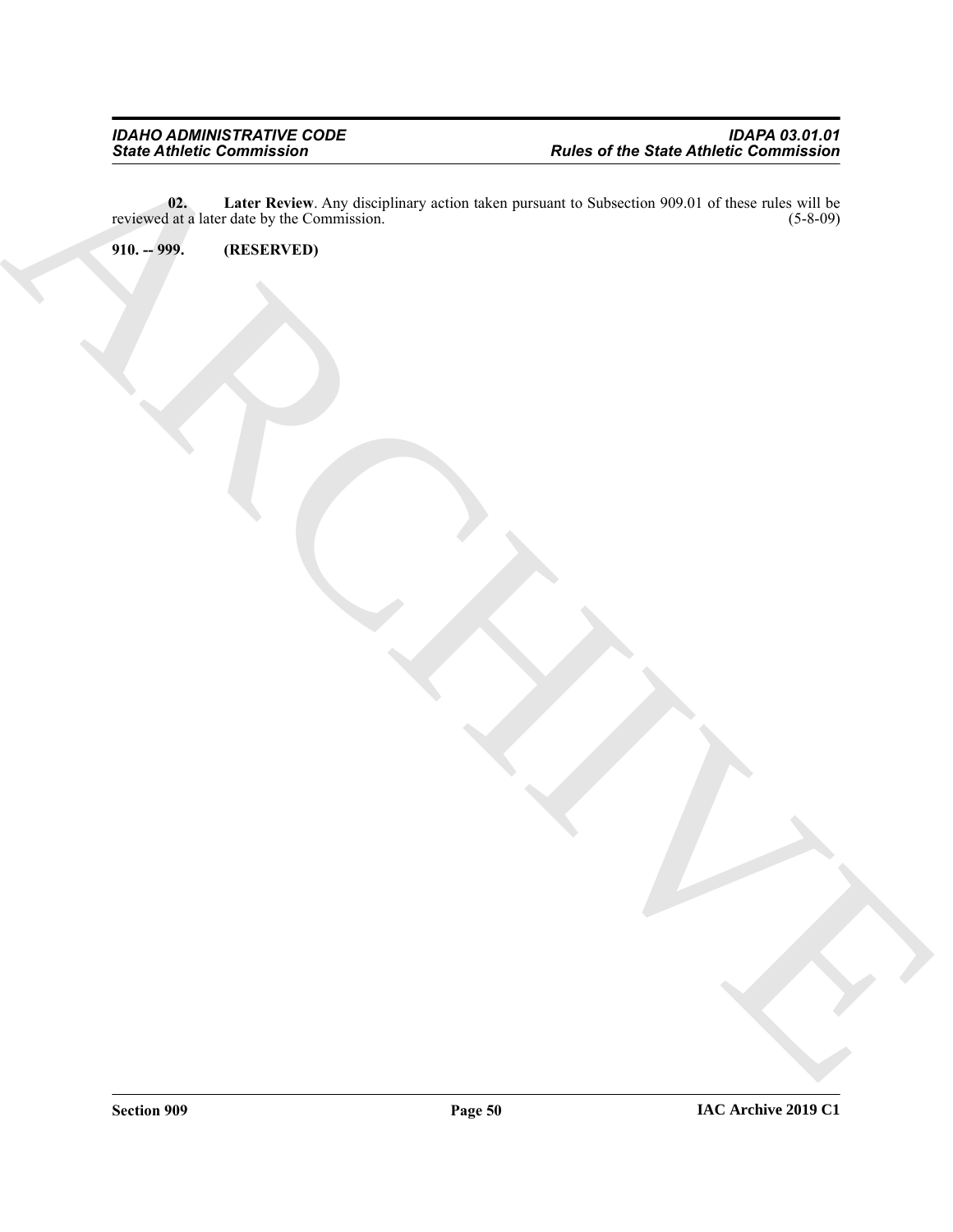# *Subject Index*

#### **A**

And  $\mu$  (and  $\mu$ ) and  $\mu$ ) and  $\mu$ ) and  $\mu$ ) and  $\mu$ ) and  $\mu$  (and  $\mu$ ) and  $\mu$ ) and  $\mu$ ) and  $\mu$ ) and  $\mu$ ) and  $\mu$ ) and  $\mu$ ) and  $\mu$ ) and  $\mu$ ) and  $\mu$ ) and  $\mu$ ) and  $\mu$ ) and  $\mu$ ) and  $\mu$ ) and  $\mu$ ) a Ability Of Combatant 7 Questioned Ability 7 Satisfy Commission 7 Accidental Fouling 33 Accidental Foul 33 Contest Stopped by Referee 33 Contest Stopped Due to Accidental Foul 33 Address Of The Idaho State Athletic Commission 5 Adjudication Of Technical Knockout 35 Contest Termination 35 Win by Other Than Full Count 35 Administration Or Use Of Alcohol, Drugs, Stimulants 47 Procedure for Testing for Illegal Substance(s) 47 Prohibitions 47 Subject to Disciplinary Action 48 Suspension 47 Urinalysis 47 Admission Fee At Quarters Where Combatant Trains 20 Fee 20 State Fee 20 Admission Of Licensees & Agents To Events 19 Commissioner or Agent 19 Participants 19 Advance Appearance Of Boxers Scheduled To Fight In Main Event Expenses 28 When to Appear 28 Advance Appearance Of Combatant Scheduled To Fight In Main Event 28 Age & Physical Condition 6 Age of Combatant 6 Cerebral Hemorrhage 7 Poor Vision 7 Serious Head Injuries 7 Amateur Athletic Sanctioning Organizations 9 Annual Review of Approval 12 Application for Approval 10 Criteria for Eligibility 10 Violations 12 Announcement Of Winner Of Bout 36 Applicants, Licensees, & Officials 13 Approval Of Events 17 Cancellation 18 Deadline 18 Prior Approval 18 Approval Of Facilities By Commission

Before Tickets May Be Sold 20 Approval 20 Other Considerations 21 Arrangement Of Match For Promoter 18

#### **B**

Bandaging Of Combatant's Hands 25 Bandaging Of Combatant's Hands Additional Requirements 25 General 25 Witnesses 25 Bell Or Gong 26 Blows At Or After The Bell In MMA Contest 46 Illegal Blow 46 Legal Blow 46 Boxer's Costume & Equipment 30 Costume 30 Fit 30 Other Equipment 30 Trunks 30 Boxing Gloves 24 Distal Portion 25 Extra Set 25 General 24 Glove Specifications 24 Sanitary 24 Weight of Gloves 25 Boxing Ring 25 Ring Dimensions 26 Ring Platform 26 Ropes 26

#### **C**

Certain Persons Retained Must Have Licenses 18 Combatant 18 Matchmaker 18 Ring Official 18 Second 18 Champions 27 Commission Names Champions 28 Defending a Title 28 Fighting a Boxer From Heavier Class 28 General 27 Presentation of Championship Belt to Commission Before Title Contest 28 Title at Stake 27 Title Not at Stake 27 Change Of Decision In Boxing Contest Collusion 36 Error in Interpretation of Rules 36 Error in Scoring 36

Failure of Drug Test 36 Change Of Decision In Contest 36 Combat Platforms (Ring/Cage) 46 Combatant Down After The Sound Of The Bell 46 Combatant Down After Round Has Ended 46 End of Round 46 Combatant Not To Have Promoter Or Certain Others Act As Manager Or Hold Financial Interest 48 Financial Interest 48 Manager 48 Combatant Not Used In Program Must Be Used In Next Program Or Reimbursed 20 Combatant's Physical Appearance 30 Combatant's Physical Appearance Appearance 30 Grease of Foreign Substances 30 Hair 30 Combatant's Report Of Own Illness Or Injury 29 Combatants Must Report 30 Complimentary Tickets 21 Limitation 21 More Than Two Percent Issued 21 Containers, Drinks 20 Contents Of Tickets 21 Changes 21 General 21 License to Sell 21 Continuous Presence Of Physician At Ringside 31 Injury to Boxer During Round 31 Presences of Physician at Ringside 31 Contract Between Manager & Combatant 14 After Contract Services 14 Contract Approval 14 Contractual Obligations 14 Manager Limitations 14 Manager Responsibilities 14 Options 14 Contract Between Promoter & Combatant 15 Contract Prohibitions 15 Gate Receipts 15 Counting 23 **D**

Definitions, IDAPA 03.01.01 5 Bureau 5 Champion 5 Combatant 5 Commission 5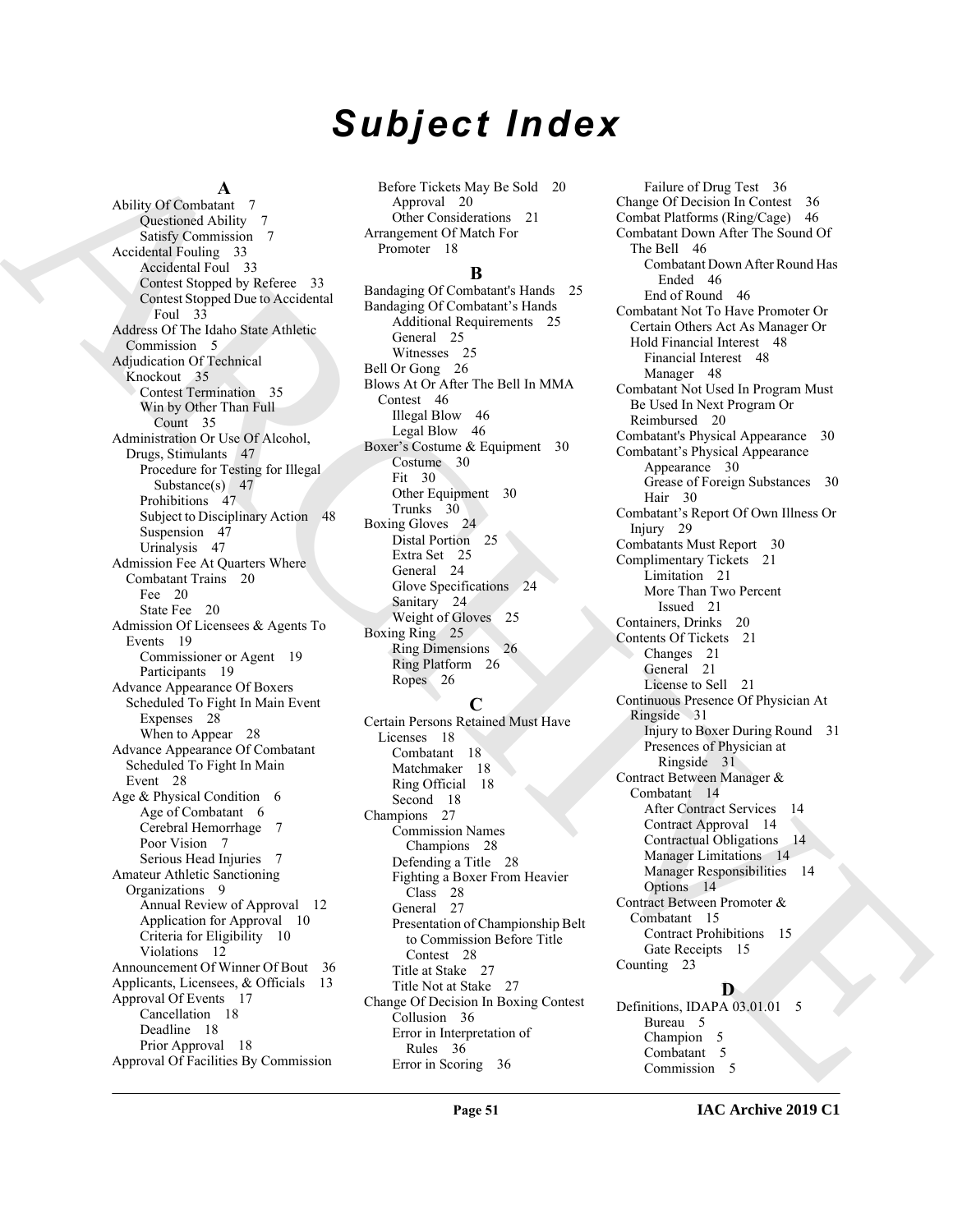#### *Subject Index (Cont'd)*

Commissioner 5 Event 6 Main Event 6 Mixed Martial Arts (MMA) 6 Physician 6 Ring Official 6 Stub 6 Ticket 6 Dressing Rooms Only Authorized Persons Are Allowed To Enter Authorized Persons to Enter 24 Other Persons 24 Duration Of Round 32 Duties Of Ushers & Doormen 23

#### **E**

Emergency Treatment Emergency Treatment 29 Fees 29 Suitable Examination Place Equipment Of A Timekeeper 26 Equipment Of The Chief Second 25 Ammonia 25 Equipment 25 Ring Physician 25 Examination 29 Examination By Physician One-Sided Contested 34 Risk of Injury & Examination by Physician 34 Examination In Case Of Head Injury Combatant Who Has Been Knocked Out 35 Decision of Technical Knockout Rendered by Referee 35 Head Injury 35 Knockout from Blow to Head 35

### **F**

Failure Of Combatant To Appear 15 Failure Of Contestant To Resume Boxing 34 Fair Blows & Fouls 32 Fair Blow 32 Fouls 32 Fair Techniques & Fouls In MMA Event Accidental Fouling 41 Concussive Head Impact Fouls in MMA Contest 42 Disqualification 42 Fair Techniques 38 Fouls 38 Fouls Or Unsportsmanlike Conduct During the One Minute Rest Period In MMA Contest 41

[AR](#page-23-7)[CH](#page-14-9)[I](#page-33-12)[VE](#page-47-15) Intentional Fouling 41 Low Blow in MMA Contest 42 Referee Action On Fouls in MMA Contest 42 Time Considerations for Fouls 40 Fair Techniques & Fouls In MMA Events 38 Fee 29 Combatant's Report of Non-Participation to Commission 29 Payment of Fees to Physician 29 Fees 7 Application 7 Renewal of License/Permit 8 Female Combatants 9 Addendum Requirement 9 General Requirements 9 Limitation 9 Limitation on Contest 9 Qualifications 9 Separate Dressing Rooms 9 Filing Certain Contracts With Commission 15 Disciplinary Action 15 Main & Semi-Main Events 15 Media Contracts 15 Other Combatants 15 Forfeiture For Failure To Make Weight 28 Dividing Forfeit 29 Exception 29 Failure to Make Weight 28 Fouls Deduction For Points Effect Of Claiming Low Blow By Opponent Contestant Claiming Low Blow 33 Deducting Points Because of Fouls 33 Deduction of Points in Round Foul Occurs 33 Notification of Point Deduction 33 Disqualification of Combatants & Withholding Of Purse 33

#### **G**

Gloves To Be Wiped By Referee After Boxer Falls 34 Grounds For Denial Or Revocation Of License 13 Specific Conduct 13 Subject to Discipline 13

Grounds For Disciplinary Action Good Conduct 48 Valid Orders of Commission 48 Violation of Laws 48 Violation of Rules 48

#### **H**

Health Insurance 17 Honoring Actions Of Regulatory Agencies In Other Jurisdictions 8 Suspension 8

#### **I**

**J**

Incorporation By Reference 5 Introduction From Ring 31 Inventory, Tickets 21

Judges 19 Fees 19 Physical Examination 19 Protests 19 Selection 19 Station of Judges 19

#### **K**

Knockdown Of Combatant, Procedure For Counting Both Combatants Down 34 Combatants Down -- Referee Counting 34 Failure of Opponent to Stay in Farthest Neutral Corner 34 Knockdown 34 Knockdown After Bell has Sounded 34 Knock-Out 34 Three Knockdowns in Same Round 35 Timekeeper 34

#### **L**

Licensee's Duties A Wrestling Exhibition Conduct 47 Decision & Appeal 47 No Abusive Behavior 47 Licensees Prohibited From Dealing With Persons Whose Licenses Are Suspended Or Revoked 48 Licensing 6 Application for License 6 Complete Applications 6 Limitations On Seconds 31 Coaching 31 Entering Ring 31 Excessive Use of Water 31 Number of Seconds 31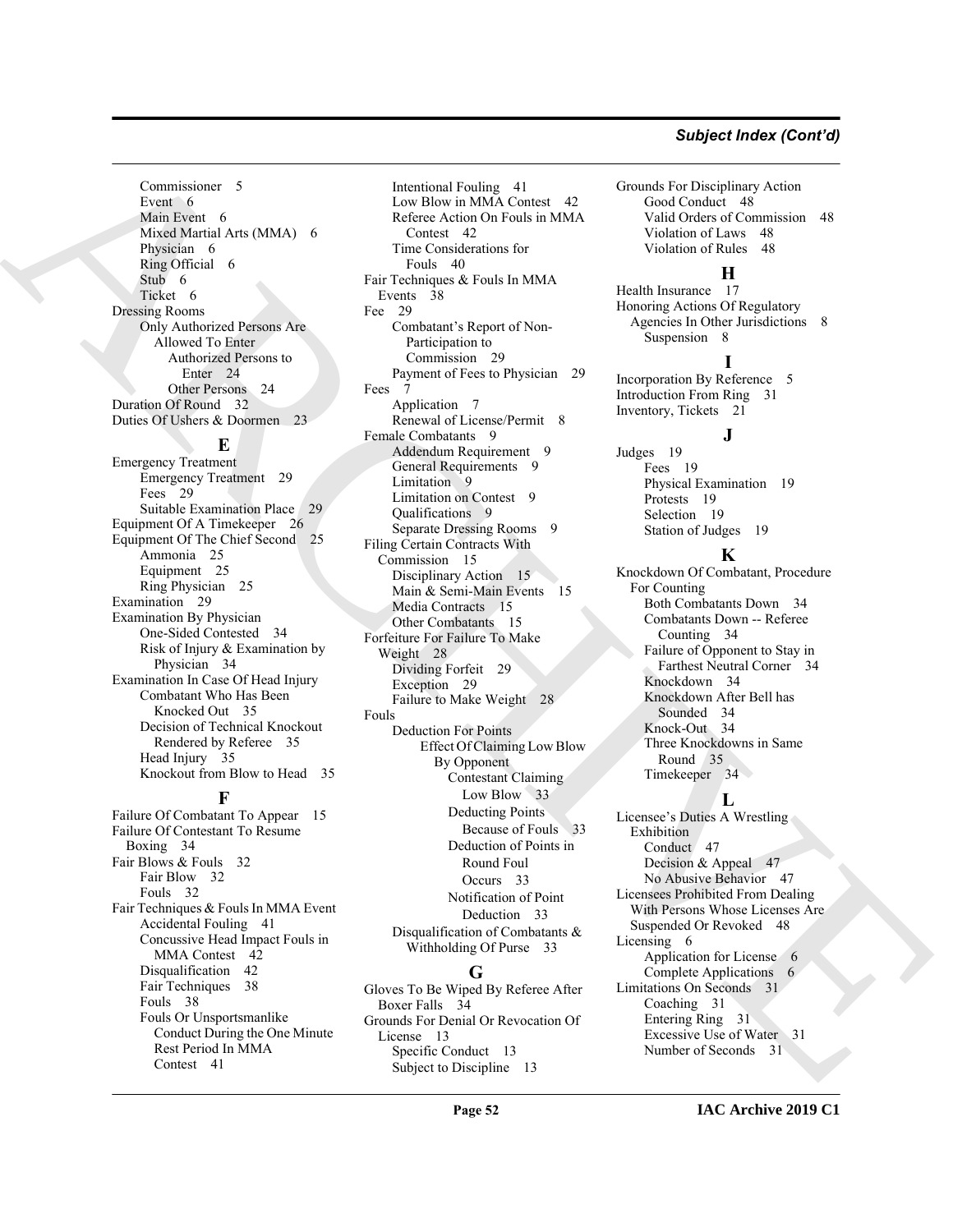#### *Subject Index (Cont'd)*

#### **M**

Main & Semi-Main Events 20 Notice 20 Refunds 20 Substitutions 20 Manager Acting As Second 12 Manager's Advances -- Accounting 14 Managers -- Limitations On Number Of Combatants 18 Martial Arts & Mixed Martial Arts (MMA) 36 Boxing Gloves 37 Licensing Exemption 37 Practices, Belt Promotions, & Non-Contact Demonstrations 37 Regulation of Marital Arts & MMA 36 Use of Official Rules for Art 37 Method Of Judging 31 Announcing a Winner 31 Majority Opinion 31 Scoring by Judges 31 Methods Of Winning MMA Contest Decision 44 Inability of Opponent to Continue/ Thrown in Towel 45 Knockout (KO) 44 Referee Stoppage 44 Submission 44 Technical Knockout (TKO) 44 MMA Contest Scoring Method of Judging 45 Primary Scoring Considerations 46 Ten Point Must System 45 MMA Equipment 37 Commission Approved Attire 38 Commission Approved MMA Gloves 37 Commission Approved Mouthpiece 37 Prohibited Equipment & Attire 38 MMA Event Rounds Length of Rounds 44 Number of Rounds 44 **N** Notification, Ticket Outlet 21 **O** Officials Of Events 18 Commission Involvement 19

## Officials Described 19

**P** Payment Of Combatant 16

Main [A](#page-13-12)lgons (Main and the spin of the spin of the spin of the spin of the spin of the spin of the spin of the spin of the spin of the spin of the spin of the spin of the spin of the spin of the spin of the spin of the spi Manager's Share 16 Payment in Full 16 Pending Action 16 Prior Approval of Commission 16 Prior Written Commitments 16 Payment Of Fee To Official Designated By Commission 19 Payment Of Purse 16 Alternative Payment 16 Non-Payment of Amateurs 17 Payment Made 16 Reconciliation 16 Signatures 16 Penalties For Certain Violations 49, 50 Percentage Of Gate Receipts To Combatant 15 Period Before His Next Contest 35 Persons Allowed In Ring 32 Physical & Eye Examination Of Combatants At Time Of Weighin 29 Physical Examination Of Combatant 7 Additional Examination 7 Blood Testing 7 Drug Abuse 7 Examination by Physician 7 Physician -- Suitable Place To Examine Contestant 29 Physician's Determination Of Fitness Of Combatants & Referee, Certification, Report Determination of Physician 29 Physician's Written Report 29 Written Certification 29 Physician's Report To Commission After Contest Applies for Medical Aid 36 Injury 36 Postponement Of Program 19 Advance Notice 20 Limitations on Postponement 20 No Fault Postponement 20 Prior Approval 20 Preparations To Stop Hemorrhaging 48 Procedure For Use Of Scorecards 30 Delivery of Scorecards to Commission 30 Presentation of Scorecards to Press After Contest 30 Report of Each Contest 31 Scorecards 30 Scoring by Judges 30 Procedure When Combatant Is Knocked Out 35

Program For Charity 18 Application 18 Certified, Itemized Statement 18 Promoter's Advances To Combatant Or Manager Or Occurrence Of Debt On His Behalf 15 Promoter's Advances To Combatant Or Manager Or Occurrence Of Debt On His Behalf Any Indebtedness Restricted 15 Restrictions 15 Provisions Of Tickets Without Charge Or At Reduced Rates 21 Admission Criteria 22 Duties Required 22 Fees 22 No Fees 21 Optional Charges 21 Without Charge 21

### **R**

Referee's Instructions To Combatants 31 Referees 19 Physical Examination 19 Protests 19 Selection 19 Renewal Or Reinstatement Of License 14 Cancelled License 14 Expiration Date 14 Reinstatement 14 Report To Commission Of Solicitation To Conduct Contest Fraudulently 48 Required Number Of Ambulances, Notice To Ambulance Service & Hospital 24 Promoter Requirements 24 Required Number of Ambulances 24 Requirements For License As A Promoter 9 Provide Waivers 9 Requirements 9 Requirements For License As Ring Official 12 Equivalent Qualifications 13 Other Functions 13 Qualifications 12 Ring Officials Determination 13 Validity of Licenses 13 Requirements For Ringside Physician 13 Board of Medicine 13 Cardiopulmonary Resuscitation 13 Responsibility Of Promoter 23